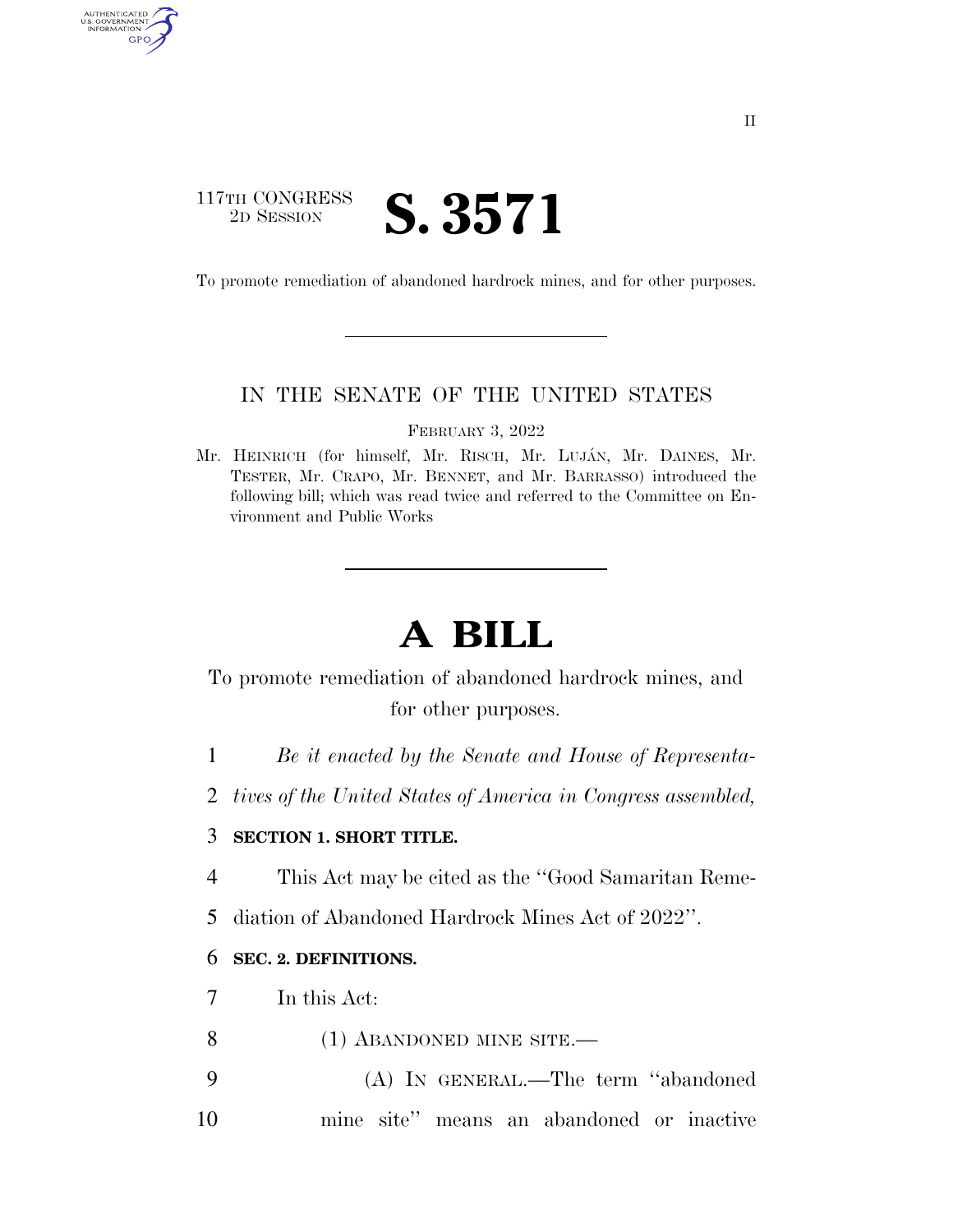| $\mathbf{1}$   | hardrock mine site and any facility associated |
|----------------|------------------------------------------------|
| $\overline{2}$ | with an abandoned or inactive hardrock mine    |
| 3              | site-                                          |
| $\overline{4}$ | (i) that was used for the production of        |
| 5              | a mineral other than coal conducted on         |
| 6              | Federal land under sections 2319 through       |
| 7              | 2352 of the Revised Statutes (commonly         |
| 8              | known as the "Mining Law of $1872$ "; 30       |
| 9              | U.S.C. 22 et seq.) or on non-Federal land;     |
| 10             | and                                            |
| 11             | (ii) for which, based on information           |
| 12             | supplied by the Good Samaritan after re-       |
| 13             | view of publicly available data and after re-  |
| 14             | view of other information in the possession    |
| 15             | of the Administrator, the Administrator or,    |
| 16             | in the case of a site on land owned by the     |
| 17             | United States, the Federal land manage-        |
| 18             | ment agency, determines that no respon-        |
| 19             | sible owner or operator has been identi-       |
| 20             | fied-                                          |
| 21             | (I) who is potentially liable for,             |
| 22             | or has been required to perform or             |
| 23             | pay for, environmental remediation             |
| 24             | activities under applicable law; and           |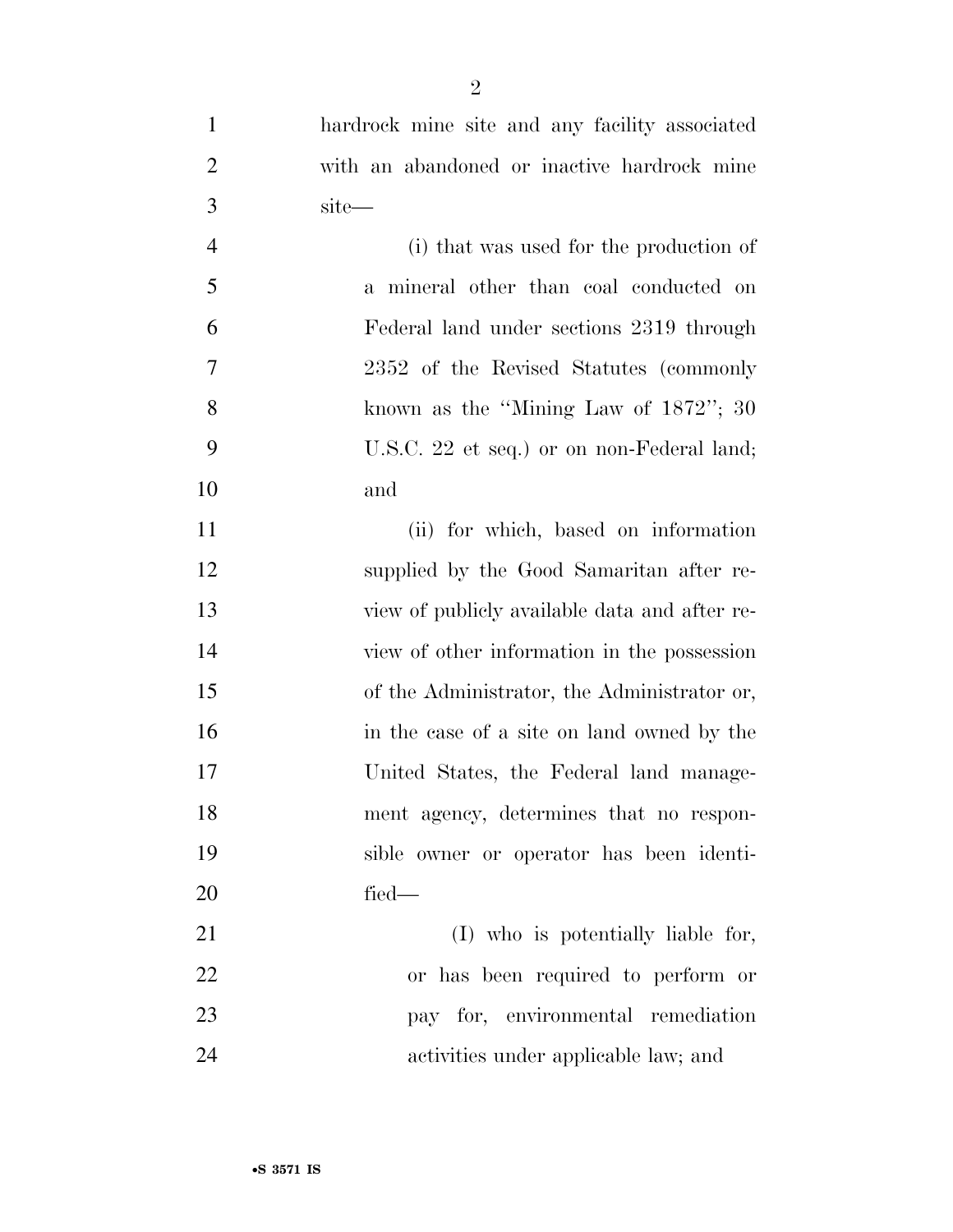| $\mathbf{1}$   | (II) other than, in the case of a                  |
|----------------|----------------------------------------------------|
| $\overline{2}$ | mine site located on land owned by                 |
| $\mathfrak{Z}$ | the United States, a Federal land                  |
| $\overline{4}$ | management agency that has not been                |
| 5              | involved in mining activity on that                |
| 6              | land, except that the approval of a                |
| $\tau$         | plan of operations under the hardrock              |
| 8              | mining regulations of the applicable               |
| 9              | Federal land management agency                     |
| 10             | shall not be considered involvement in             |
| 11             | the mining activity.                               |
| 12             | (B) INCLUSION.—The term "abandoned                 |
| 13             | mine site" includes a hardrock mine site (in-      |
| 14             | cluding associated facilities) that was previously |
| 15             | the subject of a completed response action         |
| 16             | under the Comprehensive Environmental Re-          |
| 17             | sponse, Compensation, and Liability Act of         |
| 18             | 1980 (42 U.S.C. 9601 et seq.) or a similar         |
| 19             | Federal and State reclamation or cleanup pro-      |
| 20             | gram, including the remediation of mine-scarred    |
| 21             | land under the brownfields revitalization pro-     |
| 22             | gram under section $104(k)$ of the Comprehen-      |
| 23             | sive Environmental Response, Compensation,         |
| 24             | and Liability Act of 1980 (42 U.S.C. 9604(k)).     |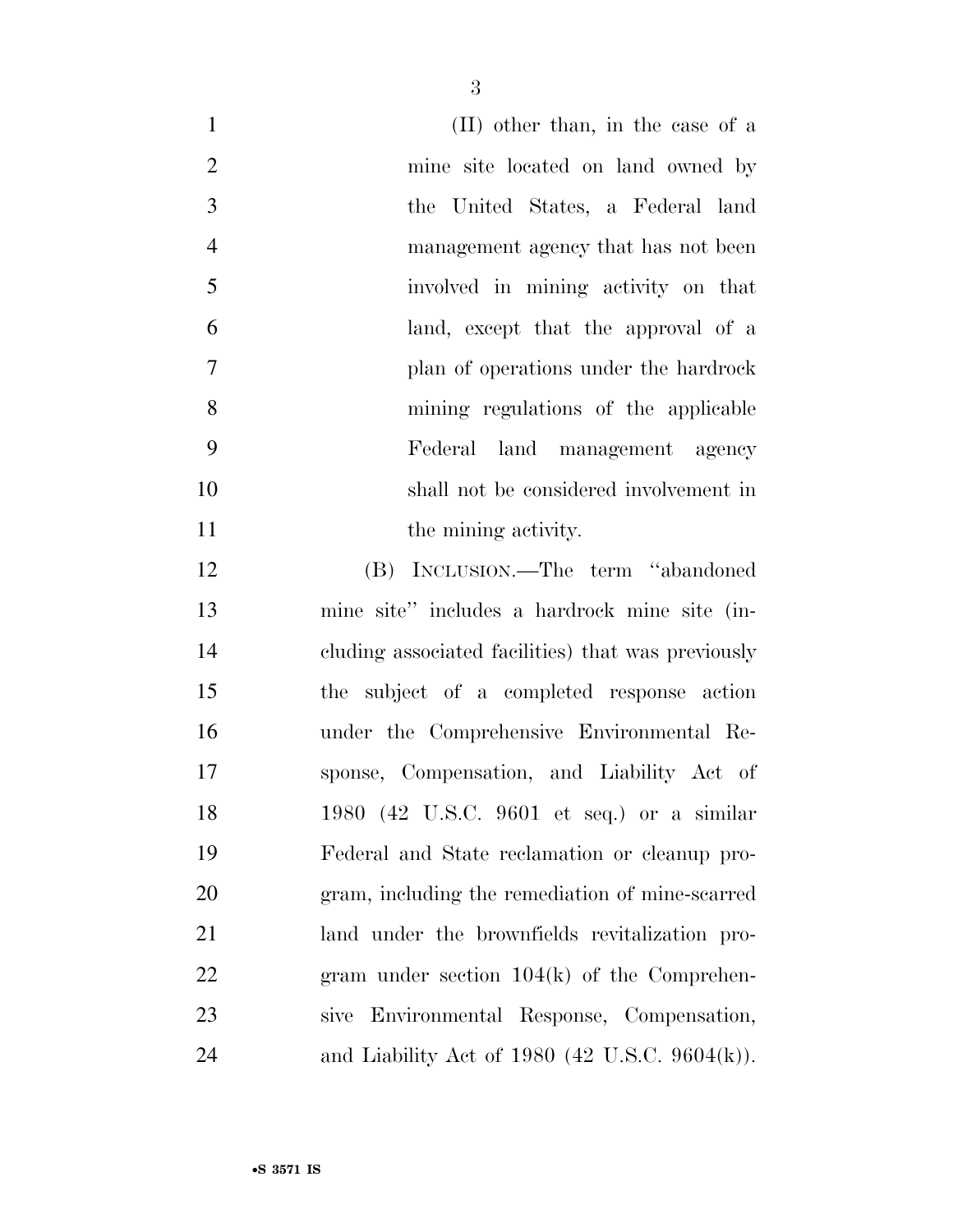| $\mathbf{1}$   | (C) EXCLUSIONS.—The term "abandoned"                 |
|----------------|------------------------------------------------------|
| $\overline{2}$ | mine site" does not include a mine site (includ-     |
| 3              | ing associated facilities)—                          |
| $\overline{4}$ | (i) in a temporary shutdown or ces-                  |
| 5              | sation;                                              |
| 6              | (ii) included on the National Priorities             |
| 7              | List developed by the President in accord-           |
| 8              | ance with section $105(a)(8)(B)$ of the              |
| 9              | Comprehensive Environmental Response,                |
| 10             | Compensation, and Liability Act of 1980              |
| 11             | $(42 \text{ U.S.C. } 9605(a)(8)(B))$ or proposed for |
| 12             | inclusion on that list;                              |
| 13             | (iii) that is the subject of a planned or            |
| 14             | ongoing response action under the Com-               |
| 15             | prehensive Environmental Response, Com-              |
| 16             | pensation, and Liability Act of 1980 (42)            |
| 17             | U.S.C. 9601 et seq.) or a similar Federal            |
| 18             | and State reclamation or cleanup program;            |
| 19             | (iv) that has a responsible owner or                 |
| 20             | operator; or                                         |
| 21             | (v) that actively mined or processed                 |
| 22             | minerals after December 11, 1980.                    |
| 23             | (2) ADMINISTRATOR.—The term "Adminis-                |
| 24             | trator" means the Administrator of the Environ-      |
| 25             | mental Protection Agency.                            |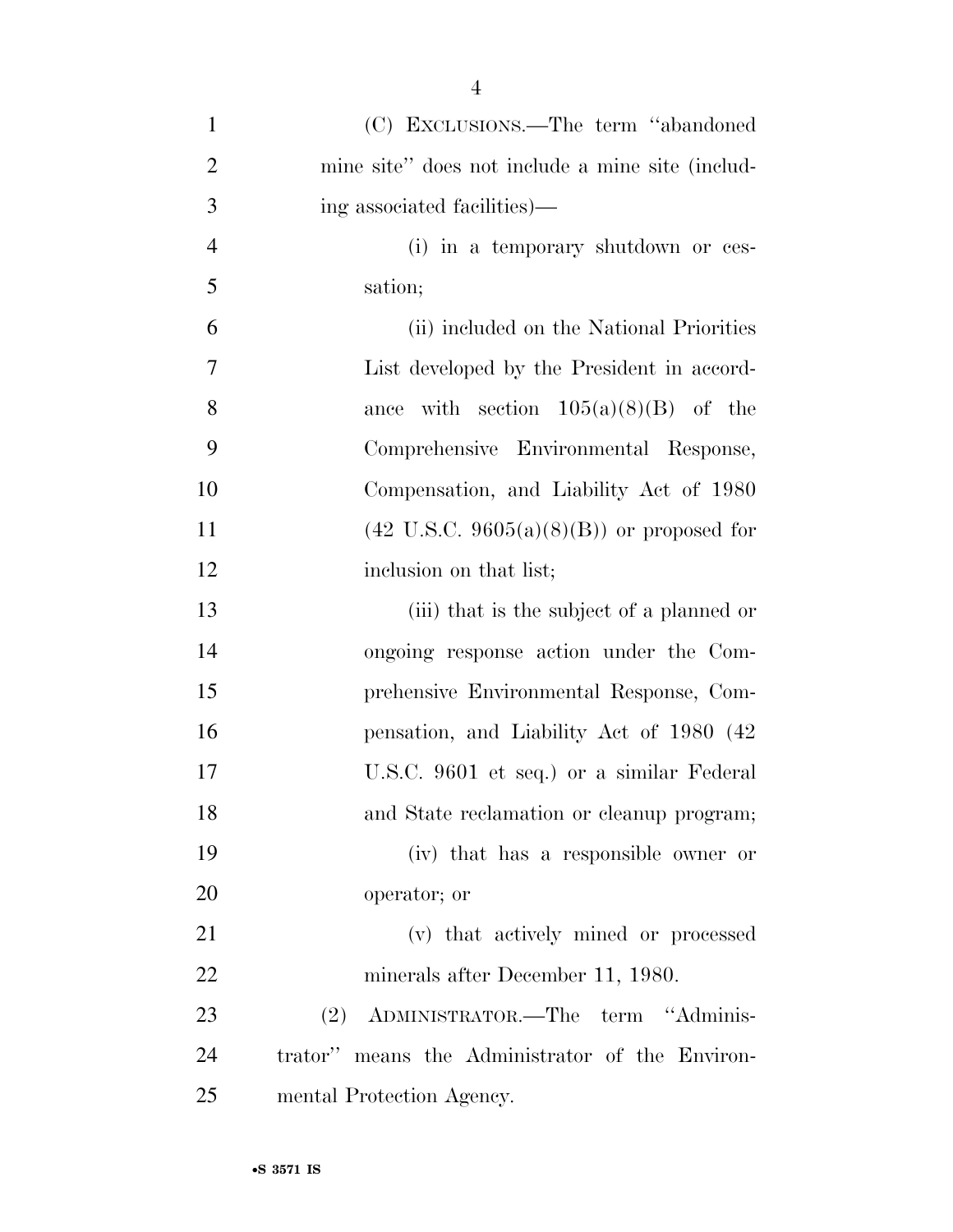| $\mathbf{1}$   | (3) APPLICABLE WATER QUALITY STAND-                 |
|----------------|-----------------------------------------------------|
| $\overline{2}$ | ARDS.—The term "applicable water quality stand-     |
| 3              | ards" means the water quality standards promul-     |
| $\overline{4}$ | gated by the Administrator or adopted by a State or |
| 5              | Indian tribe and approved by the Administrator pur- |
| 6              | suant to the Federal Water Pollution Control Act    |
| 7              | $(33 \text{ U.S.C. } 1251 \text{ et seq.}).$        |
| 8              | (4) COOPERATING PERSON.-                            |
| 9              | (A) IN GENERAL.—The term "cooperating               |
| 10             | person" means any person that is named by the       |
| 11             | Good Samaritan in the permit application as a       |
| 12             | cooperating entity.                                 |
| 13             | (B) EXCLUSION.—The term "cooperating                |
| 14             | person" does not include a responsible owner or     |
| 15             | operator.                                           |
| 16             | (5) FEDERAL LAND MANAGEMENT AGENCY.-                |
| 17             | term "Federal land management agency"<br>The        |
| 18             | means any Federal agency authorized by law or Ex-   |
| 19             | ecutive order to exercise jurisdiction, custody, or |
| 20             | control over land owned by the United States.       |
| 21             | (6) GOOD SAMARITAN.—The term "Good Sa-              |
| 22             | maritan" means a person that, with respect to his-  |
| 23             | toric mine residue, as determined by the Adminis-   |
| 24             | trator—                                             |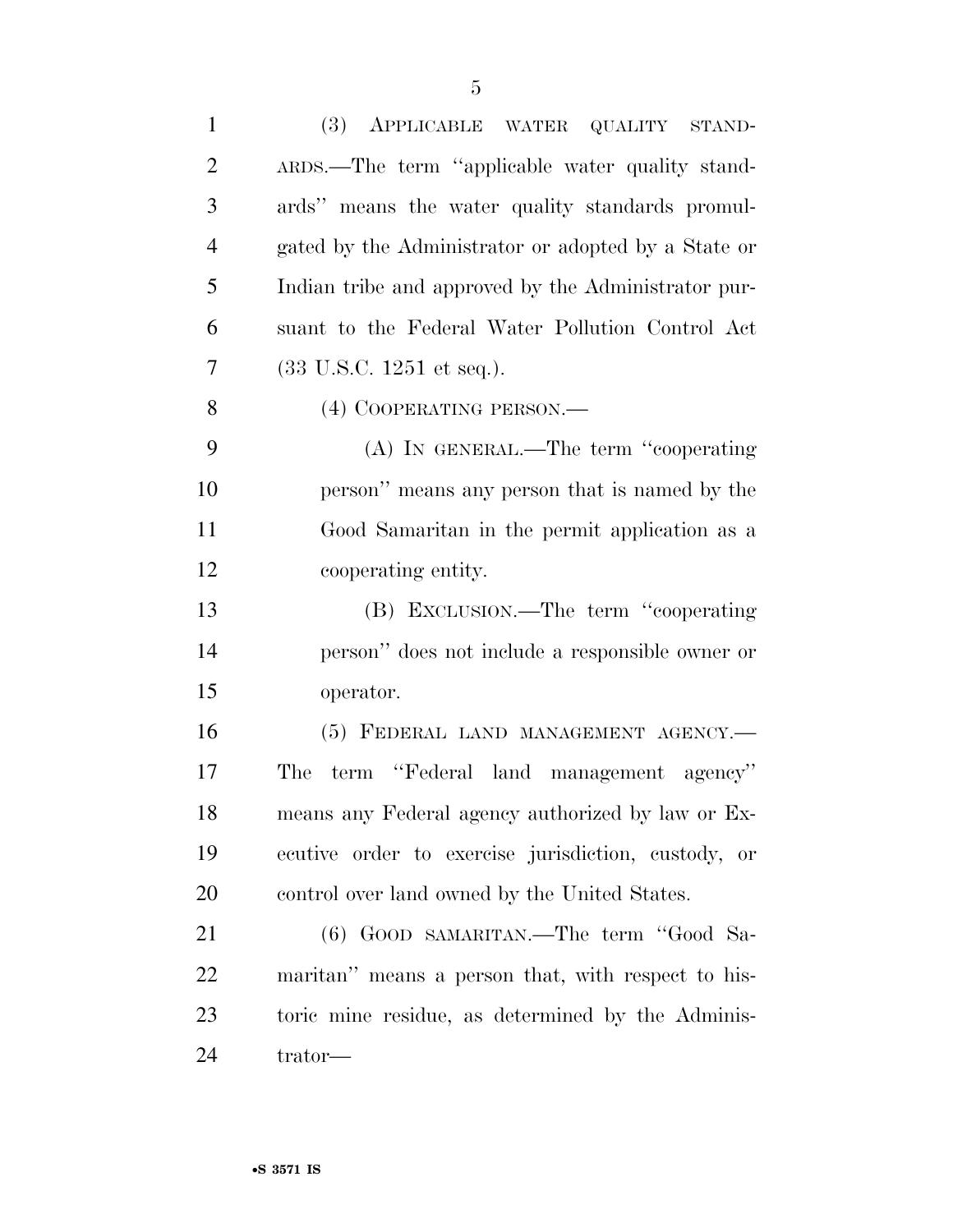| $\mathbf{1}$   | $(A)$ is not a past or current owner or oper-     |
|----------------|---------------------------------------------------|
| $\overline{2}$ | ator of—                                          |
| 3              | (i) the abandoned mine site at which              |
| $\overline{4}$ | the historic mine residue is located; or          |
| 5              | (ii) a portion of that abandoned mine             |
| 6              | site;                                             |
| $\tau$         | (B) had no role in the creation of the his-       |
| 8              | toric mine residue; and                           |
| 9              | (C) is not potentially liable under any Fed-      |
| 10             | eral, State, Tribal, or local law for the remedi- |
| 11             | ation, treatment, or control of the historic mine |
| 12             | residue.                                          |
| 13             | (7) GOOD SAMARITAN PERMIT.—The<br>term            |
| 14             | "Good Samaritan permit" means a permit granted    |
| 15             | by the Administrator under section $4(a)(1)$ .    |
| 16             | $(8)$ HISTORIC MINE RESIDUE.—                     |
| 17             | (A) IN GENERAL.—The term "historic                |
| 18             | mine residue" means mine residue or any con-      |
| 19             | dition at an abandoned mine site resulting from   |
| 20             | hardrock mining activities conducted on—          |
| 21             | (i) Federal land under sections 2319              |
| 22             | through 2352 of the Revised Statutes              |
| 23             | (commonly known as the "Mining Law of             |
| 24             | 1872"; 30 U.S.C. 22 et seq.); or                  |
| 25             | (ii) State, Tribal, or private land.              |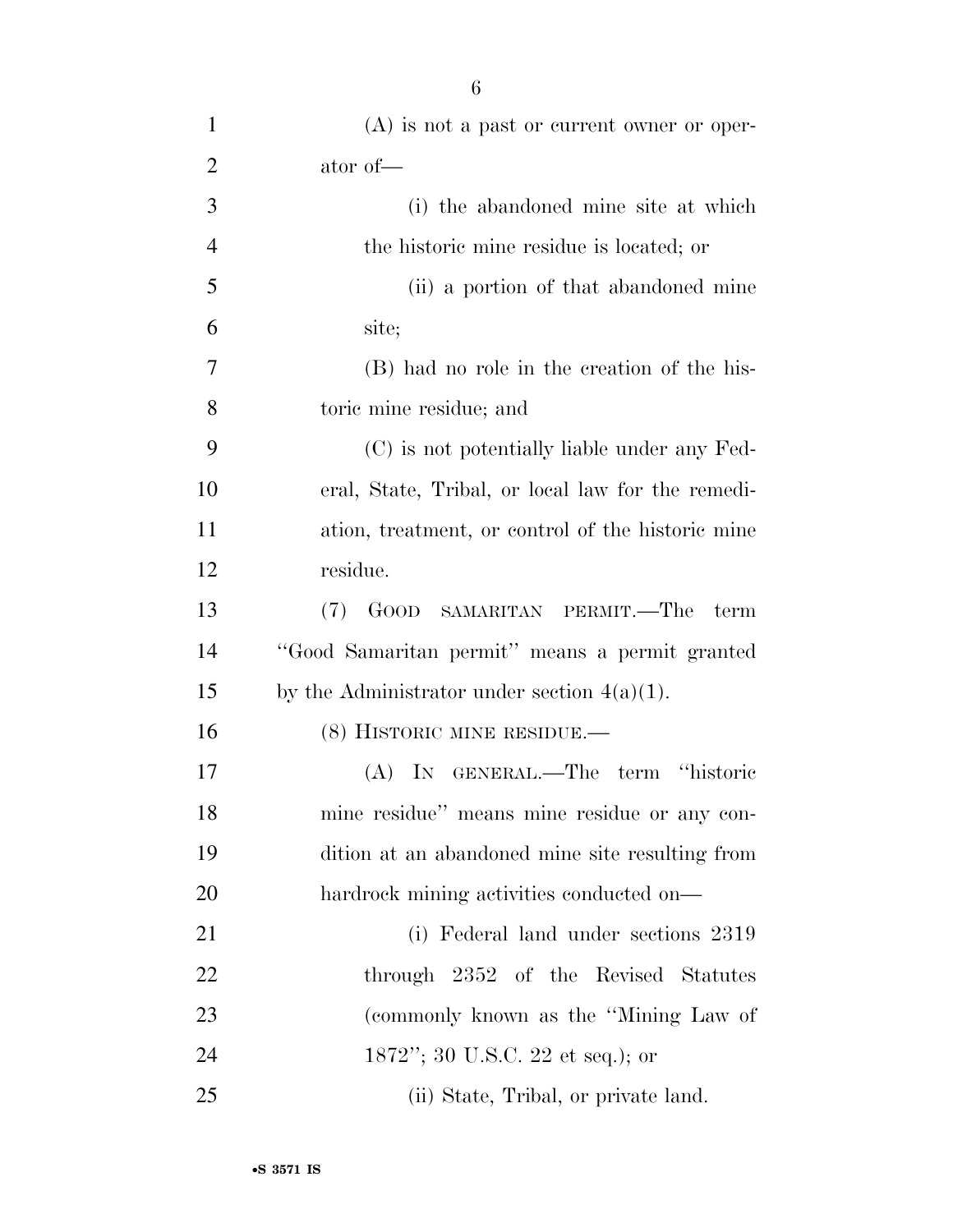| $\mathbf{1}$   | (B) INCLUSIONS.—The term "historic          |
|----------------|---------------------------------------------|
| $\overline{2}$ | mine residue" includes—                     |
| 3              | (i) previously mined ores and minerals      |
| $\overline{4}$ | other than coal that contribute to acid     |
| 5              | mine drainage or other pollution;           |
| 6              | (ii) equipment (including materials in      |
| 7              | equipment);                                 |
| 8              | (iii) any tailings, heap leach piles,       |
| 9              | dump leach piles, waste rock, overburden,   |
| 10             | slag piles, or other waste or material re-  |
| 11             | sulting from any extraction, beneficiation, |
| 12             | or other processing activity that occurred  |
| 13             | during the active operation of an aban-     |
| 14             | doned mine site;                            |
| 15             | (iv) any acidic or otherwise polluted       |
| 16             | flow in surface water or groundwater that   |
| 17             | originates from, or is pooled and contained |
| 18             | in, an inactive or abandoned mine site,     |
| 19             | such as underground workings, open pits,    |
| 20             | in-situ leaching operations, ponds, or im-  |
| 21             | poundments;                                 |
| 22             | (v) any hazardous substance (as de-         |
| 23             | fined in section 101 of the Comprehensive   |
| 24             | Environmental Response, Compensation,       |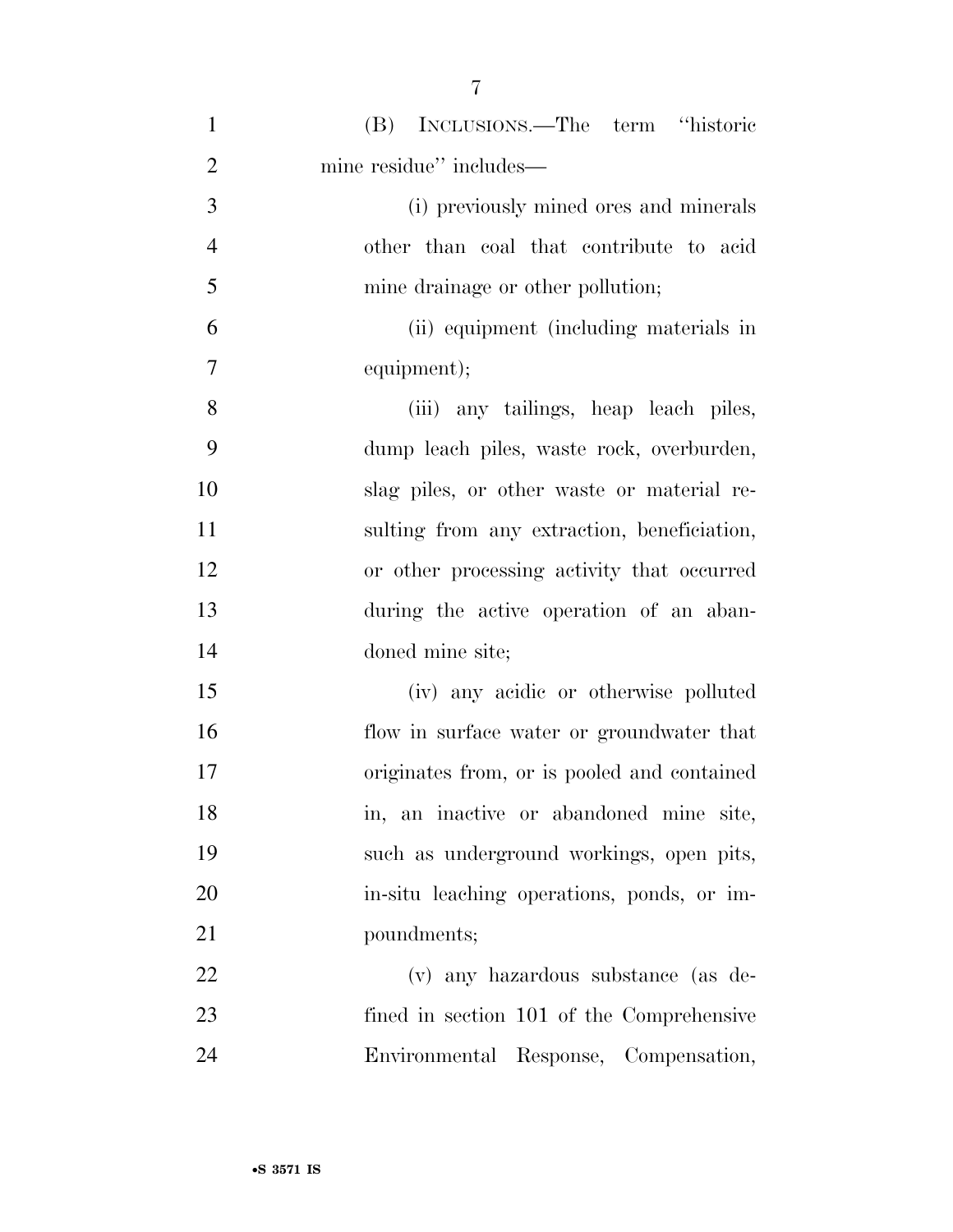| $\mathbf{1}$   | and Liability Act of 1980 (42 U.S.C.                       |
|----------------|------------------------------------------------------------|
| $\overline{2}$ | $9601$ );                                                  |
| 3              | (vi) any pollutant or contaminant (as                      |
| $\overline{4}$ | defined in section 101 of the Comprehen-                   |
| 5              | sive Environmental Response, Compensa-                     |
| 6              | tion, and Liability Act of 1980 (42 U.S.C.                 |
| 7              | $9601$ ); and                                              |
| 8              | (vii) any pollutant (as defined in sec-                    |
| 9              | tion 502 of the Federal Water Pollution                    |
| 10             | Control Act (33 U.S.C. 1362)).                             |
| 11             | (9) INDIAN TRIBE.—The term "Indian tribe"                  |
| 12             | has the meaning given the term in section $518(h)$ of      |
| 13             | the Federal Water Pollution Control Act (33 U.S.C.         |
| 14             | $1377(h)$ ).                                               |
| 15             | (10) INVESTIGATIVE SAMPLING PERMIT.—The                    |
| 16             | term "investigative sampling permit" means a per-          |
| 17             | mit granted by the Administrator under section             |
| 18             | $4(d)(1)$ .                                                |
| 19             | (11) PERSON.—The term "person" means any                   |
| 20             | entity described in—                                       |
| 21             | $(A)$ section 502(5) of the Federal Water                  |
| 22             | Pollution Control Act $(33 \text{ U.S.C. } 1362(5))$ ; and |
| 23             | $(B)$ section 101(21) of the Comprehensive                 |
| 24             | Environmental Response, Compensation, and                  |
| 25             | Liability Act of 1980 (42 U.S.C. 9601(21)).                |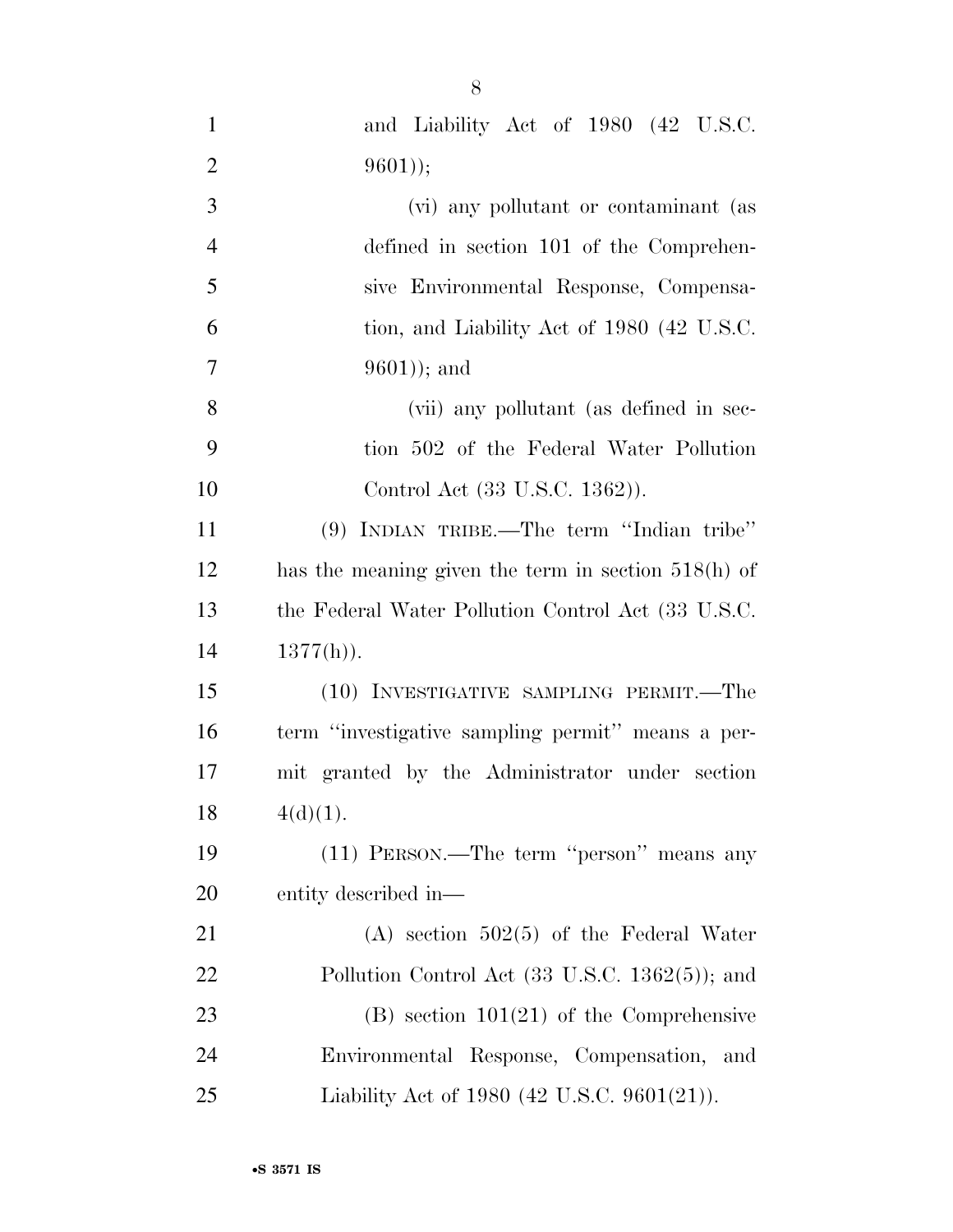(12) REMEDIATION.—

| $\overline{2}$ | (A) IN GENERAL.—The term "remedi-                  |
|----------------|----------------------------------------------------|
| 3              | ation" means any action taken to investigate,      |
| $\overline{4}$ | characterize, or cleanup, in whole or in part, a   |
| 5              | discharge, release, or threat of release of a haz- |
| 6              | ardous substance, pollutant, or contaminant        |
| $\overline{7}$ | into the environment at or from an abandoned       |
| 8              | mine site, or to otherwise protect and improve     |
| 9              | human health and the environment.                  |
| 10             | (B) INCLUSION.—The term "remediation"              |
| 11             | includes any action to remove, treat, or contain   |
| 12             | historic mine residue to prevent, minimize, or     |
| 13             | reduce—                                            |
| 14             | (i) the release or threat of release of            |
| 15             | a hazardous substance, pollutant, or con-          |
| 16             | taminant that would harm human health              |
| 17             | or the environment; or                             |
| 18             | (ii) a migration or discharge of a haz-            |
| 19             | ardous substance, pollutant, or contami-           |
| 20             | nant that would harm human health or the           |
| 21             | environment.                                       |
| 22             | (C) EXCLUSION FOR STATE, TRIBAL, OR                |
| 23             | PRIVATE LAND.—In the case of a project to re-      |
| 24             | mediate historic mine residue at any portion of    |
| 25             | an abandoned mine site on State, Tribal, or pri-   |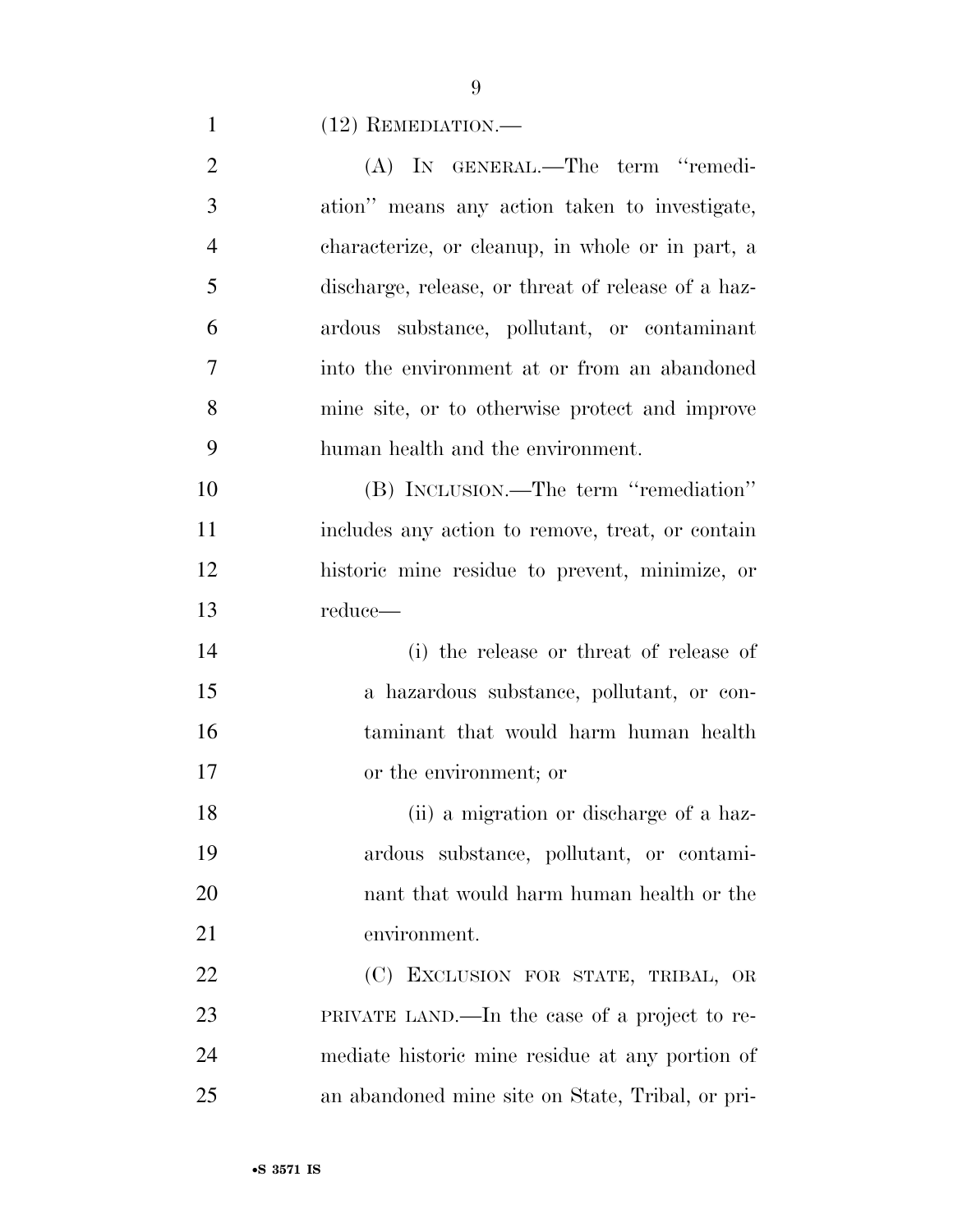| $\mathbf{1}$   | vate land, the term "remediation" does not in-     |
|----------------|----------------------------------------------------|
| $\overline{2}$ | clude any action that requires plugging, open-     |
| 3              | ing, or otherwise altering the portal or adit of   |
| $\overline{4}$ | the abandoned mine site.                           |
| 5              | (13) RESERVATION.—The term "reservation"           |
| 6              | has the meaning given the term "Indian country" in |
| 7              | section 1151 of title 18, United States Code.      |
| 8              | (14) RESPONSIBLE OWNER OR OPERATOR.-               |
| 9              | The term "responsible owner or operator" means a   |
| 10             | person that is—                                    |
| 11             | $(A)(i)$ legally responsible under section 301     |
| 12             | of the Federal Water Pollution Control Act (33)    |
| 13             | U.S.C. 1311) for a discharge that originates       |
| 14             | from an abandoned mine site; and                   |
| 15             | (ii) financially able to comply with each re-      |
| 16             | quirement described in that section; or            |
| 17             | $(B)(i)$ a present or past owner or operator       |
| 18             | or other person that is liable with respect to a   |
| 19             | release or threat of release of a hazardous sub-   |
| 20             | stance, pollutant, or contaminant associated       |
| 21             | with the historic mine residue at or from an       |
| 22             | abandoned mine site under section 104, 106,        |
| 23             | 107, or 113 of the Comprehensive Environ-          |
| 24             | mental Response, Compensation, and Liability       |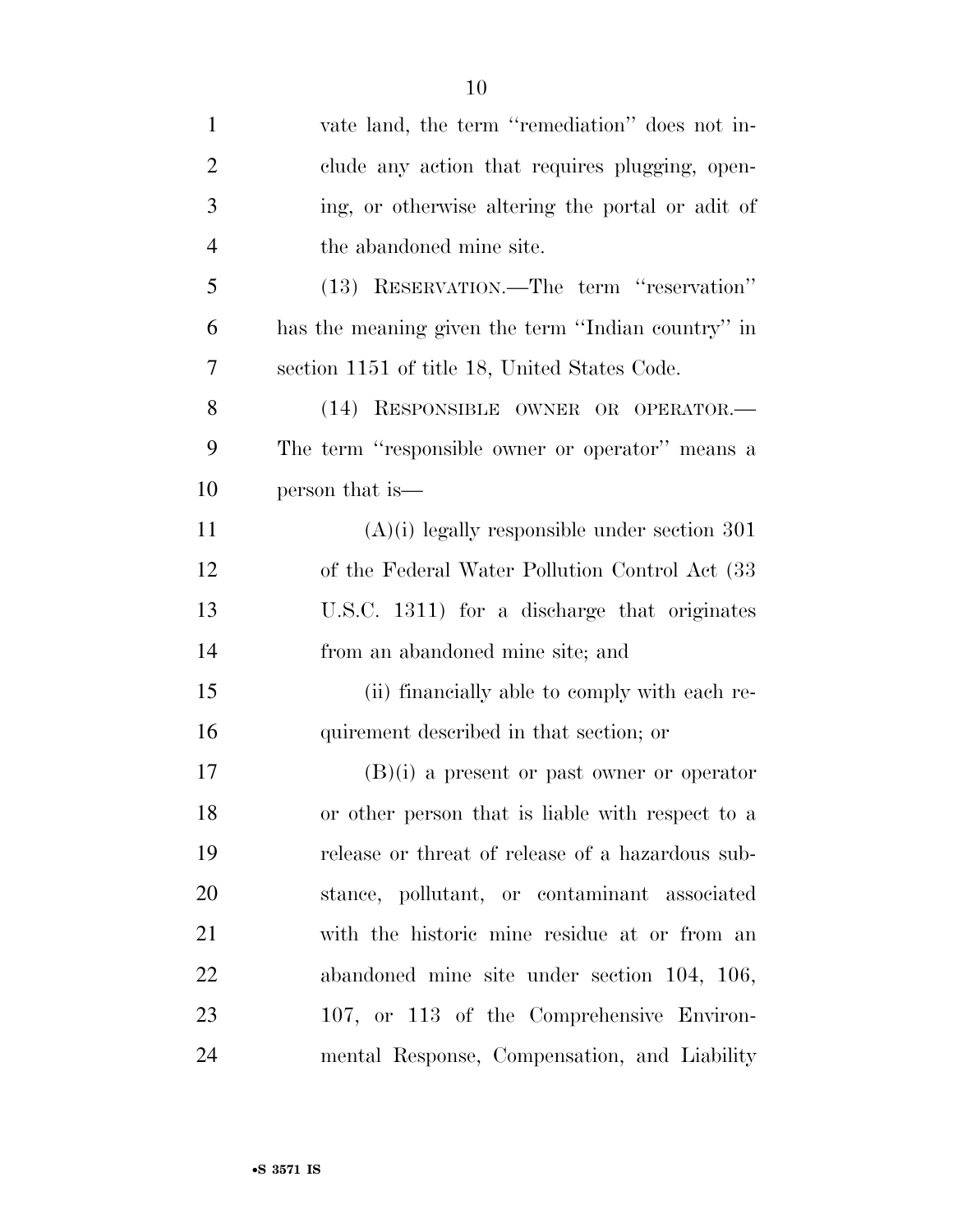| $\mathbf{1}$   | Act of 1980 (42 U.S.C. 9604, 9606, 9607,             |
|----------------|------------------------------------------------------|
| $\overline{2}$ | $9613$ ; and                                         |
| 3              | (ii) financially able to comply with each re-        |
| $\overline{4}$ | quirement described in those sections, as appli-     |
| 5              | cable.                                               |
| 6              | SEC. 3. SCOPE.                                       |
| 7              | Nothing in this Act—                                 |
| 8              | $(1)$ reduces any existing liability;                |
| 9              | (2) releases any person from liability, except in    |
| 10             | compliance with this Act;                            |
| 11             | (3) authorizes the conduct of any mining or          |
| 12             | processing other than the conduct of any processing  |
| 13             | of previously mined ores, minerals, wastes, or other |
| 14             | materials that is authorized by a Good Samaritan     |
| 15             | permit;                                              |
| 16             | (4) imposes liability on the United States or a      |
| 17             | Federal land management agency pursuant to sec-      |
| 18             | tion 107 of the Comprehensive Environmental Re-      |
| 19             | sponse, Compensation, and Liability Act of 1980 (42) |
| 20             | U.S.C. 9607) or section 301 of the Federal Water     |
| 21             | Pollution Control Act (33 U.S.C. 1311); or           |
| 22             | (5) relieves the United States or any Federal        |
| 23             | land management agency from any liability under      |
| 24             | section 107 of the Comprehensive Environmental       |
| 25             | Response, Compensation, and Liability Act of 1980    |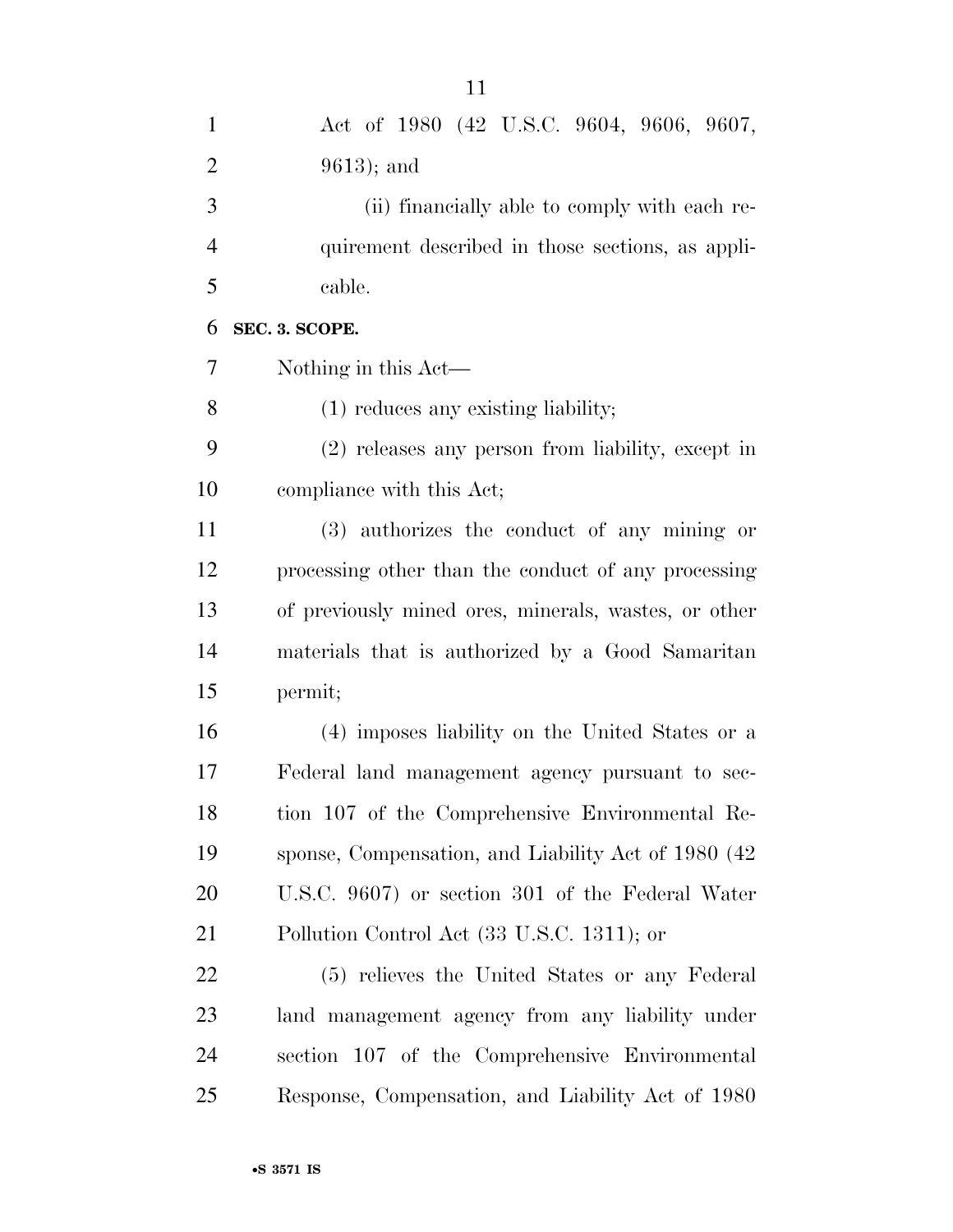| $\sim$         | $(42 \text{ U.S.C. } 9607)$ or section 301 of the Federal |
|----------------|-----------------------------------------------------------|
| 2              | Water Pollution Control Act (33 U.S.C. 1311) that         |
| $3 \quad$      | exists apart from any action undertaken pursuant to       |
| $\overline{4}$ | this Act.                                                 |

## **SEC. 4. ABANDONED MINE SITE GOOD SAMARITAN PILOT PROJECT AUTHORIZATION.**

(a) ESTABLISHMENT.—

 (1) IN GENERAL.—The Administrator shall es- tablish a pilot program under which the Adminis- trator shall grant not more than 15 Good Samaritan permits to carry out projects to remediate historic mine residue at any portions of abandoned mine sites in accordance with this Act.

 (2) OVERSIGHT OF PERMITS.—The Adminis- trator may oversee the remediation project under paragraph (1), and any action taken by the applica- ble Good Samaritan or any cooperating person under the applicable Good Samaritan permit, for the duration of the Good Samaritan permit, as the Ad- ministrator determines to be necessary to review the status of the project.

22 (b) GOOD SAMARITAN PERMIT ELIGIBILITY.—

 (1) IN GENERAL.—To be eligible to receive a Good Samaritan permit to carry out a project to re-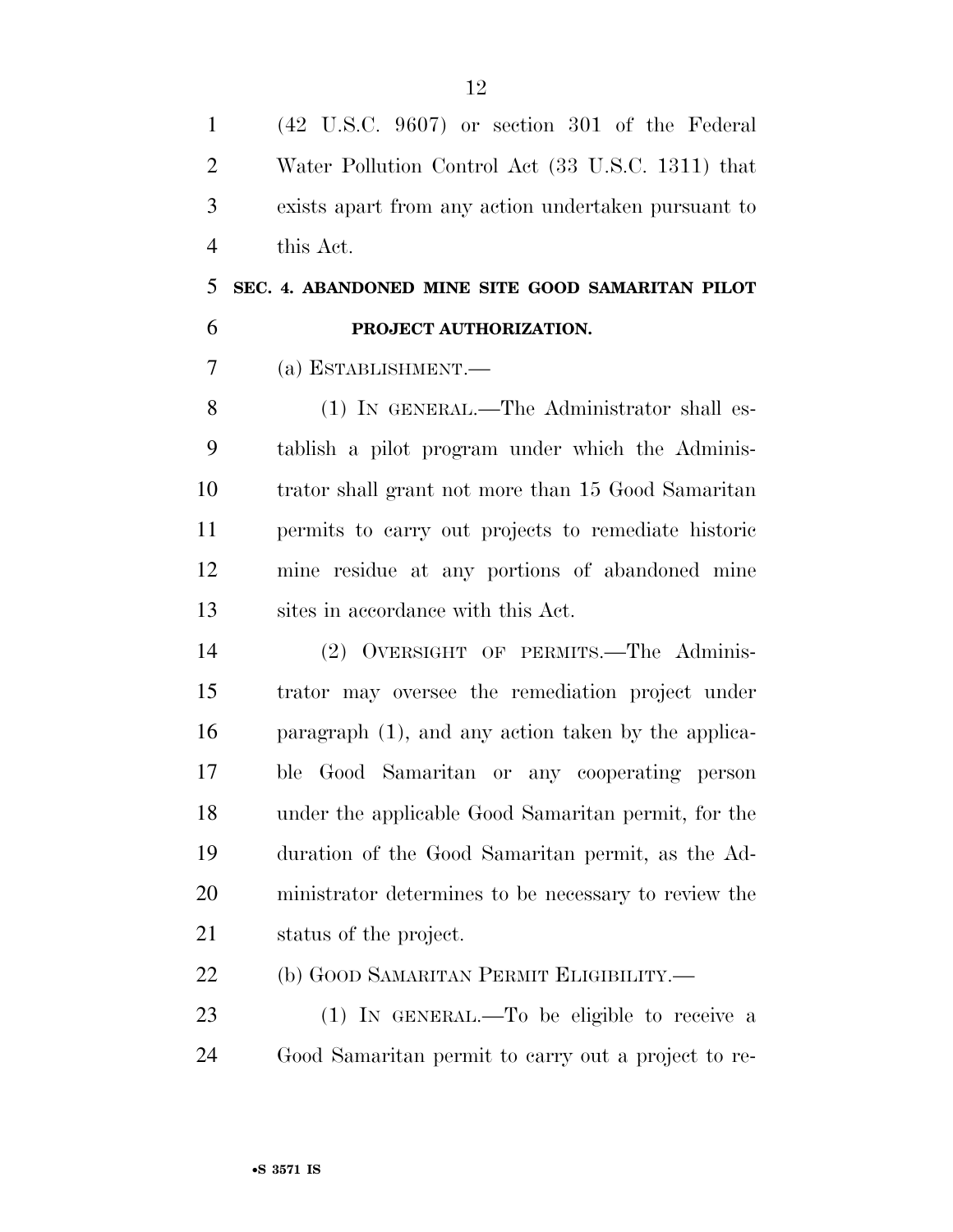| $\mathbf{1}$   | mediate an abandoned mine site, a person shall dem- |
|----------------|-----------------------------------------------------|
| $\overline{2}$ | onstrate that—                                      |
| 3              | (A) the abandoned mine site that is the             |
| $\overline{4}$ | subject of the application for a Good Samaritan     |
| 5              | permit is located in the United States;             |
| 6              | (B) the purpose of the proposed project is          |
| 7              | the remediation at that abandoned mine site of      |
| 8              | historic mine residue;                              |
| 9              | (C) the proposed activities are designed to         |
| 10             | result in the partial or complete remediation of    |
| 11             | historic mine residue at the abandoned mine         |
| 12             | site;                                               |
| 13             | (D) the proposed project poses a low risk           |
| 14             | to the environment;                                 |
| 15             | (E) to the satisfaction of the Adminis-             |
| 16             | trator, the person—                                 |
| 17             | (i) possesses, or has the ability to se-            |
| 18             | cure, the financial and other resources nec-        |
| 19             | essary-                                             |
| 20             | to complete the permitted<br>(I)                    |
| 21             | work, as determined by the Adminis-                 |
| 22             | trator; and                                         |
| 23             | (II) to address any contingencies                   |
| 24             | identified in the Good Samaritan per-               |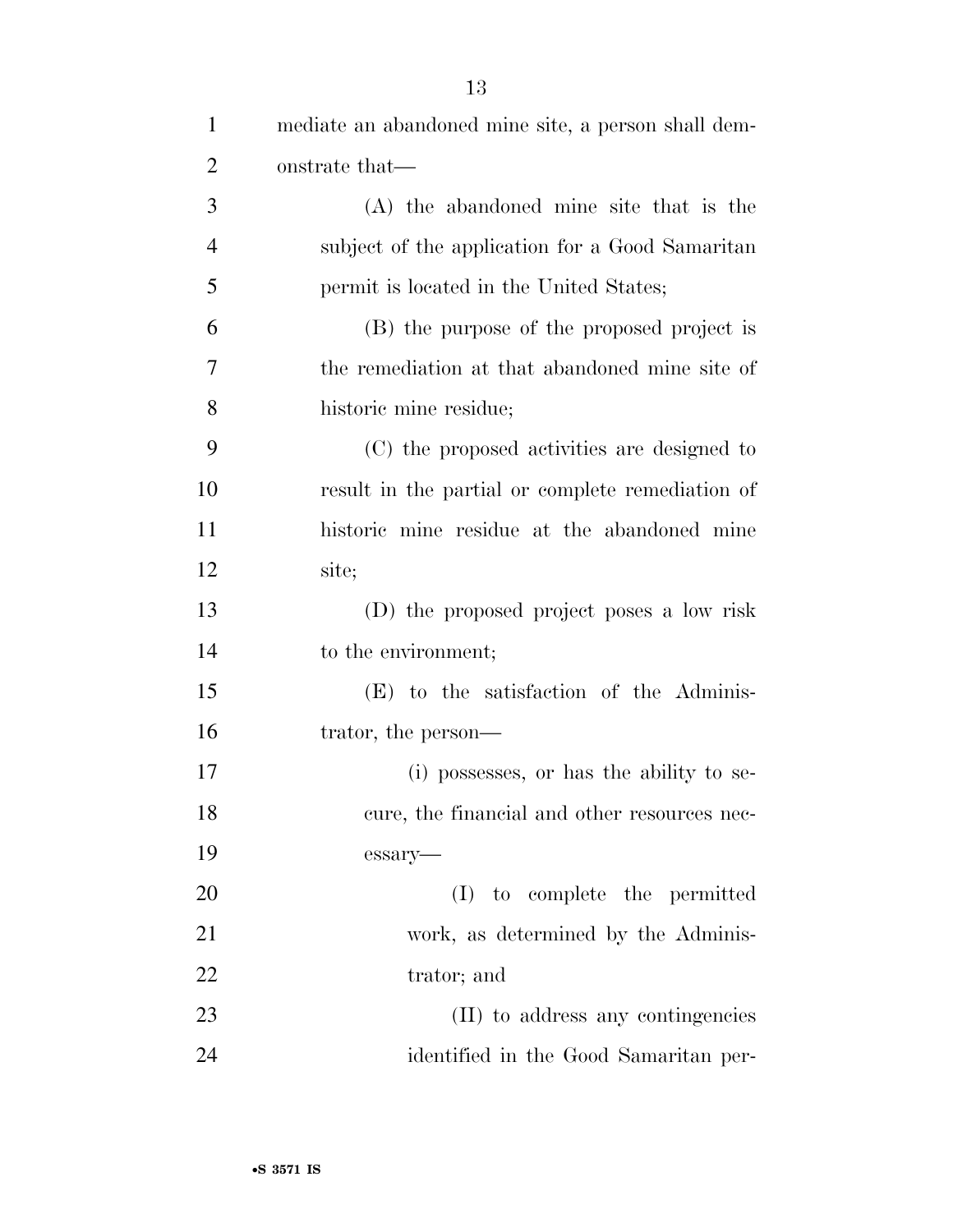| $\mathbf{1}$   | mit application described in subsection           |
|----------------|---------------------------------------------------|
| $\overline{2}$ | (e);                                              |
| 3              | (ii) possesses the proper and appro-              |
| $\overline{4}$ | priate experience and capacity to complete        |
| 5              | the permitted work; and                           |
| 6              | (iii) will complete the permitted work;           |
| 7              | and                                               |
| 8              | (F) the person is a Good Samaritan with           |
| 9              | respect to the historic mine residue proposed to  |
| 10             | be covered by the Good Samaritan permit.          |
| 11             | (2) IDENTIFICATION OF ALL RESPONSIBLE             |
| 12             | OWNERS OR OPERATORS.-                             |
| 13             | (A) IN GENERAL.—A Good Samaritan                  |
| 14             | shall make reasonable and diligent efforts to     |
| 15             | identify, from a review of publicly available in- |
| 16             | formation in land records or on internet          |
| 17             | websites of Federal, State, and local regulatory  |
| 18             | authorities, all responsible owners or operators  |
| 19             | of an abandoned mine site proposed to be reme-    |
| 20             | diated by the Good Samaritan under this sec-      |
| 21             | tion.                                             |
| 22             | (B) EXISTING RESPONSIBLE<br>OWNER<br>OR           |
| 23             | OPERATOR.—If the Administrator determines,        |
| 24             | based on information provided by a Good Sa-       |
| 25             | maritan or otherwise, that a responsible owner    |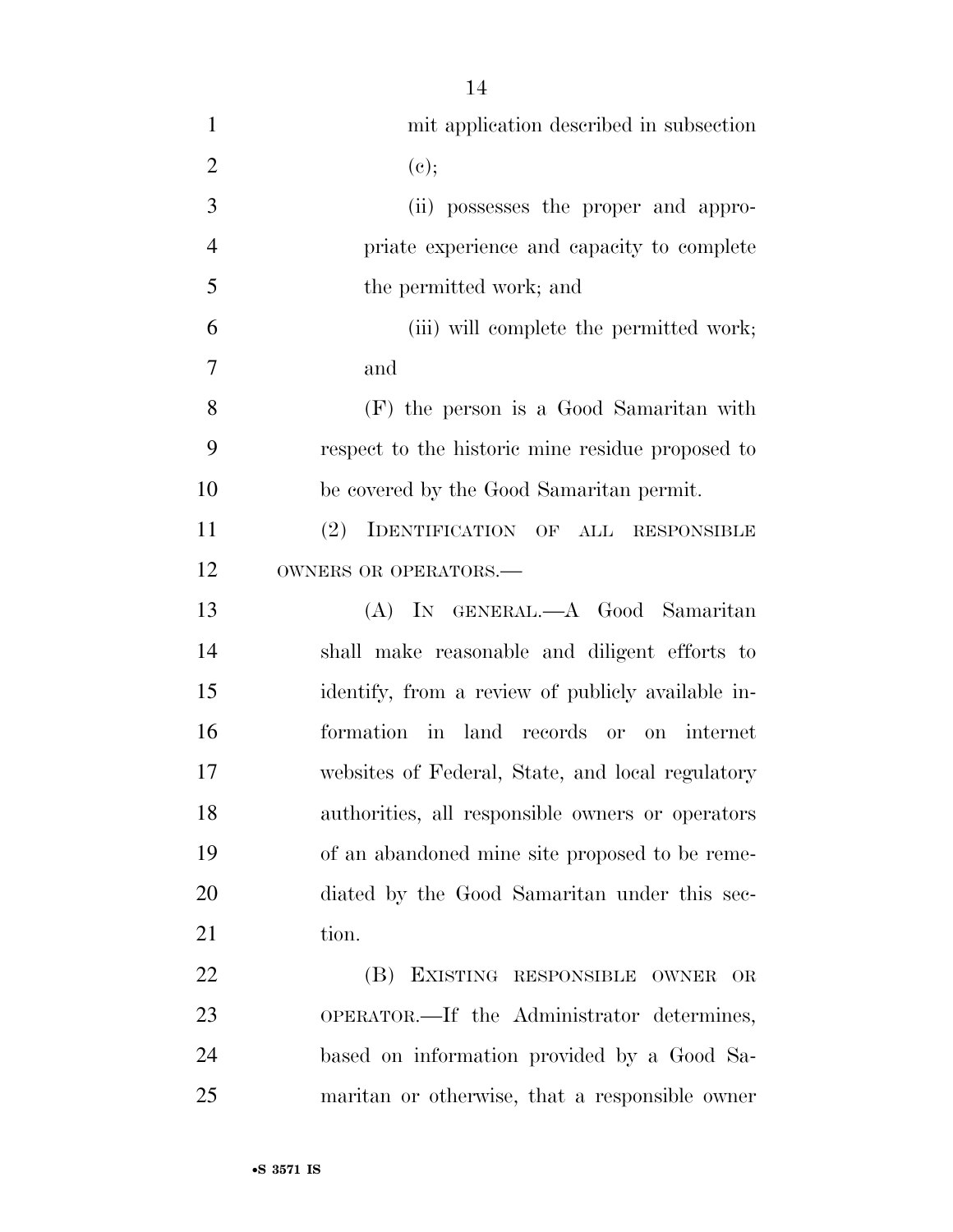or operator exists for an abandoned mine site proposed to be remediated by the Good Samari- tan, the Administrator shall deny the applica-tion for a Good Samaritan permit.

 (c) APPLICATION FOR PERMITS.—To obtain a Good Samaritan permit, a person shall submit to the Adminis- trator an application, signed by the person and any co- operating person, that provides, to the extent known or reasonably discoverable by the person on the date on which the application is submitted—

 (1) a description of the abandoned mine site (including the boundaries of the abandoned mine site) proposed to be covered by the Good Samaritan permit;

 (2) a description of all parties proposed to be involved in the remediation project, including any co- operating person and each member of an applicable corporation, association, partnership, consortium, joint venture, commercial entity, or nonprofit asso-ciation;

 (3) evidence that the person has or will acquire all legal rights or the authority necessary to enter the relevant abandoned mine site and perform the remediation described in the application;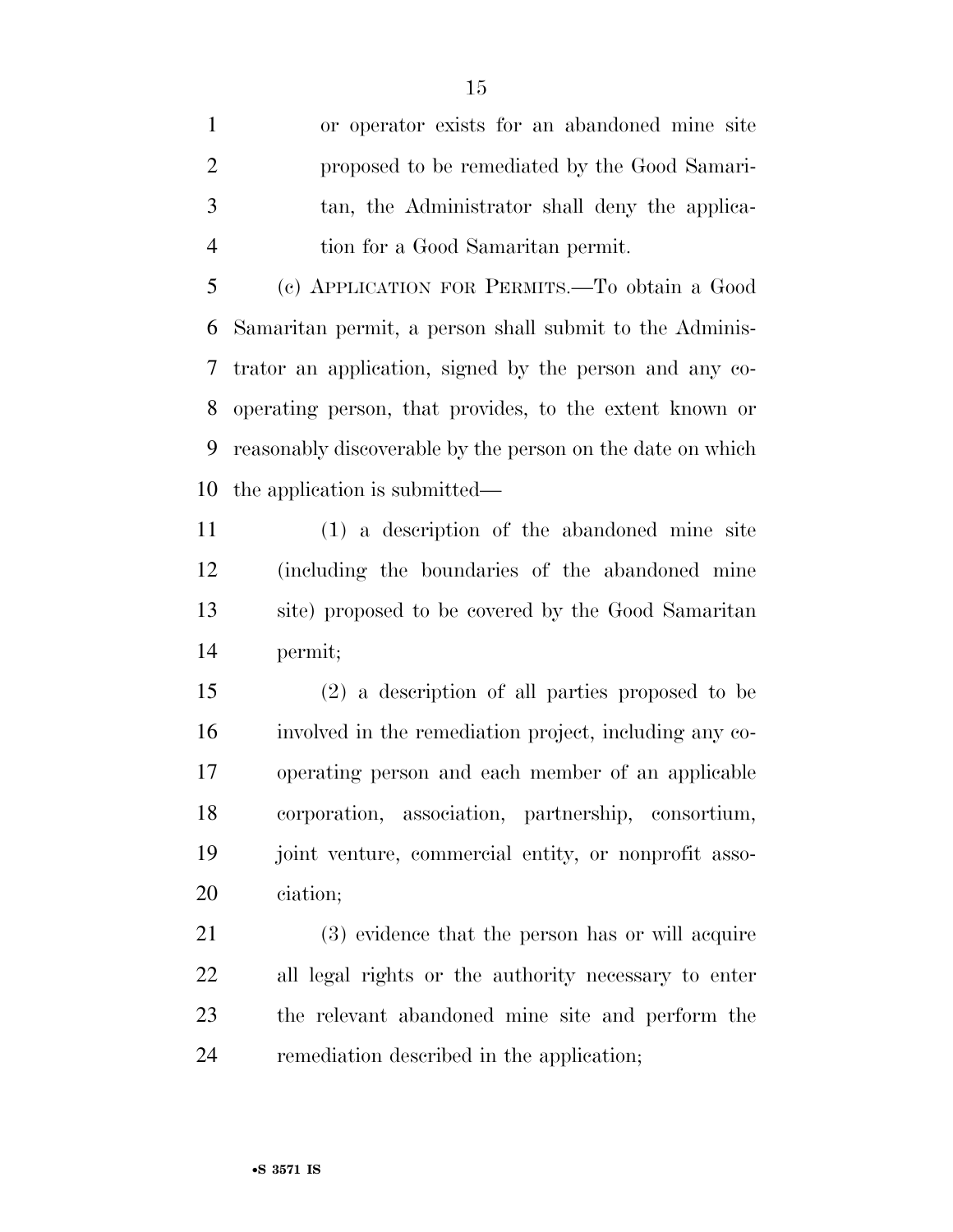| $\mathbf{1}$   | (4) a detailed description of the historic mine       |
|----------------|-------------------------------------------------------|
| $\overline{2}$ | residue to be remediated;                             |
| 3              | (5) a detailed description of the expertise and       |
| $\overline{4}$ | experience of the person and the resources available  |
| 5              | to the person to successfully implement and com-      |
| 6              | plete the remediation plan under paragraph (7);       |
| 7              | $(6)$ to the satisfaction of the Administrator and    |
| 8              | subject to subsection (d), a description of the base- |
| 9              | line environmental conditions, including potentially  |
| 10             | affected surface water quality and hydrological con-  |
| 11             | ditions, affected by the historic mine residue to be  |
| 12             | remediated that includes—                             |
| 13             | (A) the nature and extent of any adverse              |
| 14             | impact on the water quality of any body of            |
| 15             | water caused by the drainage of historic mine         |
| 16             | residue or other discharges from the abandoned        |
| 17             | mine site;                                            |
| 18             | (B) the flow rate and concentration of any            |
| 19             | drainage of historic mine residue or other dis-       |
| 20             | charge from the abandoned mine site in any            |
| 21             | body of water that has resulted in an adverse         |
| 22             | impact described in subparagraph $(A)$ ; and          |
| 23             | (C) any other release or threat of release            |
| 24             | of historic mine residue that has resulted in an      |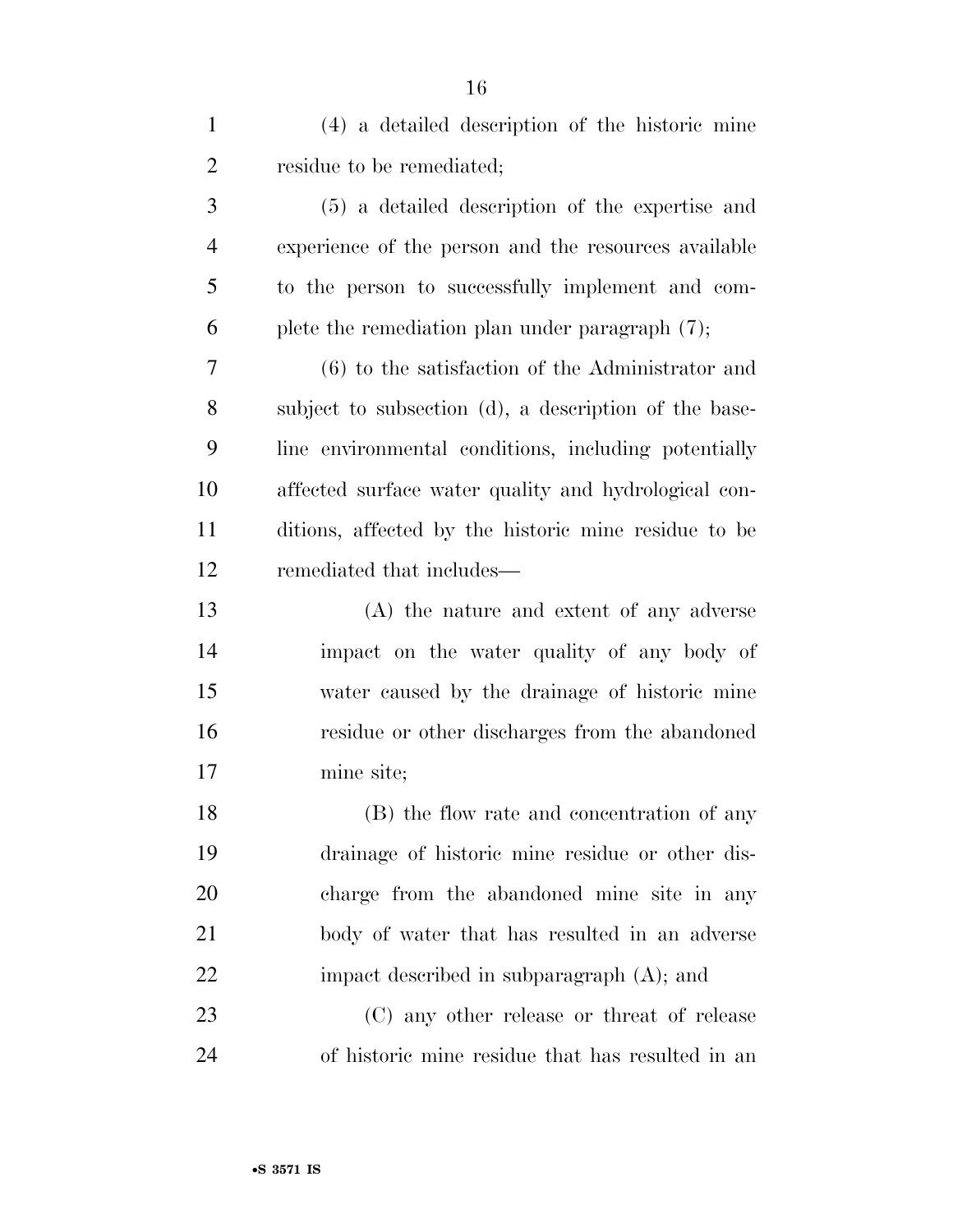| $\mathbf{1}$   | adverse impact to public health or the environ-   |
|----------------|---------------------------------------------------|
| $\overline{2}$ | ment;                                             |
|                |                                                   |
| 3              | $(7)$ subject to subsection $(d)$ , a remediation |
| $\overline{4}$ | plan for the abandoned mine site that describes—  |
| 5              | (A) the nature and scope of the proposed          |
| 6              | remediation activities, including—                |
| 7              | (i) any historic mine residue to be ad-           |
| 8              | dressed by the remediation plan; and              |
| 9              | (ii) a description of the goals of the            |
| 10             | remediation including, if applicable, with        |
| 11             | respect to-                                       |
| 12             | (I) the reduction or prevention of                |
| 13             | a release, threat of release, or dis-             |
| 14             | charge to surface waters; or                      |
| 15             | (II) other appropriate goals relat-               |
| 16             | ing to water or soil;                             |
| 17             | (B) each activity that the person proposes        |
| 18             | to take that is designed—                         |
| 19             | (i) to improve or enhance water qual-             |
| 20             | ity or site-specific soil quality relevant to     |
| 21             | the historic mine residue addressed by the        |
| 22             | remediation plan, including making meas-          |
| 23             | urable progress toward achieving applicable       |
| 24             | water quality standards; or                       |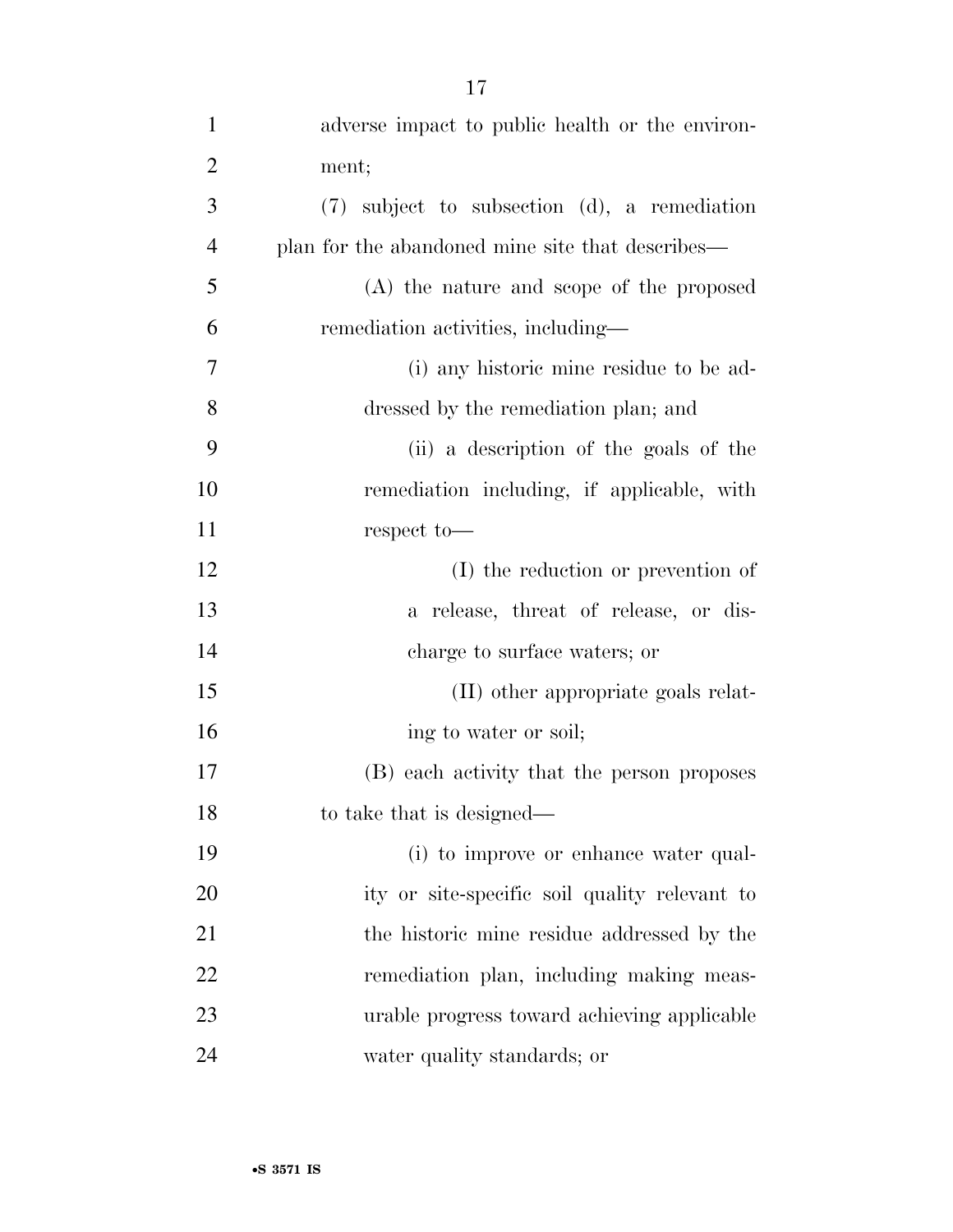(ii) to otherwise protect human health and the environment (including through the prevention of a release, discharge, or 4 threat of release to water or soil); (C) the monitoring or other form of assess- ment that will be undertaken by the person to evaluate the success of the activities described in subparagraph (A) during and after the reme- diation, with respect to the baseline conditions, as described in paragraph (6); (D) to the satisfaction of the Adminis- trator, detailed engineering plans for the project; (E) detailed plans for any proposed recy- cling or reprocessing of historic mine residue to be conducted by the person (including a de- scription of how all proposed recycling or re- processing activities contribute to the remedi- ation of the abandoned mine site); and (F) identification of any proposed con-21 tractor that will perform any remediation activ- ity; (8) subject to subsection (d), a schedule for the work to be carried out under the project, including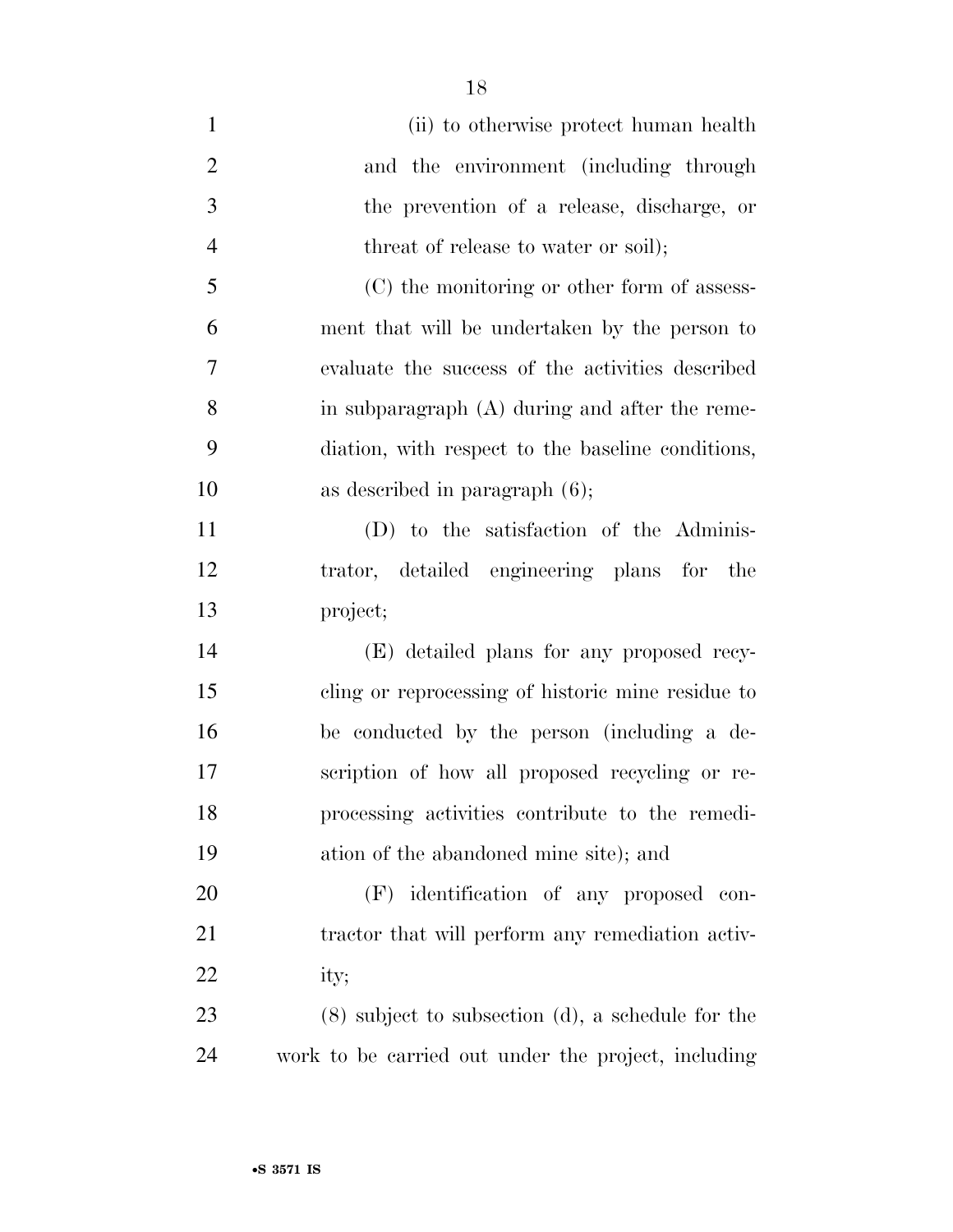| $\mathbf{1}$   | a schedule for periodic reporting by the person on    |
|----------------|-------------------------------------------------------|
| $\overline{2}$ | the remediation of the abandoned mine site;           |
| 3              | $(9)$ subject to subsection (d), in the case of a     |
| $\overline{4}$ | remediation activity that requires plugging, opening, |
| 5              | or otherwise altering the portal or adit of an aban-  |
| 6              | doned mine site, an evaluation of abandoned mine      |
| 7              | site conditions, including an assessment of any       |
| 8              | pooled water or hydraulic pressure in the abandoned   |
| 9              | mine site conducted by a licensed professional engi-  |
| 10             | neer;                                                 |
| 11             | $(10)$ a health and safety plan that is specifically  |
| 12             | designed for mining remediation work;                 |
| 13             | $(11)$ a specific contingency plan that—              |
| 14             | (A) includes provisions on response and               |
| 15             | notification to Federal, State, and local authori-    |
| 16             | ties with jurisdiction over downstream waters         |
| 17             | that have the potential to be impacted by an          |
| 18             | unplanned release or discharge of hazardous           |
| 19             | substances, pollutants, or contaminants; and          |
| 20             | (B) is designed to respond to unplanned               |
| 21             | adverse events (such as potential fluid release       |
| 22             | that may result from addressing pooled water          |
| 23             | or hydraulic pressure situations), including the      |
| 24             | sudden release of historic mine residue;              |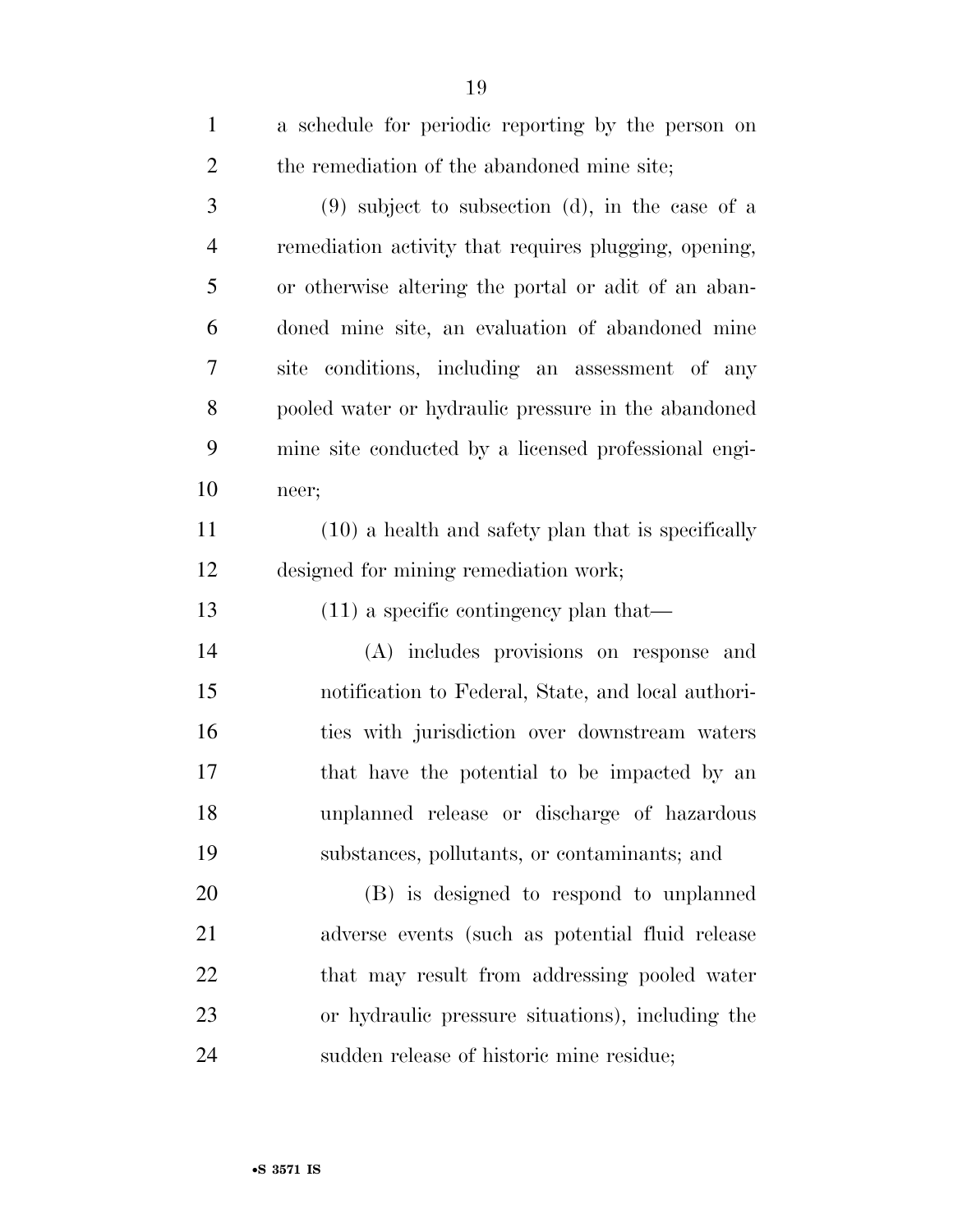(12) subject to subsection (d), a project budget and description of financial resources that dem- onstrate that the permitted work, including any op- eration and maintenance, will be completed; (13) subject to subsection (d), information dem- onstrating that the applicant has the financial re- sources to carry out the remediation (including any long-term monitoring that may be required by the Good Samaritan permit) or the ability to secure an appropriate third-party financial assurance, as deter- mined by the Administrator, to ensure completion of the permitted work, including any long-term oper- ations and maintenance of remediation activities that may be— (A) proposed in the application for the Good Samaritan permit; or (B) required by the Administrator as a condition of granting the permit; (14) subject to subsection (d), a detailed plan 20 for any required operation and maintenance of any remediation, including a timeline, if necessary; (15) subject to subsection (d), a description of any planned post-remediation monitoring, if nec-essary; and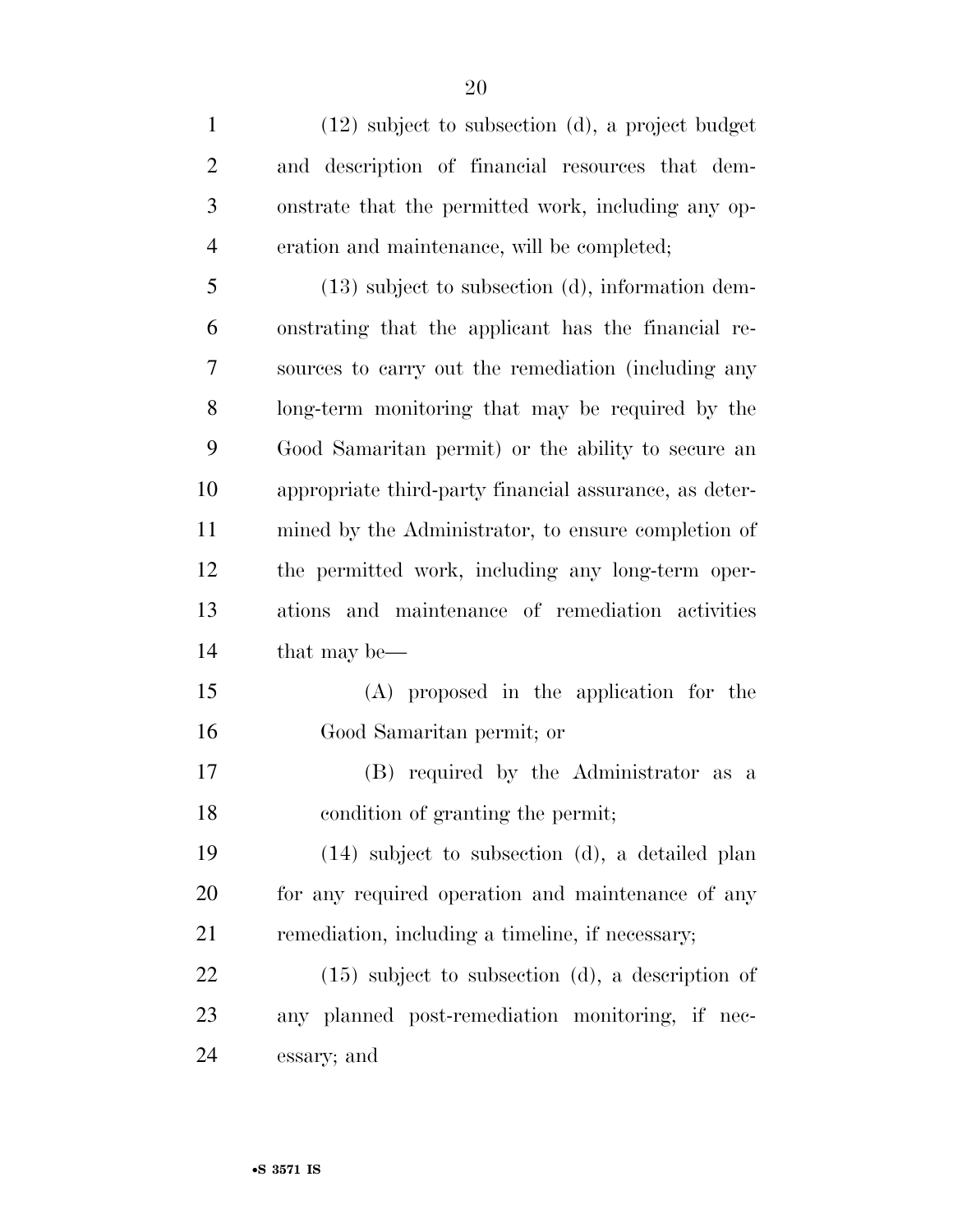| $\mathbf{1}$   | $(16)$ subject to subsection (d), any other appro-             |
|----------------|----------------------------------------------------------------|
| $\overline{2}$ | priate information, as determined by the Adminis-              |
| 3              | trator or the applicant.                                       |
| $\overline{4}$ | (d) INVESTIGATIVE SAMPLING.—                                   |
| 5              | (1) INVESTIGATIVE SAMPLING PERMITS.—The                        |
| 6              | Administrator may grant an investigative sampling              |
| 7              | permit for a period determined by the Administrator            |
| 8              | to authorize a person to conduct investigative sam-            |
| 9              | pling of historic mine residue, soil, or water to deter-       |
| 10             | $mine$ —                                                       |
| 11             | (A) baseline conditions; and                                   |
| 12             | (B) whether the person—                                        |
| 13             | (i) is willing to perform further reme-                        |
| 14             | diation to address the historic mine res-                      |
| 15             | idue; and                                                      |
| 16             | (ii) will proceed with a permit conver-                        |
| 17             | sion under subsection $(e)(1)$ .                               |
| 18             | (2) APPLICATION.—If a person proposes to con-                  |
| 19             | duct investigative sampling, the person shall submit           |
| 20             | to the Administrator an investigative sampling per-            |
| 21             | mit application that contains, to the satisfaction of          |
| 22             | the Administrator—                                             |
| 23             | (A) each description required under para-                      |
| 24             | graphs $(1)$ , $(2)$ , $(5)$ , and $(6)$ of subsection $(c)$ ; |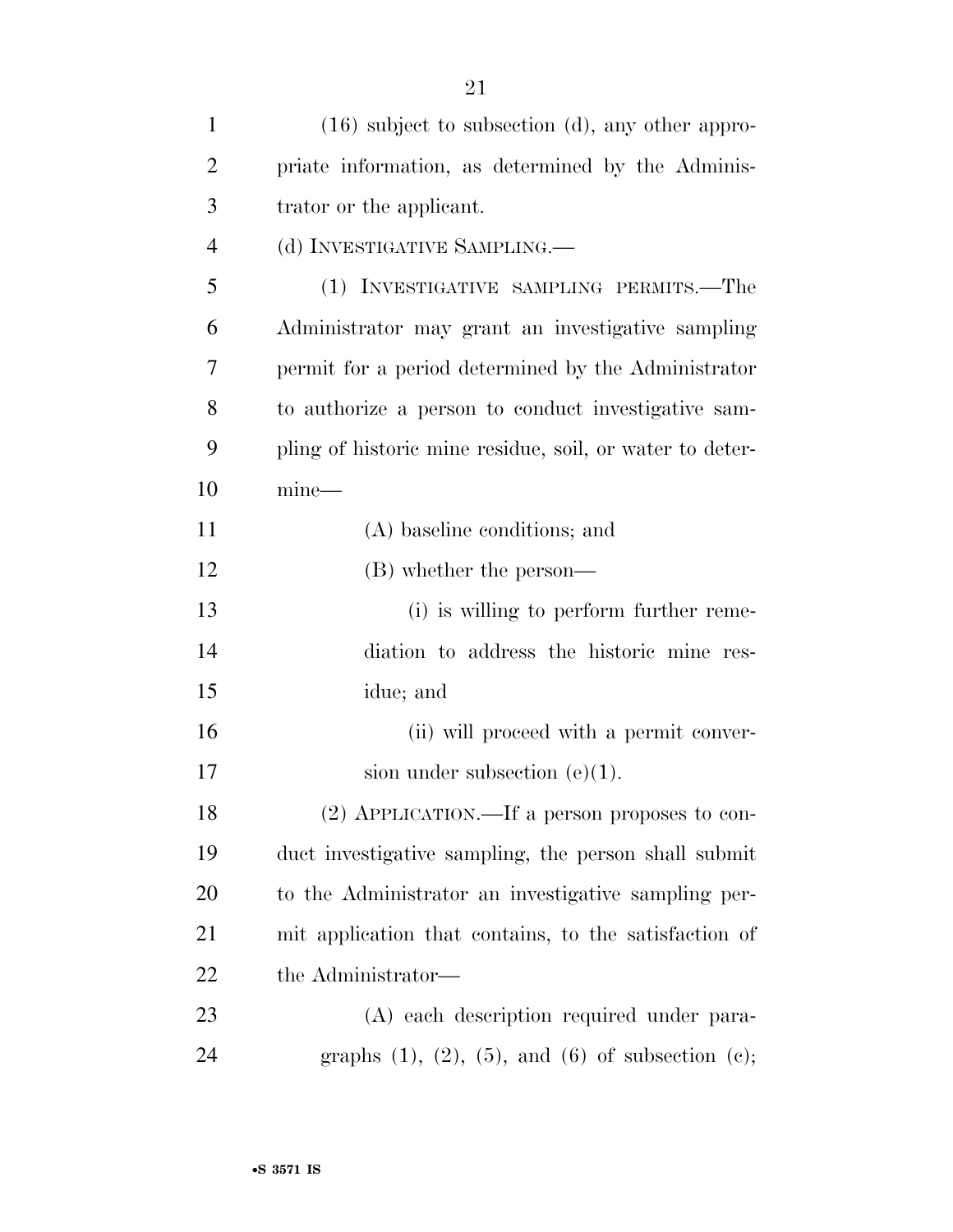| $\mathbf{1}$   | (B) the evidence required under subsection        |
|----------------|---------------------------------------------------|
| $\overline{2}$ | (e)(3);                                           |
| 3              | (C) each plan required under paragraphs           |
| $\overline{4}$ | $(10)$ and $(11)$ of subsection $(e)$ ; and       |
| 5              | (D) a detailed plan of the investigative          |
| 6              | sampling.                                         |
| 7              | (3) PERMIT LIMITATIONS.—                          |
| 8              | $(A)$ In GENERAL.—If a person submits an          |
| 9              | application that proposes only investigative      |
| 10             | sampling of historic mine residue, soil, or water |
| 11             | that only includes the requirements described in  |
| 12             | paragraph $(2)$ , the Administrator may only      |
| 13             | grant an investigative sampling permit that au-   |
| 14             | thorizes the person only to carry out the plan    |
| 15             | of investigative sampling of historic mine res-   |
| 16             | idue, soil, or water, as described in the inves-  |
| 17             | tigative sampling permit application under        |
| 18             | paragraph $(2)$ .                                 |
| 19             | REPROCESSING.—An investigative<br>(B)             |
| 20             | sampling permit—                                  |
| 21             | (i) shall not authorize a Good Samari-            |
| 22             | tan or cooperating person to conduct any          |
| 23             | reprocessing of material; and                     |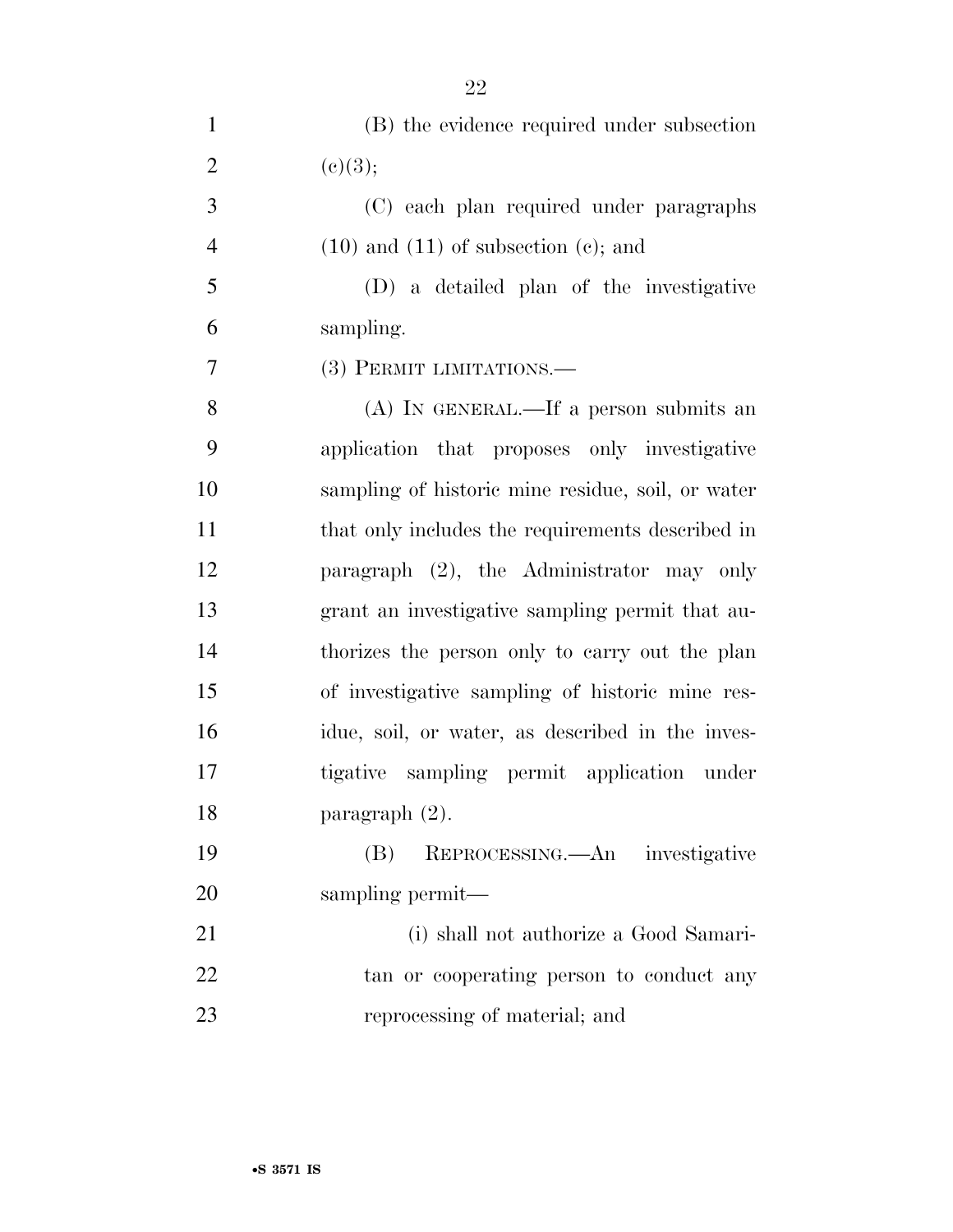| $\mathbf{1}$   |                                                       |
|----------------|-------------------------------------------------------|
|                | (ii) may authorize metallurgical test-                |
| $\overline{2}$ | to determine whether reprocessing<br>ing              |
| 3              | under subsection $(f)(5)(B)$ is feasible.             |
| $\overline{4}$ | (4) REQUIREMENTS RELATING TO SAMPLES.-                |
| 5              | In conducting investigative sampling of historic mine |
| 6              | residue, soil, or water, a person shall—              |
| 7              | (A) collect samples that are representative           |
| 8              | of the conditions present at the abandoned mine       |
| 9              | site that is the subject of the investigative sam-    |
| 10             | pling permit; and                                     |
| 11             | (B) retain publicly available records of all          |
| 12             | sampling events for a period of not less than 3       |
| 13             | years.                                                |
|                |                                                       |
| 14             | (5) POST-SAMPLING REMEDIATION.—                       |
| 15             | (A) REFUSAL TO CONVERT PERMIT.—Sub-                   |
| 16             | ject to subparagraph (B), a person who obtains        |
| 17             | an investigative sampling permit may decline to       |
| 18             | apply to convert the investigative sampling per-      |
| 19             | mit into a Good Samaritan permit under para-          |
| 20             | graph (6) and decline to undertake remediation        |
| 21             | on conclusion of investigative sampling.              |
| 22             | RETURN TO<br>(B)<br>PREEXISTING<br>CONDI-             |
| 23             | TIONS.—If the activities carried out by a person      |

surface water quality conditions, or any other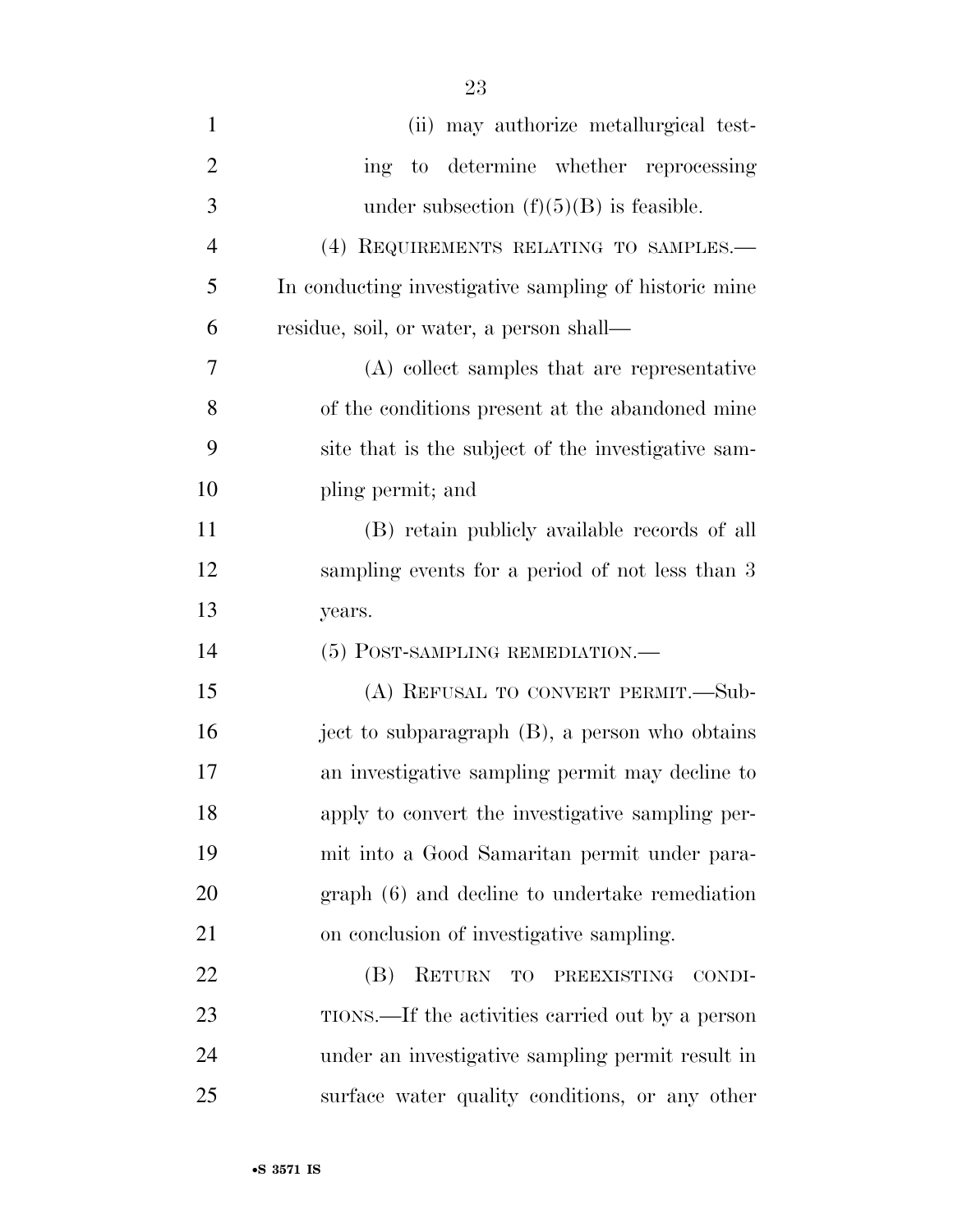| $\mathbf{1}$   | environmental conditions, that are worse than        |
|----------------|------------------------------------------------------|
| $\overline{2}$ | preexisting conditions of the applicable<br>the      |
| 3              | abandoned mine site due to historic mine res-        |
| $\overline{4}$ | idue at the abandoned mine site, the person          |
| 5              | shall undertake actions to return the abandoned      |
| 6              | mine site to those preexisting conditions.           |
| 7              | (6) PERMIT CONVERSION.—Not later than 1              |
| 8              | year after the date on which the investigative sam-  |
| 9              | pling under the investigative sampling permit con-   |
| 10             | cludes, a person to whom an investigative sampling   |
| 11             | permit is granted under paragraph (1) may apply to   |
| 12             | convert an investigative sampling permit into a Good |
| 13             | Samaritan permit under subsection $(e)(1)$ .         |
| 14             | (e) INVESTIGATIVE SAMPLING CONVERSION.—              |
| 15             | $(1)$ IN GENERAL.—A person to which an inves-        |
| 16             | tigative sampling permit was granted may submit to   |
| 17             | the Administrator an application in accordance with  |
| 18             | paragraph (2) to convert the investigative sampling  |
| 19             | permit into a Good Samaritan permit.                 |
|                |                                                      |
| 20             | $(2)$ APPLICATION.—                                  |
| 21             | (A) INVESTIGATIVE SAMPLING.—An appli-                |
| 22             | cation for the conversion of an investigative        |
| 23             | sampling permit under paragraph (1) shall in-        |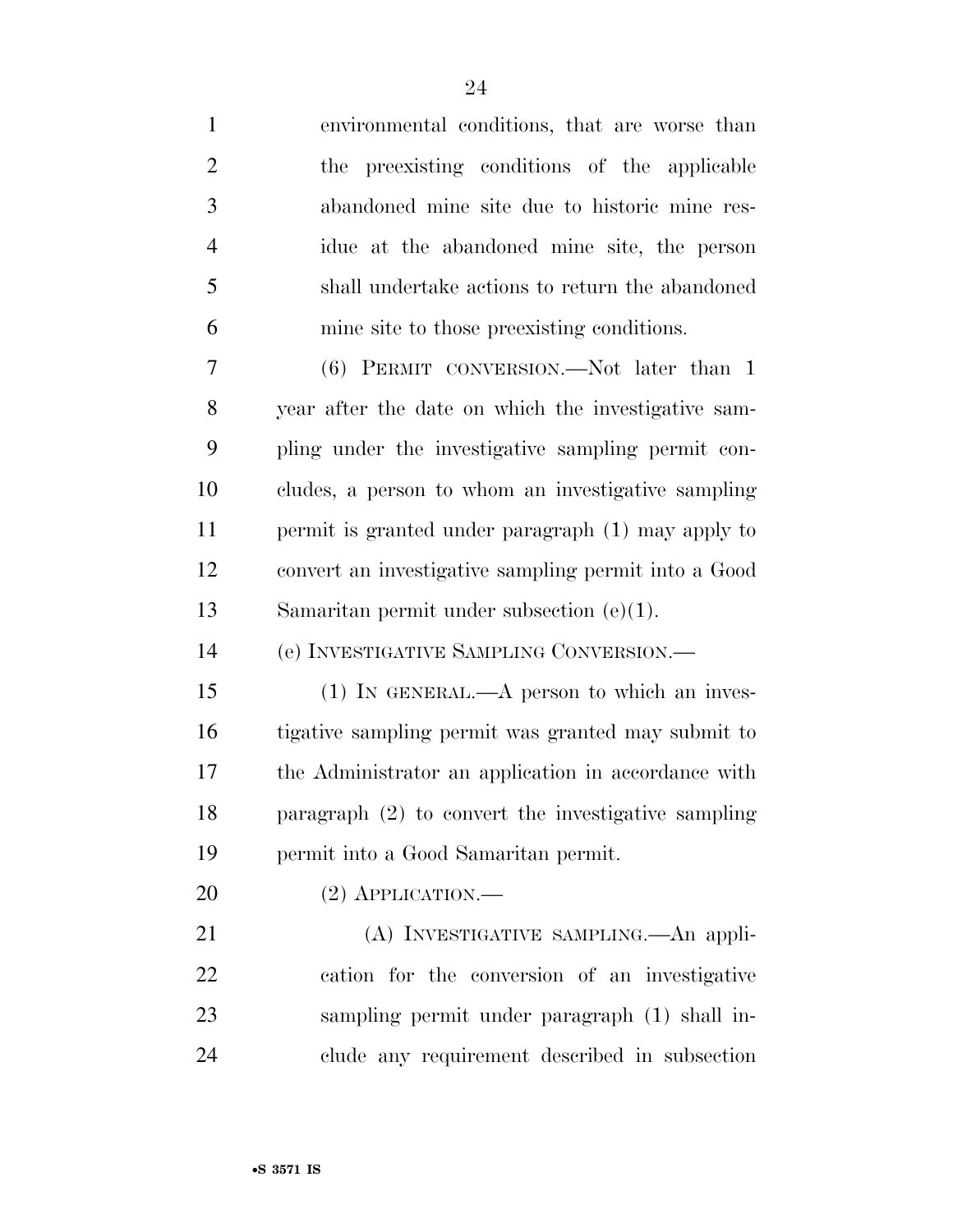| $\mathbf{1}$   | (c) that was not included in full in the applica-  |
|----------------|----------------------------------------------------|
| $\overline{2}$ | tion submitted under subsection $(d)(2)$ .         |
| 3              | (B) PUBLIC NOTICE AND COMMENT.—An                  |
| $\overline{4}$ | application for permit conversion under this       |
| 5              | paragraph shall be subject to—                     |
| 6              | (i) environmental review and public                |
| 7              | comment procedures required by sub-                |
| 8              | section (l); and                                   |
| 9              | (ii) a public hearing, if requested.               |
| 10             | (f) CONTENT OF PERMITS.-                           |
| 11             | (1) IN GENERAL.—A Good Samaritan permit            |
| 12             | shall contain—                                     |
| 13             | $(A)$ the information described in subsection      |
| 14             | (c), including any modification required by the    |
| 15             | Administrator;                                     |
| 16             | $(B)(i)$ a provision that states that the          |
| 17             | Good Samaritan is responsible for securing, for    |
| 18             | all activities authorized under the Good Samari-   |
| 19             | tan permit, all authorizations, licenses, and per- |
| 20             | mits that are required under applicable law ex-    |
| 21             | cept for—                                          |
| 22             | $(I)$ section 301, 302, 306, 307, 402,             |
| 23             | or 404 of the Federal Water Pollution              |
| 24             | Control Act (33 U.S.C. 1311, 1312, 1316,           |
| 25             | $1317, 1342, 1344$ ; and                           |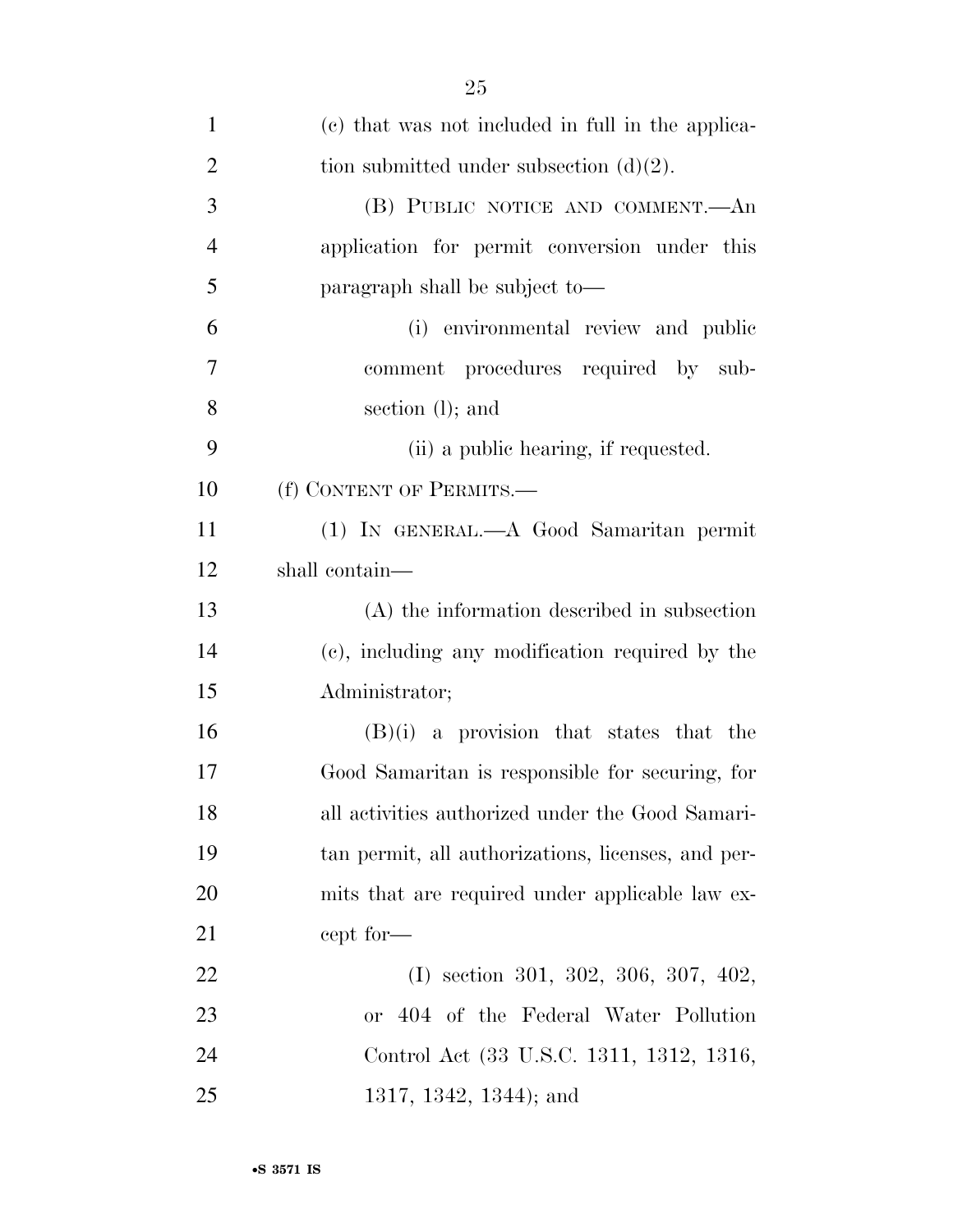| $\mathbf{1}$   | (II) authorizations, licenses, and per-            |
|----------------|----------------------------------------------------|
| $\overline{2}$ | mits that would not need to be obtained if         |
| 3              | the remediation was conducted pursuant to          |
| $\overline{4}$ | section 121 of the Comprehensive Environ-          |
| 5              | mental Response, Compensation, and Li-             |
| 6              | ability Act of 1980 (42 U.S.C. 9621); or           |
| 7              | (ii) in the case of an abandoned mine site         |
| 8              | in a State that is authorized to implement State   |
| 9              | law pursuant to section 402 or 404 of the Fed-     |
| 10             | eral Water Pollution Control Act (33 U.S.C.        |
| 11             | 1342, 1344) or on land of an Indian tribe that     |
| 12             | is authorized to implement Tribal law pursuant     |
| 13             | to that section, a provision that states that the  |
| 14             | Good Samaritan is responsible for securing, for    |
| 15             | all activities authorized under the Good Samari-   |
| 16             | tan permit, all authorizations, licenses, and per- |
| 17             | mits that are required under applicable law, ex-   |
| 18             | cept for-                                          |
| 19             | (I) the State or Tribal law, as applica-           |
| 20             | ble; and                                           |
| 21             | (II) authorizations, licenses, and per-            |
| 22             | mits that would not need to be obtained if         |
| 23             | the remediation was conducted pursuant to          |
| 24             | section 121 of the Comprehensive Environ-          |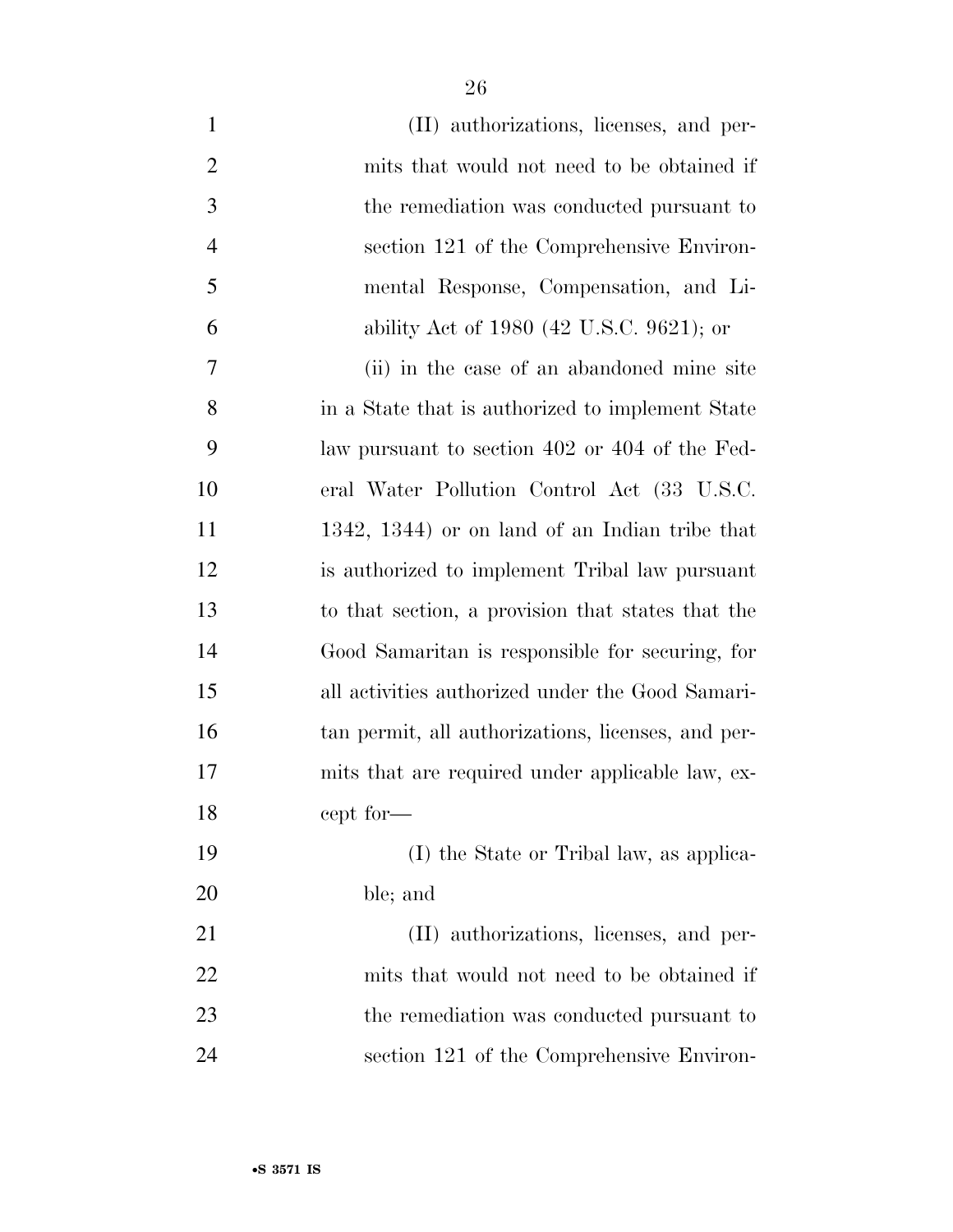| $\mathbf{1}$   | mental Response, Compensation, and Li-              |
|----------------|-----------------------------------------------------|
| $\overline{2}$ | ability Act of 1980 (42 U.S.C. 9621);               |
| 3              | (C) specific public notification require-           |
| $\overline{4}$ | ments, including the contact information for all    |
| 5              | appropriate response centers in accordance with     |
| 6              | subsection $(o)$ ;                                  |
| 7              | (D) in the case of a project on land owned          |
| 8              | by the United States, a notice that the Good        |
| 9              | Samaritan permit serves as an agreement for         |
| 10             | use and occupancy of Federal land that is en-       |
| 11             | forceable by the applicable Federal land man-       |
| 12             | agement agency; and                                 |
| 13             | (E) any other terms and conditions deter-           |
| 14             | mined to be appropriate by the Administrator        |
| 15             | or the Federal land management agency, as ap-       |
| 16             | plicable.                                           |
| 17             | (2) FORCE MAJEURE.—A Good Samaritan per-            |
| 18             | mit may include, at the request of the Good Samari- |
| 19             | tan, a provision that a Good Samaritan may assert   |
| <b>20</b>      | a claim of force majeure for any violation of the   |
| 21             | Good Samaritan permit caused solely by—             |
| 22             | $(A)$ an act of God;                                |
| 23             | (B) an act of war;                                  |
| 24             | (C) negligence on the part of the United            |
| 25             | States;                                             |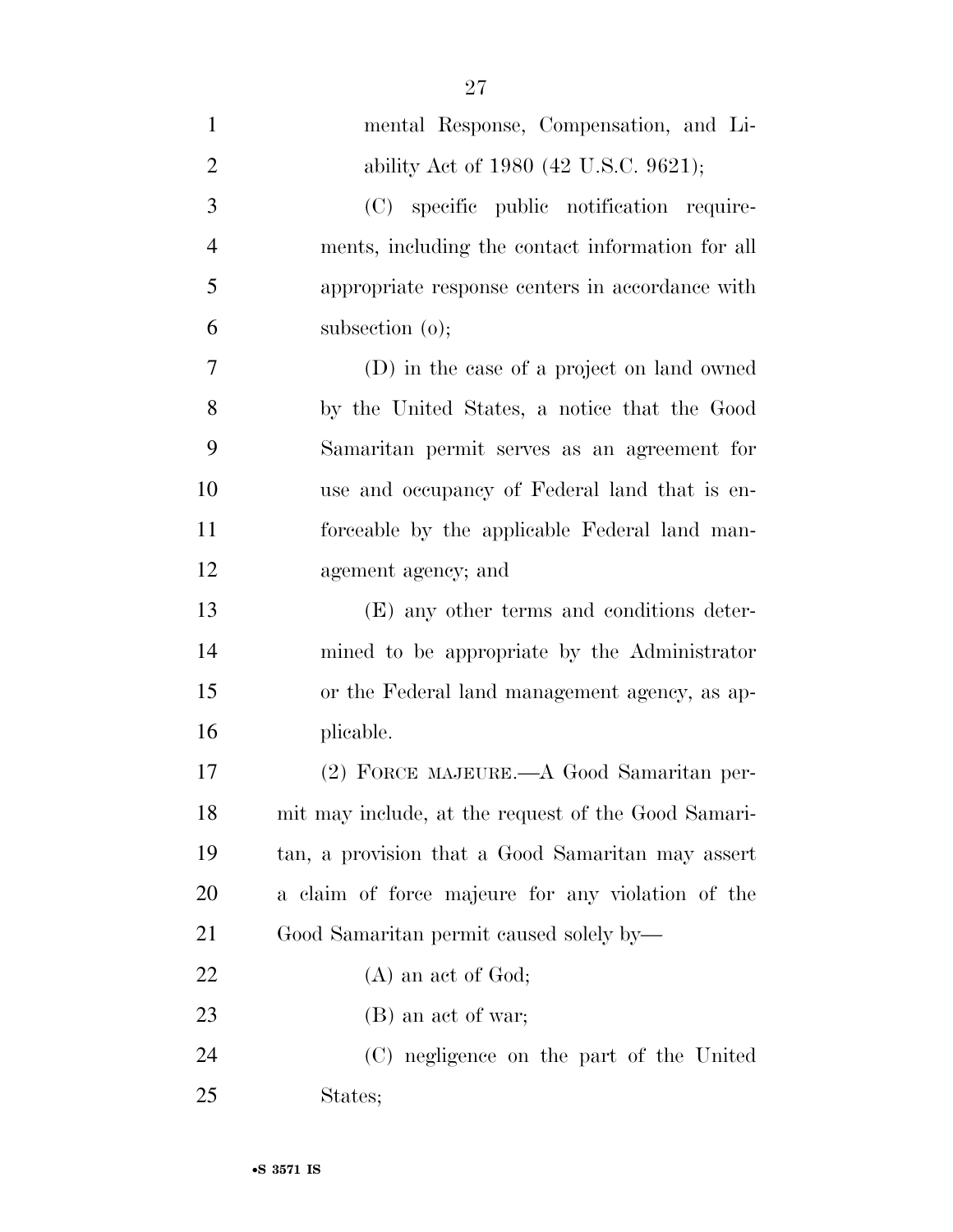| $\mathbf{1}$   | (D) an act or omission of a third party, if      |
|----------------|--------------------------------------------------|
| $\overline{2}$ | the Good Samaritan—                              |
| 3              | (i) exercises due care with respect to           |
| $\overline{4}$ | the actions of the Good Samaritan under          |
| 5              | the Good Samaritan permit, as determined         |
| 6              | by the Administrator;                            |
| 7              | (ii) took precautions against foresee-           |
| 8              | able acts or omissions of the third party,       |
| 9              | as determined by the Administrator; and          |
| 10             | (iii) uses reasonable efforts—                   |
| 11             | (I) to anticipate any potential                  |
| 12             | force majeure; and                               |
| 13             | (II) to address the effects of any               |
| 14             | potential force majeure; or                      |
| 15             | (E) a public health emergency declared by        |
| 16             | the Federal Government or a global govern-       |
| 17             | ment, such as a pandemic or an epidemic.         |
| 18             | $(3)$ MONITORING.                                |
| 19             | (A) IN GENERAL.—The Good Samaritan               |
| 20             | shall take such actions as the Good Samaritan    |
| 21             | permit requires to ensure appropriate baseline   |
| 22             | monitoring, monitoring during the remediation    |
| 23             | project, and post-remediation monitoring of the  |
| 24             | environment under paragraphs $(6)$ , $(7)$ , and |
| 25             | $(15)$ , respectively, of subsection $(c)$ .     |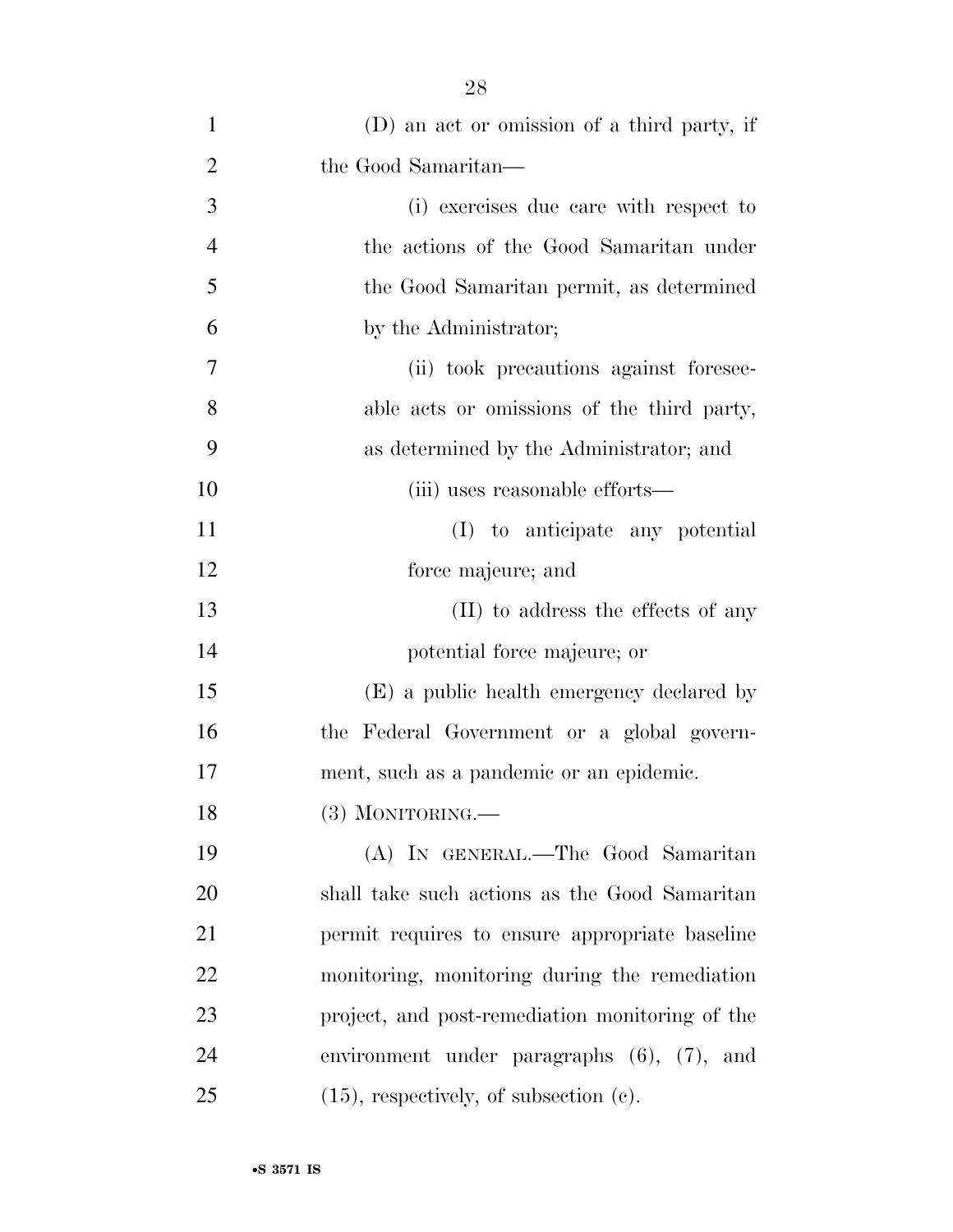| $\mathbf{1}$   | (B) MULTIPARTY MONITORING.—The Ad-                 |
|----------------|----------------------------------------------------|
| $\overline{2}$ | ministrator may approve in a Good Samaritan        |
| 3              | permit the monitoring by multiple cooperating      |
| $\overline{4}$ | persons if, as determined by the Adminis-          |
| 5              | trator-                                            |
| 6              | (i) the multiparty monitoring will ef-             |
| 7              | fectively accomplish the goals of this sec-        |
| 8              | tion; and                                          |
| 9              | (ii) the Good Samaritan remains re-                |
| 10             | sponsible for compliance with the terms of         |
| 11             | the Good Samaritan permit.                         |
| 12             | (4) SIGNATURE BY GOOD SAMARITAN.—The               |
| 13             | signature of the relevant Good Samaritan and a co- |
| 14             | operating person, if any, on the Good Samaritan    |
| 15             | permit shall be considered to be an acknowledgment |
| 16             | by the Good Samaritan that the Good Samaritan ac-  |
| 17             | cepts the terms and conditions of the Good Samari- |
| 18             | tan permit.                                        |
| 19             | $(5)$ OTHER DEVELOPMENT.—                          |
| 20             | (A) NO AUTHORIZATION OF MINING AC-                 |
| 21             | TIVITIES.—No mineral exploration, processing,      |
| 22             | beneficiation, or mining shall be—                 |
| 23             | (i) authorized by this Act; or                     |
| 24             | (ii) covered by any waiver of liability            |
| 25             | provided by this Act from applicable law.          |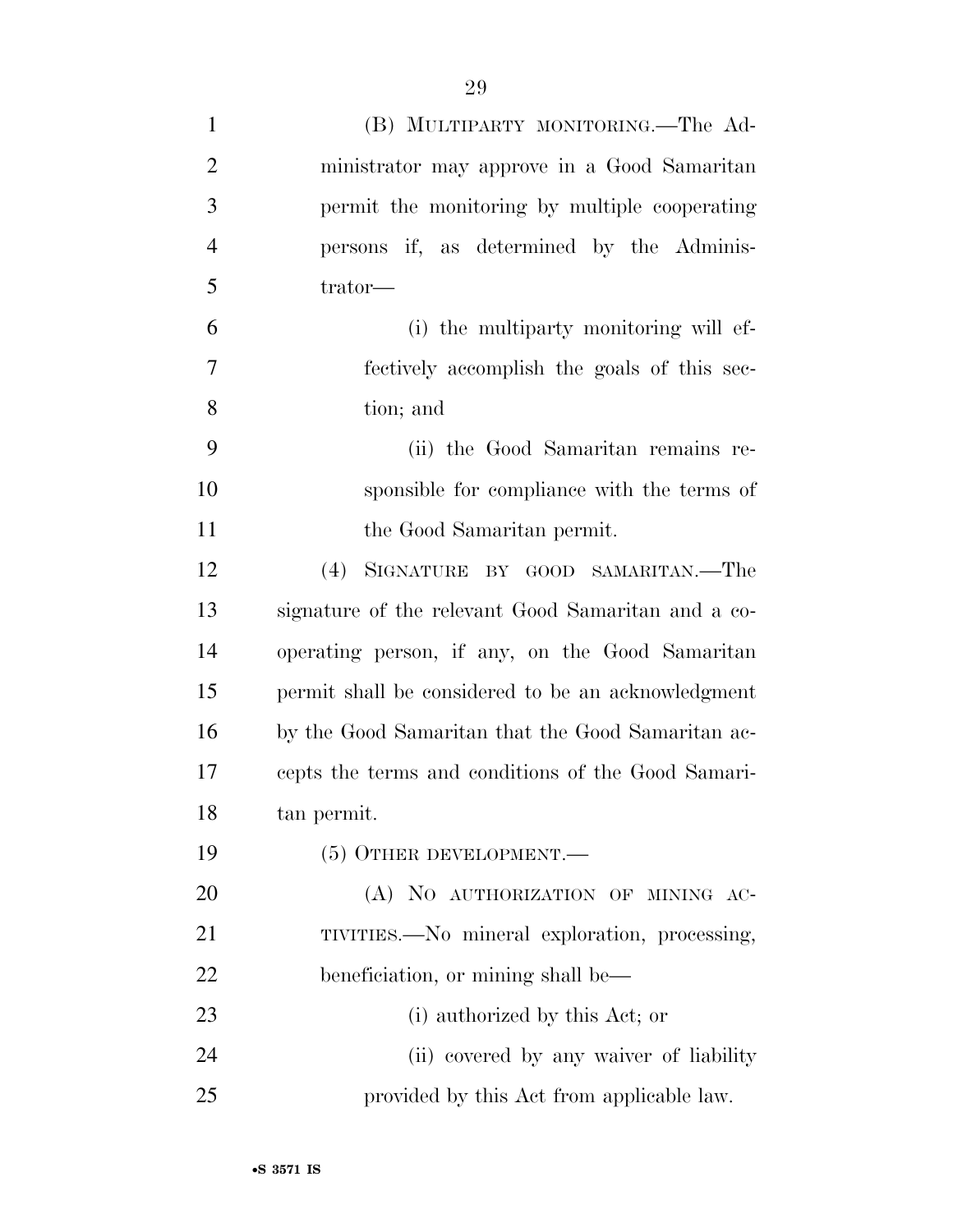| $\mathbf{1}$   | (B) REPROCESSING OF MATERIALS.-- A            |
|----------------|-----------------------------------------------|
| $\overline{2}$ | Good Samaritan may reprocess materials recov- |
| 3              | ered during the implementation of a remedi-   |
| $\overline{4}$ | ation plan only if—                           |
| 5              | (i) the project under the Good Samar-         |
| 6              | itan permit is on land owned by the United    |
| 7              | States;                                       |
| 8              | (ii) the applicable Federal land man-         |
| 9              | agement agency has signed a decision doc-     |
| 10             | ument under subsection $(l)(2)(G)$ approv-    |
| 11             | ing reprocessing as part of a remediation     |
| 12             | plan;                                         |
| 13             | (iii) the proceeds from the sale or use       |
| 14             | of the materials are used—                    |
| 15             | $(I)$ to defray the costs of the re-          |
| 16             | mediation; and                                |
| 17             | (II) to the extent required by the            |
| 18             | Good Samaritan permit, to reimburse           |
| 19             | the Administrator or the head of a            |
| 20             | Federal land management agency for            |
| 21             | any costs incurred for oversight of the       |
| 22             | Good Samaritan; and                           |
| 23             | (iv) any remaining proceeds are de-           |
| 24             | posited into the Good Samaritan Mine Re-      |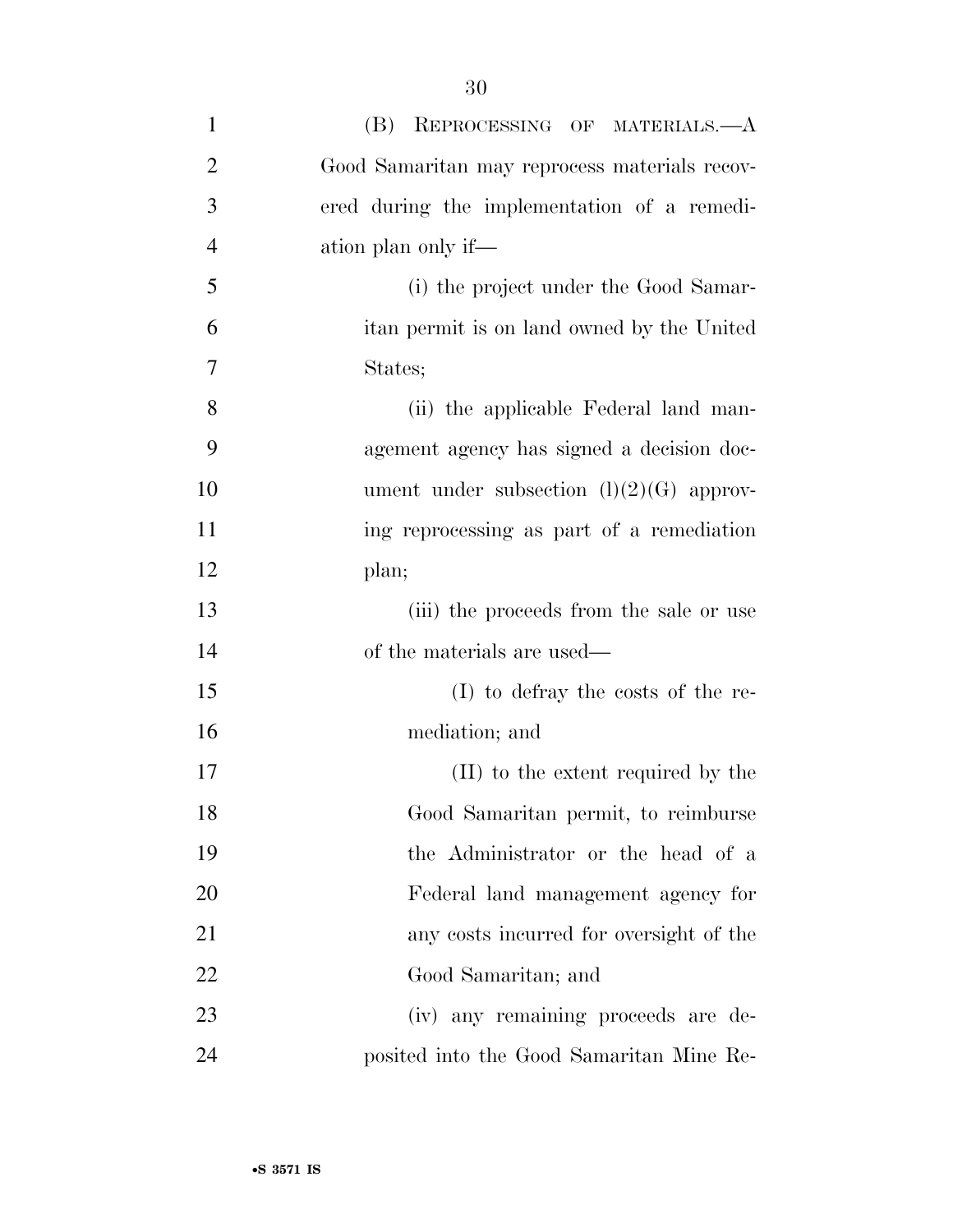mediation Fund established by section 2  $5(a)$ .

 (C) CONNECTION WITH OTHER ACTIVI- TIES.—The commingling or association of any other discharge of water or historic mine res- idue or any activity, project, or operation con- ducted on or after the date of enactment of this Act with any aspect of a project subject to a Good Samaritan permit shall not limit or re- duce the liability of any person associated with the other discharge of water or historic mine residue or activity, project, or operation.

 (g) ADDITIONAL WORK.—A Good Samaritan permit may allow the Good Samaritan to return to the abandoned mine site after the completion of the remediation to per-form operations and maintenance or other work—

 (1) to ensure the functionality of the abandoned mine site; or

 (2) to protect public health and the environ-ment.

 (h) TIMING.—Work authorized under a Good Samar-itan permit—

(1) shall commence, as applicable—

 (A) not later than the date that is 18 months after the date on which the Adminis-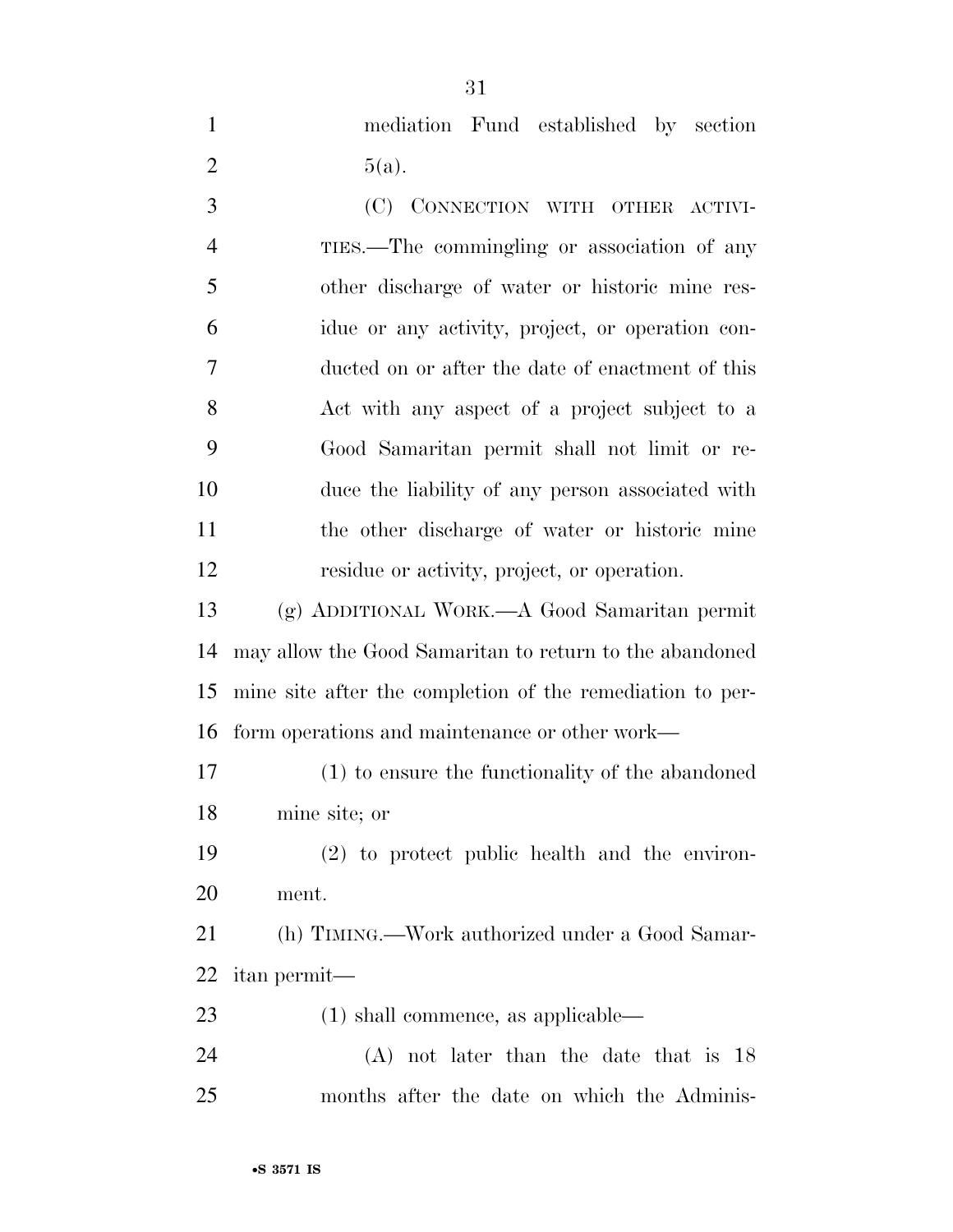trator granted the Good Samaritan permit, un- less the Administrator grants an extension 3 under subsection  $(r)(3)(B)(i)$ ; or (B) if the grant of the Good Samaritan permit is the subject of a petition for judicial review, not later than the date that is 18 months after the date on which the judicial re- view, including any appeals, has concluded; and (2) shall continue until completed, with tem- porary suspensions permitted during adverse weath- er or other conditions specified in the Good Samari- tan permit. (i) TRANSFER OF PERMITS.—A Good Samaritan per- mit may be transferred to another person only if— (1) the Administrator determines that the transferee qualifies as a Good Samaritan; (2) the transferee signs, and agrees to be bound by the terms of, the permit; (3) the Administrator includes in the trans- ferred permit any additional conditions necessary to meet the goals of this section; and (4) in the case of a project under the Good Sa- maritan permit on land owned by the United States, the head of the applicable Federal land management agency approves the transfer.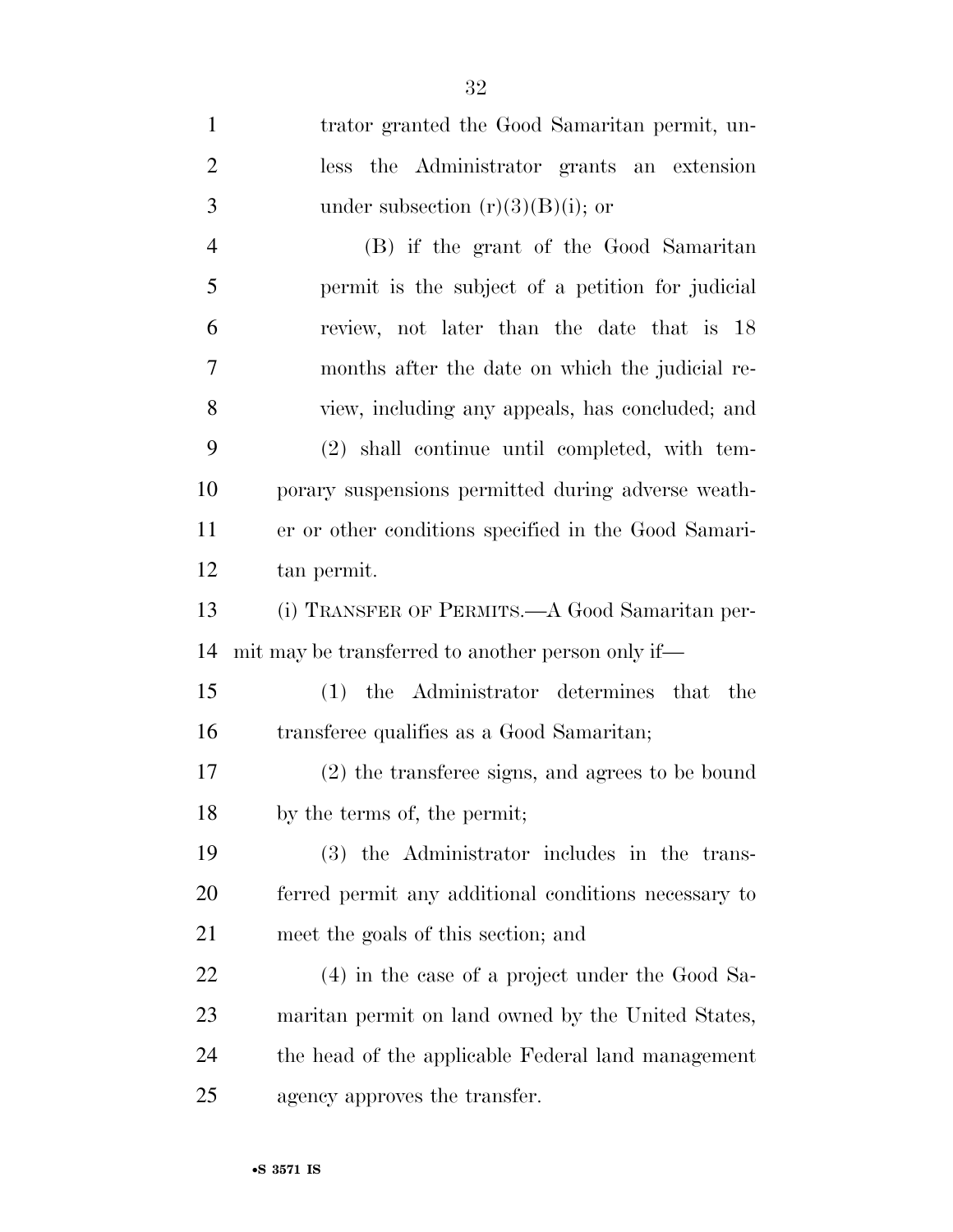| $\mathbf{1}$   | (j) ROLE OF ADMINISTRATOR AND FEDERAL LAND         |
|----------------|----------------------------------------------------|
| $\overline{2}$ | MANAGEMENT AGENCIES. In carrying out this section— |
| 3              | $(1)$ the Administrator shall—                     |
| $\overline{4}$ | (A) consult with prospective applicants;           |
| 5              | (B) convene, coordinate, and lead the ap-          |
| 6              | plication review process;                          |
| 7              | (C) maintain all records relating to the           |
| 8              | Good Samaritan permit and the permit process;      |
| 9              | (D) in the case of a proposed project on           |
| 10             | State, Tribal, or private land, provide an oppor-  |
| 11             | tunity for cooperating persons and the public to   |
| 12             | participate in the Good Samaritan permit proc-     |
| 13             | ess, including—                                    |
| 14             | (i) carrying out environmental review              |
| 15             | and public comment procedures pursuant             |
| 16             | to subsection (1); and                             |
| 17             | (ii) a public hearing, if requested; and           |
| 18             | (E) enforce and otherwise carry out this           |
| 19             | section; and                                       |
| 20             | (2) the head of an applicable Federal land man-    |
| 21             | agement agency shall—                              |
| 22             | (A) in the case of a proposed project on           |
| 23             | land owned by the United States, provide an        |
| 24             | opportunity for cooperating persons and the        |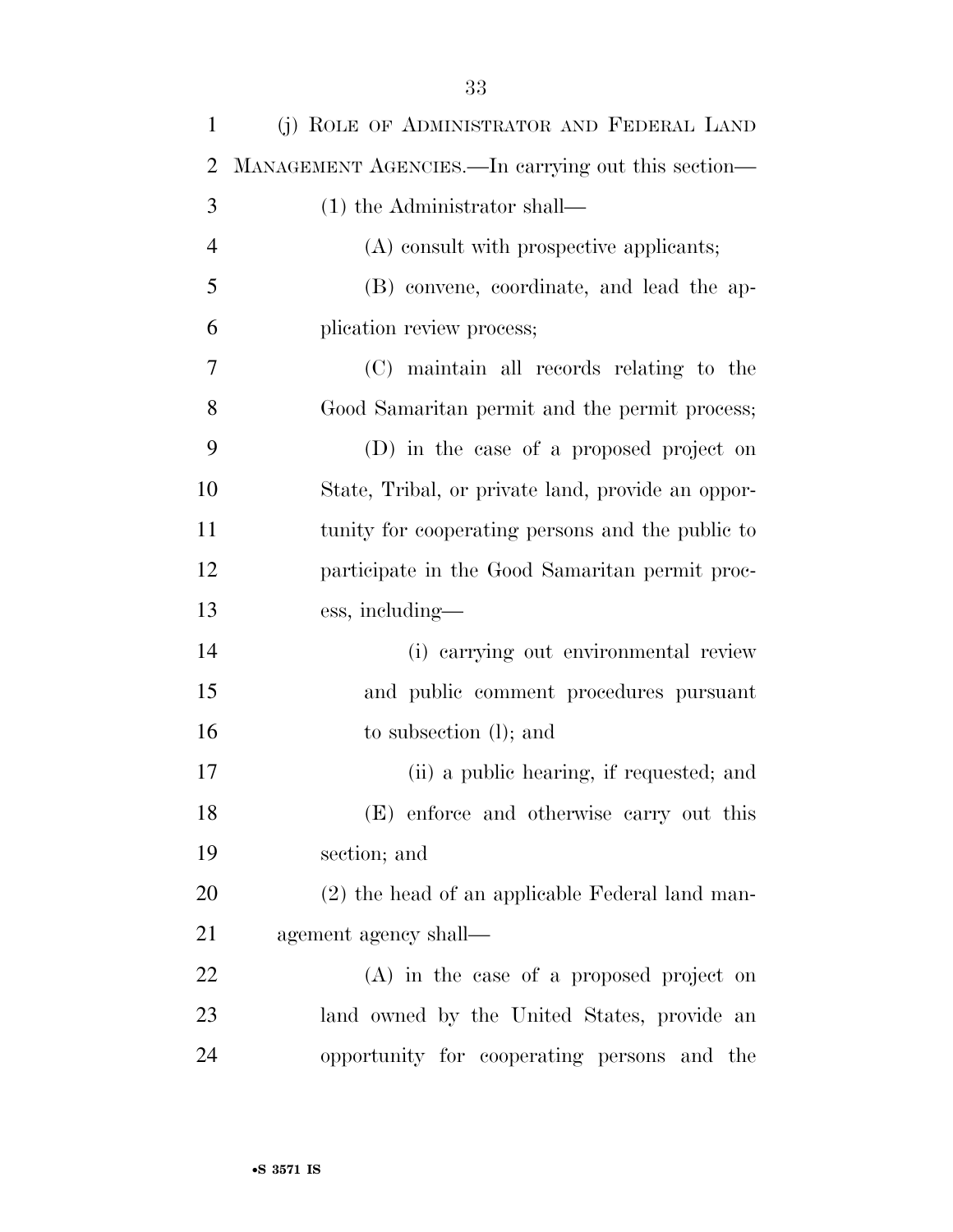| $\mathbf{1}$   | public to participate in the Good Samaritan                 |
|----------------|-------------------------------------------------------------|
| $\overline{2}$ | permit process, including—                                  |
| $\mathfrak{Z}$ | (i) carrying out environmental review                       |
| $\overline{4}$ | and public comment procedures pursuant                      |
| 5              | to subsection (l); and                                      |
| 6              | (ii) a public hearing, if requested; and                    |
| $\overline{7}$ | (B) in coordination with the Adminis-                       |
| 8              | trator, enforce Good Samaritan permits issued               |
| 9              | under this section for projects on land owned by            |
| 10             | the United States.                                          |
| 11             | (k) STATE, LOCAL, AND TRIBAL GOVERNMENTS.-                  |
|                | 12 As soon as practicable, but not later than 14 days after |
|                | 13 the date on which the Administrator receives an applica- |
| 14             | tion for the remediation of an abandoned mine site under    |
| 15             | this section, the Administrator shall provide notice and a  |
|                | 16 copy of the application to-                              |
| 17             | (1) each local government with jurisdiction over            |
| 18             | a drinking water utility, and each Indian tribe with        |
| 19             | reservation or off-reservation treaty rights to land or     |
| 20             | water, located downstream from a proposed remedi-           |
| 21             | ation project that is reasonably anticipated to be ad-      |
| 22             | versely impacted by a potential release of contami-         |
| 23             | nants from the abandoned mine site, as determined           |
| 24             | by the Administrator;                                       |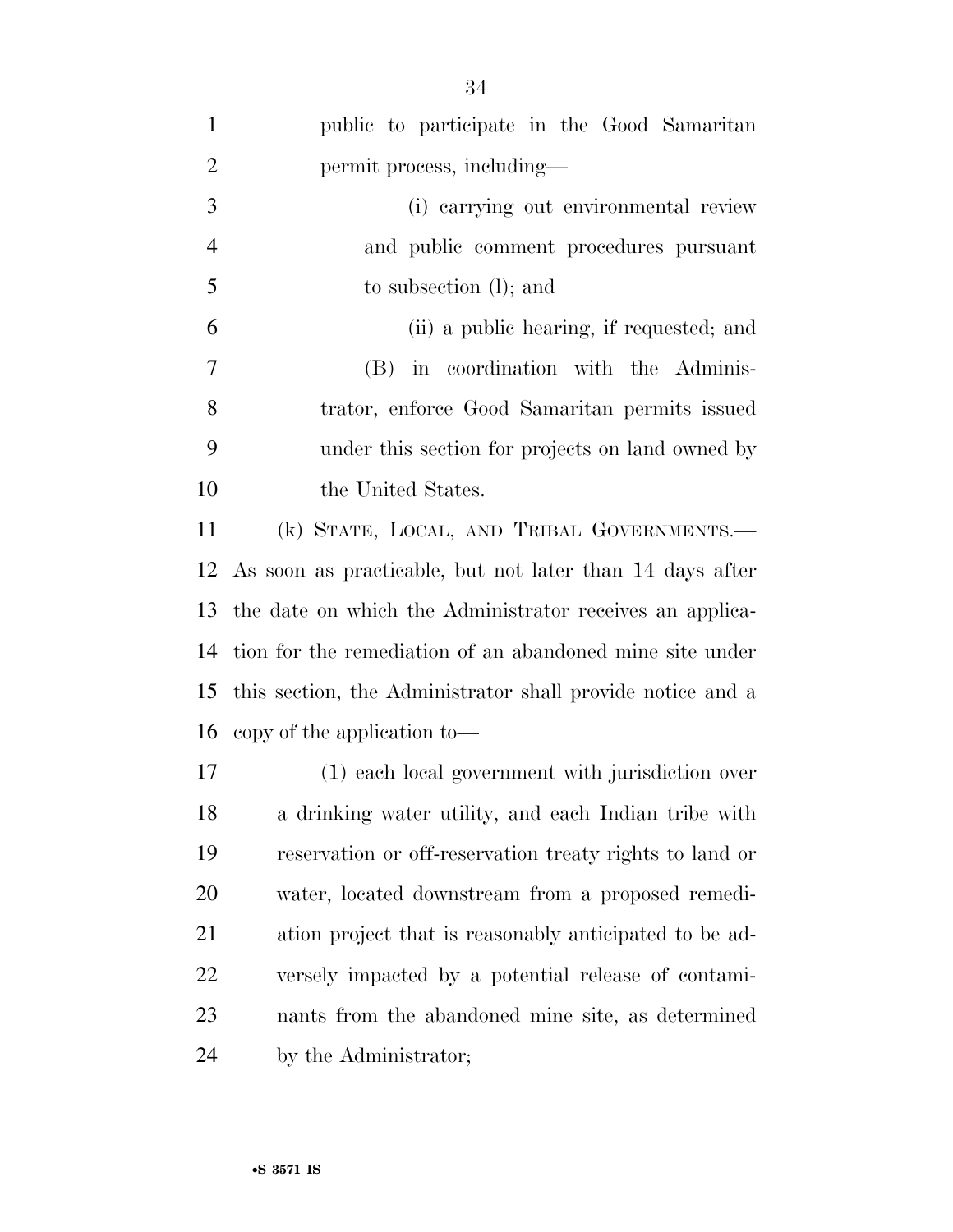| $\mathbf{1}$   | (2) each Federal, State, and Tribal agency that       |
|----------------|-------------------------------------------------------|
| $\overline{2}$ | may have an interest in the application; and          |
| 3              | $(3)$ in the case of an abandoned mine site that      |
| $\overline{4}$ | is located partially or entirely on land owned by the |
| 5              | United States, the Federal land management agency     |
| 6              | with jurisdiction over that land.                     |
| 7              | (I) ENVIRONMENTAL REVIEW AND PUBLIC COM-              |
| 8              | MENT.                                                 |
| 9              | (1) IN GENERAL.—Before the issuance of a              |
| 10             | Good Samaritan permit to carry out a project for      |
| 11             | the remediation of an abandoned mine site, the Ad-    |
| 12             | ministrator shall ensure that environmental review    |
| 13             | and public comment procedures are carried out with    |
| 14             | respect to the proposed project.                      |
| 15             | $(2)$ RELATION TO NEPA.—                              |
| 16             | (A) MAJOR FEDERAL ACTION.—Subject to                  |
| 17             | subparagraph $(F)$ , the issuance or modification     |
| 18             | of a Good Samaritan permit by the Adminis-            |
| 19             | trator shall be considered a major Federal ac-        |
| 20             | tion for purposes of section 102 of the National      |
| 21             | Environmental Policy Act of 1969 (42 U.S.C.           |
| 22             | 4332).                                                |
| 23             | (B) LEAD AGENCY.—The lead agency for                  |
| 24             | purposes of an environmental assessment and           |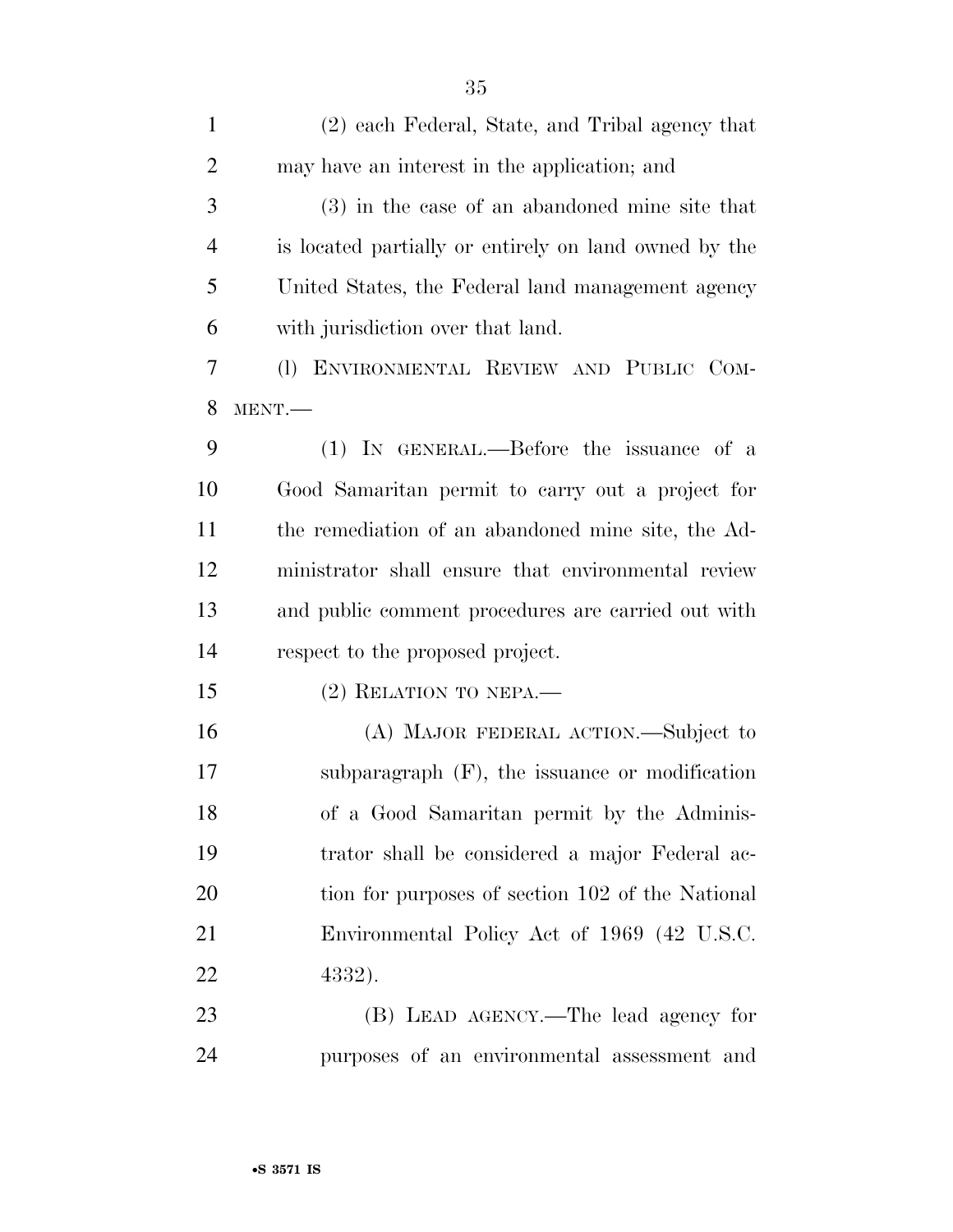| $\mathbf{1}$   | public comment under this subsection shall      |
|----------------|-------------------------------------------------|
| $\overline{2}$ | $be$ —                                          |
| 3              | (i) in the case of a proposed project           |
| $\overline{4}$ | on land owned by the United States, the         |
| 5              | applicable Federal land management agen-        |
| 6              | cy; and                                         |
| $\tau$         | (ii) in the case of a proposed project          |
| 8              | on State, Tribal, or private land, the Ad-      |
| 9              | ministrator.                                    |
| 10             | (C) COORDINATION.—To the maximum ex-            |
| 11             | tent practicable, the lead agency described in  |
| 12             | subparagraph (B) shall coordinate procedures    |
| 13             | under the National Environmental Policy Act of  |
| 14             | 1969 (42 U.S.C. 4321 et seq.) with State, Trib- |
| 15             | al, and Federal cooperating agencies, as appli- |
| 16             | cable.                                          |
| 17             | (D) COOPERATING AGENCY.—In the case             |
| 18             | of a proposed project on land owned by the      |
| 19             | United States, the Administrator shall be a co- |
| 20             | operating agency for purposes of an environ-    |
| 21             | mental assessment and public comment under      |
| 22             | this subsection.                                |
| 23             | (E) SINGLE NEPA DOCUMENT.—The lead              |
| 24             | agency described in subparagraph (B) may con-   |
| 25             | duct a single environmental assessment for-     |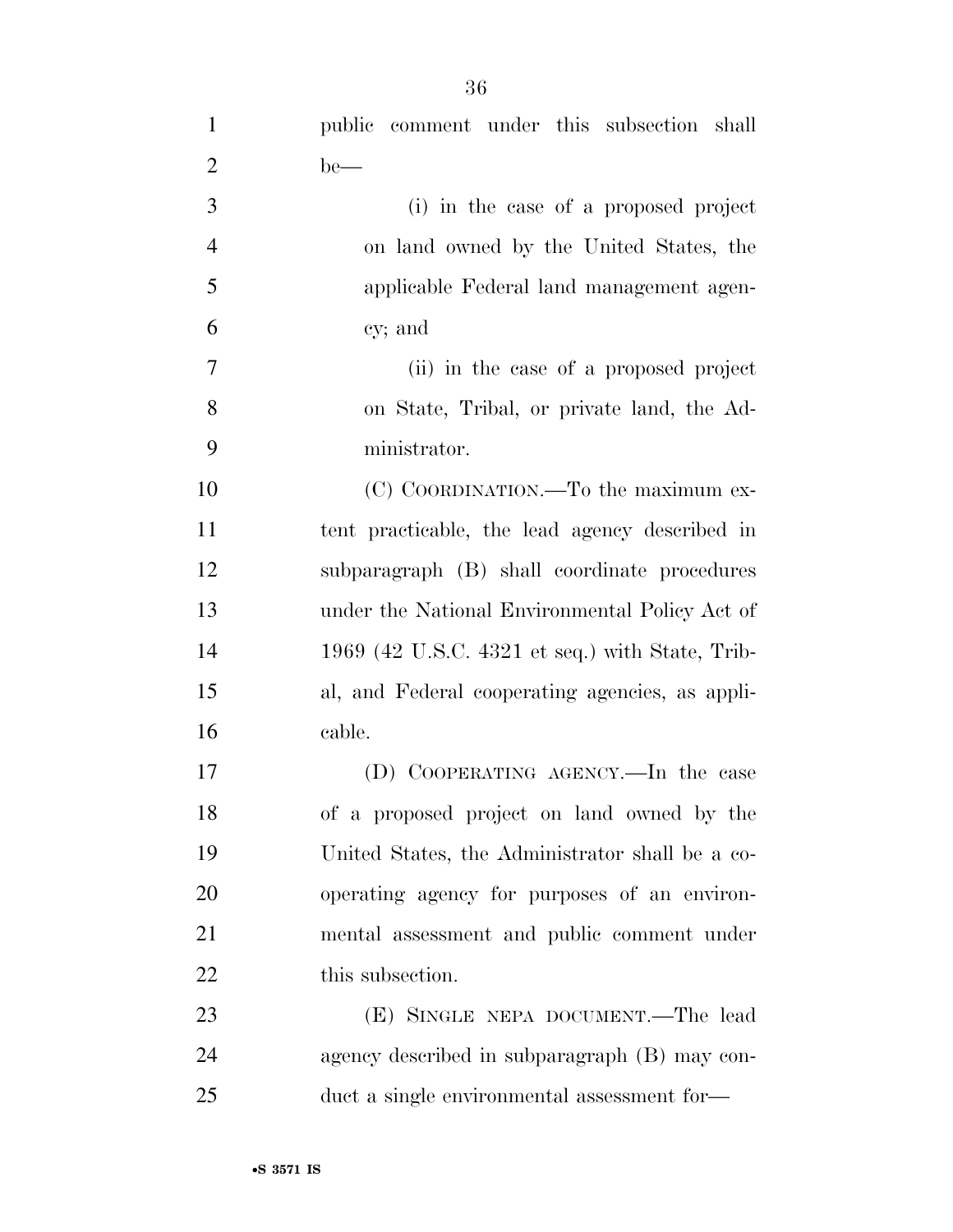| $\mathbf{1}$   | (i) the issuance of a Good Samaritan           |
|----------------|------------------------------------------------|
| $\overline{2}$ | permit;                                        |
| 3              | any activities authorized by a<br>(ii)         |
| $\overline{4}$ | Good Samaritan permit; and                     |
| 5              | (iii) any applicable permits required          |
| 6              | by the Secretary of the Interior or the Sec-   |
| 7              | retary of Agriculture.                         |
| 8              | (F) SIGNIFICANT IMPACTS.—A Good Sa-            |
| 9              | maritan permit may only be issued if the head  |
| 10             | of the lead agency makes a finding of no sig-  |
| 11             | nificant impact supported by the environmental |
| 12             | assessment conducted pursuant to this sub-     |
| 13             | section.                                       |
| 14             | (G) DECISION DOCUMENT.—An approval             |
| 15             | or denial of a Good Samaritan permit may be    |
| 16             | issued as a single decision document that is   |
| 17             | signed by—                                     |
| 18             | (i) the Administrator; and                     |
| 19             | (ii) in the case of a project on land          |
| 20             | owned by the United States, the head of        |
| 21             | the applicable Federal land management         |
| 22             | agency.                                        |
| 23             | (H) LIMITATION.—Nothing in this para-          |
| 24             | graph exempts the Secretary of Agriculture or  |
| 25             | the Secretary of the Interior, as applicable,  |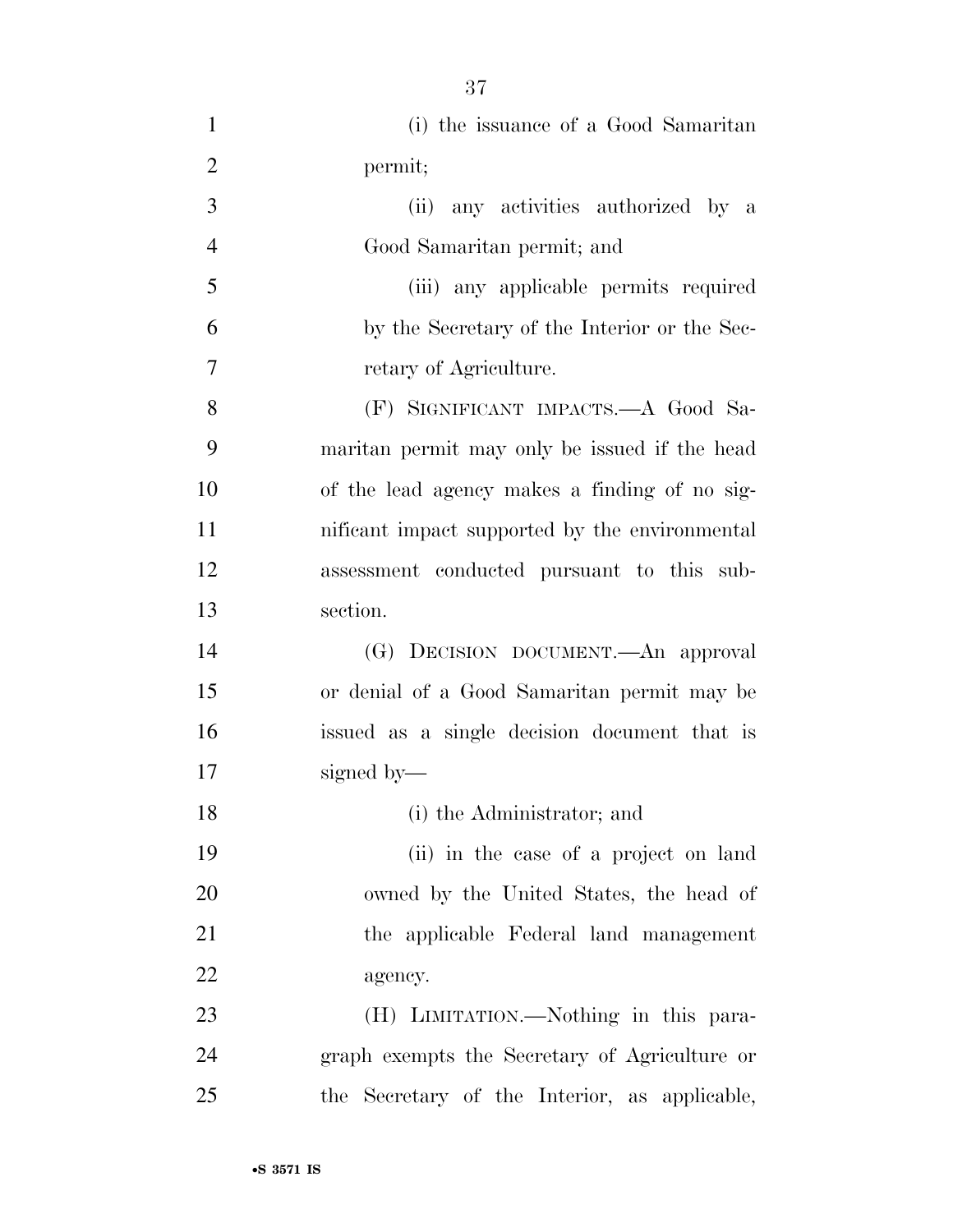| $\mathbf{1}$   | from any other requirements of section 102 of    |
|----------------|--------------------------------------------------|
| $\overline{2}$ | the National Environmental Policy Act of 1969    |
| 3              | $(42 \text{ U.S.C. } 4332).$                     |
| $\overline{4}$ | (m) PERMIT GRANT.—                               |
| 5              | (1) IN GENERAL.—The Administrator may            |
| 6              | grant a Good Samaritan permit to carry out a     |
| 7              | project for the remediation of an abandoned mine |
| 8              | site only if—                                    |
| 9              | $(A)$ the Administrator determines that—         |
| 10             | (i) the person seeking the permit is a           |
| 11             | Good Samaritan;                                  |
| 12             | (ii) the application described in sub-           |
| 13             | section (c) is complete;                         |
| 14             | (iii) the project is designed to reme-           |
| 15             | diate historic mine residue at the aban-         |
| 16             | doned mine site to protect public health         |
| 17             | and the environment;                             |
| 18             | (iv) the proposed project is designed            |
| 19             | to meet all other goals, as determined by        |
| 20             | the Administrator, including any goals set       |
| 21             | forth in the application for the Good Sa-        |
| 22             | maritan permit that are accepted by the          |
| 23             | Administrator;                                   |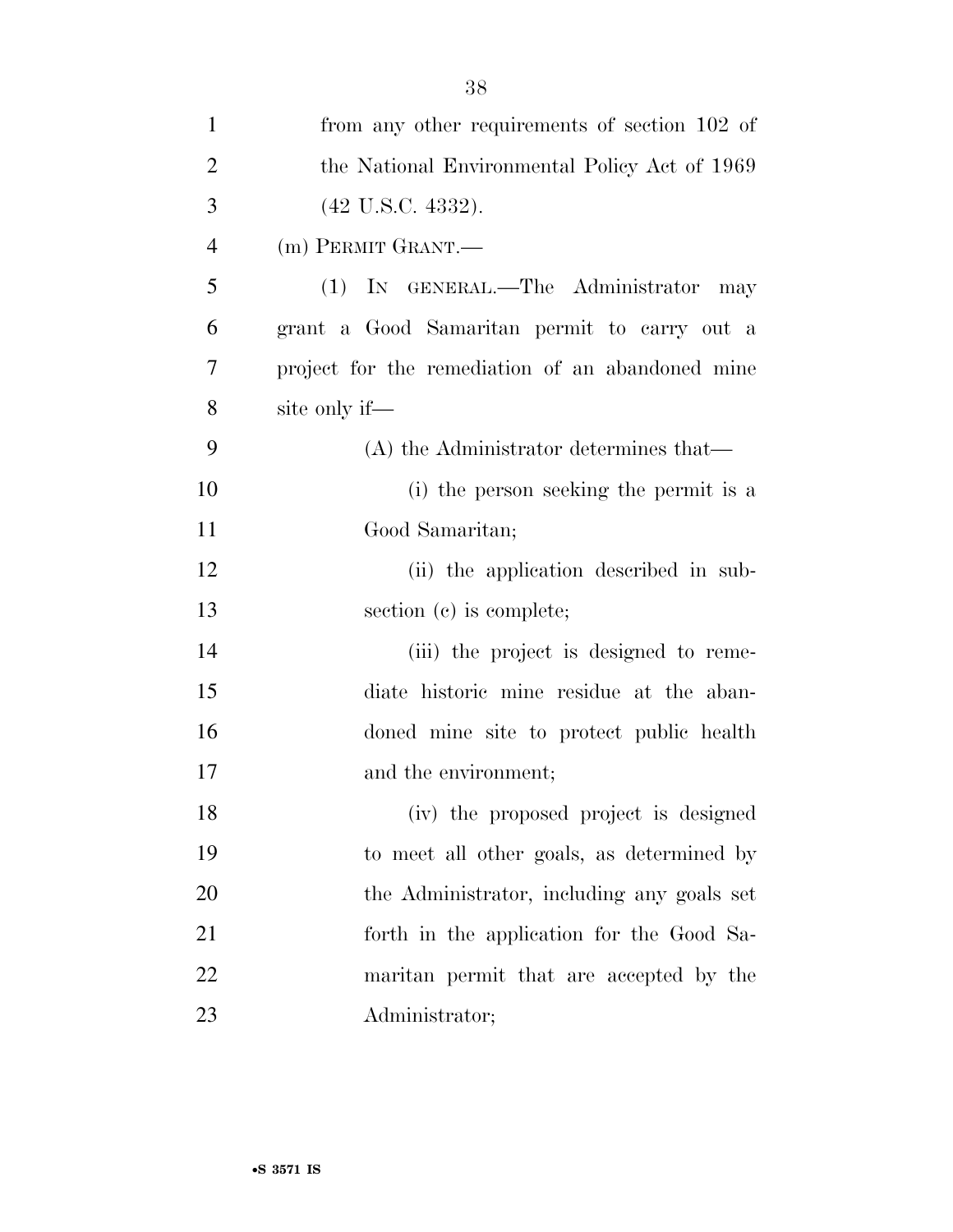| $\mathbf{1}$   | (v) the proposed activities, as com-       |
|----------------|--------------------------------------------|
| $\overline{2}$ | pared to the baseline conditions described |
| 3              | in subsection $(e)(6)$ —                   |
| $\overline{4}$ | (I)<br>will make measurable                |
| 5              | progress toward achieving applicable       |
| 6              | water quality standards; or                |
| 7              | (II) are designed to result in—            |
| 8              | (aa) improved soil quality or              |
| 9              | other environmental or safety              |
| 10             | conditions; or                             |
| 11             | (bb) reductions in further                 |
| 12             | threats to soil quality or other           |
| 13             | environmental or safety condi-             |
| 14             | tions;                                     |
| 15             | (vi) the applicant has—                    |
| 16             | (I) demonstrated that the appli-           |
| 17             | cant has the proper and appropriate        |
| 18             | experience and capacity to complete        |
| 19             | the permitted work;                        |
| 20             | (II) demonstrated that the appli-          |
| 21             | cant will complete the permitted work;     |
| 22             | (III) the financial and other re-          |
| 23             | sources to address any contingencies       |
| 24             | identified in the Good Samaritan per-      |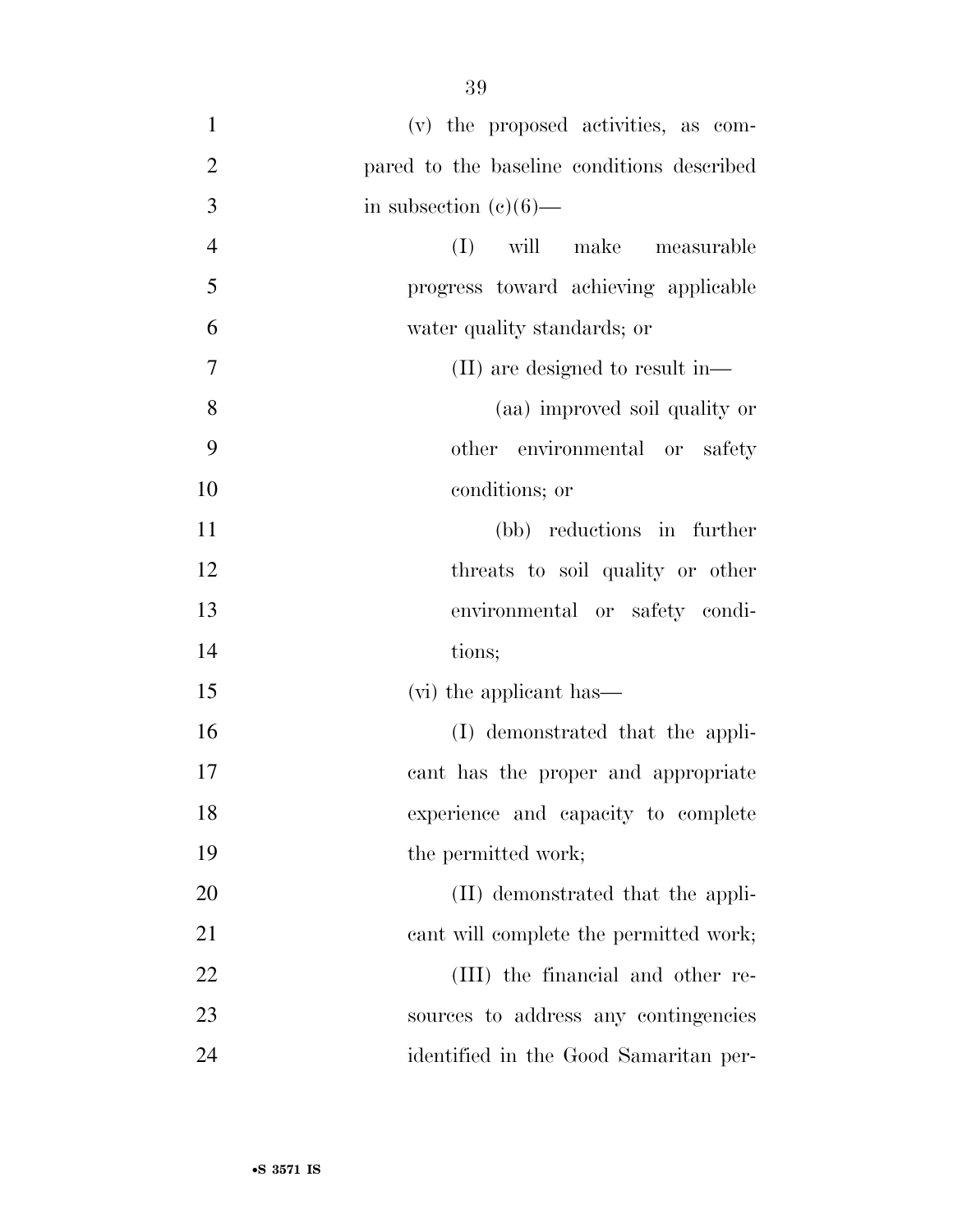| $\mathbf{1}$   | mit application described in sub-      |
|----------------|----------------------------------------|
| $\overline{2}$ | sections (b) and (c);                  |
| 3              | (IV) granted access and provided       |
| $\overline{4}$ | the authority to review the records of |
| 5              | the applicant relevant to compliance   |
| 6              | with the requirements of the Good Sa-  |
| 7              | maritan permit; and                    |
| 8              | (V) demonstrated, to the satisfac-     |
| 9              | tion of the Administrator, that—       |
| 10             | (aa) the applicant has, or             |
| 11             | has access to, the financial re-       |
| 12             | sources to complete the project        |
| 13             | described in the Good Samaritan        |
| 14             | permit application, including any      |
| 15             | long-term monitoring and oper-         |
| 16             | ations and maintenance that the        |
| 17             | Administrator may require<br>the       |
| 18             | applicant to perform in the Good       |
| 19             | Samaritan permit; or                   |
| 20             | (bb) the applicant has estab-          |
| 21             | lished a third-party financial as-     |
| 22             | surance mechanism, such as a           |
| 23             | corporate guarantee from a par-        |
| 24             | ent or other corporate affiliate,      |
| 25             | letter of credit, trust,<br>surety     |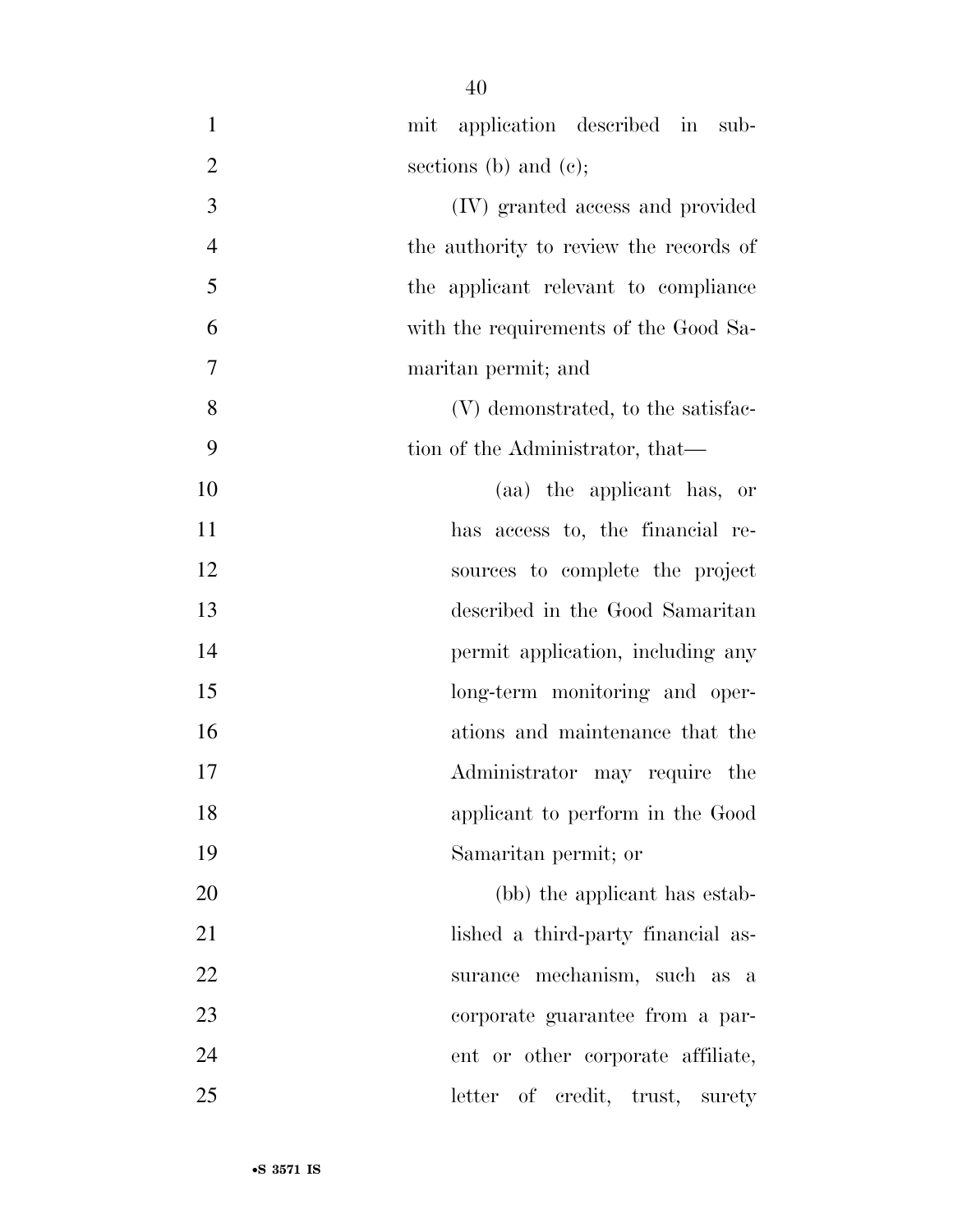| $\mathbf{1}$   | bond, or insurance to assure that                |
|----------------|--------------------------------------------------|
| $\overline{2}$ | funds are available to complete                  |
| 3              | the permitted work, including for                |
| $\overline{4}$ | operations and maintenance and                   |
| 5              | address potential contin-<br>to                  |
| 6              | gencies, that establishes the Ad-                |
| $\overline{7}$ | ministrator or the head of the                   |
| 8              | Federal land management agency                   |
| 9              | as the beneficiary of the third-                 |
| 10             | party financial assurance mecha-                 |
| 11             | nism and that allows the Admin-                  |
| 12             | istrator to retain and use the                   |
| 13             | funds from the financial assur-                  |
| 14             | ance mechanism in the event the                  |
| 15             | Good Samaritan does not com-                     |
| 16             | plete the remediation under the                  |
| 17             | Good Samaritan permit; and                       |
| 18             | (vii) the project meets the require-             |
| 19             | ments of this Act;                               |
| 20             | (B) the State or Indian tribe with jurisdic-     |
| 21             | tion over land on which the abandoned mine       |
| 22             | site is located has been given an opportunity to |
| 23             | review and, if necessary, comment on the grant   |
| 24             | of the Good Samaritan permit;                    |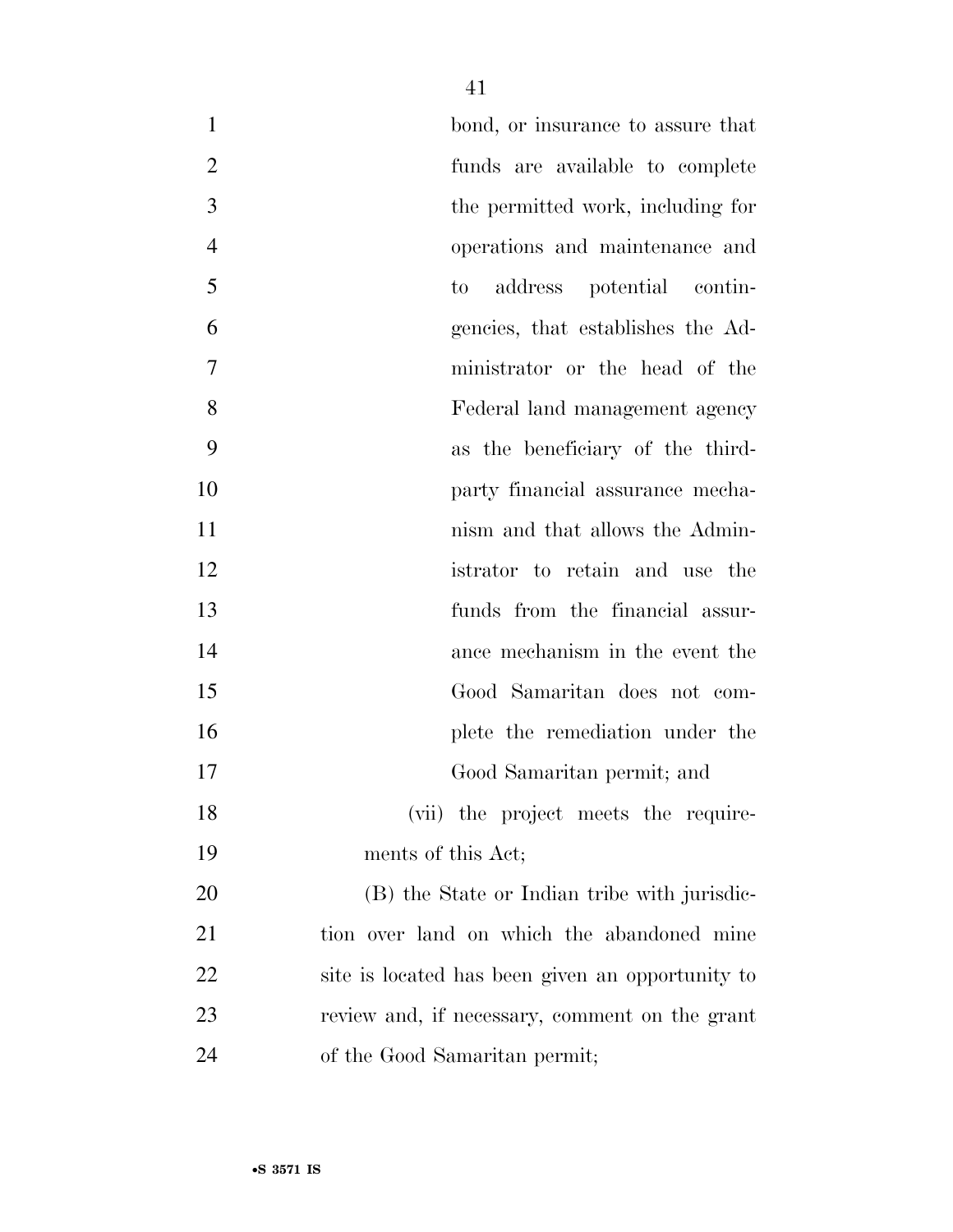| $\mathbf{1}$   | (C) in the case of a project proposed to be    |
|----------------|------------------------------------------------|
| $\overline{2}$ | carried out under the Good Samaritan permit    |
| 3              | partially or entirely on land owned by the     |
| $\overline{4}$ | United States, pursuant to subsection (I), the |
| 5              | head of the applicable Federal land manage-    |
| 6              | ment agency has signed a decision document     |
| 7              | approving the proposed project; and            |
| 8              | (D) the Administrator or head of the Fed-      |
| 9              | eral land management agency, as applicable,    |
| 10             | has provided—                                  |
| 11             | (i) environmental review and public            |
| 12             | comment procedures required by sub-            |
| 13             | section (l); and                               |
| 14             | (ii) a public hearing under that sub-          |
| 15             | section, if requested.                         |
| 16             | $(2)$ DEADLINE.—                               |
| 17             | (A) IN GENERAL.—The Administrator              |
| 18             | shall grant or deny a Good Samaritan permit    |
| 19             | by not later than—                             |
| 20             | (i) the date that is 180 days after the        |
| 21             | date of receipt by the Administrator of an     |
| 22             | application for the Good Samaritan permit      |
| 23             | that, as determined by the Administrator,      |
| 24             | is complete and meets all applicable re-       |
| 25             | quirements of subsection $(c)$ ; or            |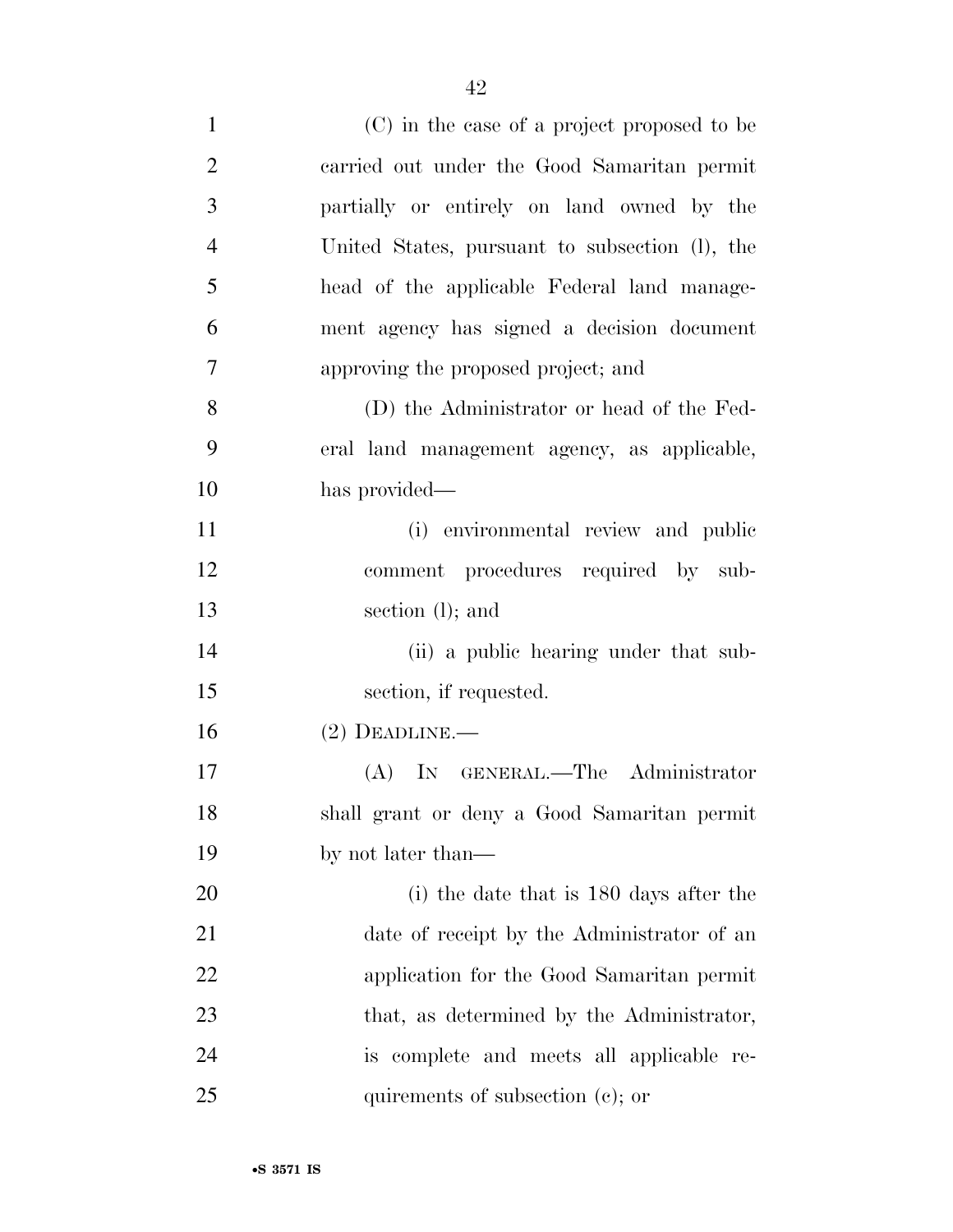| $\mathbf{1}$   | (ii) such later date as may be deter-                 |
|----------------|-------------------------------------------------------|
| $\overline{2}$ | mined by the Administrator with notifica-             |
| 3              | tion provided to the applicant.                       |
| $\overline{4}$ | (B) CONSTRUCTIVE DENIAL.—If the Ad-                   |
| 5              | ministrator fails to grant or deny a Good Sa-         |
| 6              | maritan permit by the applicable deadline de-         |
| 7              | scribed in subparagraph $(A)$ , the application       |
| 8              | shall be considered to be denied.                     |
| 9              | (3) DISCRETIONARY ACTION.—The issuance of             |
| 10             | a permit by the Administrator and the approval of     |
| 11             | a project by the head of an applicable Federal land   |
| 12             | management agency shall be considered to be discre-   |
| 13             | tionary actions taken in the public interest.         |
| 14             | (n) EFFECT OF PERMITS.-                               |
| 15             | (1) IN GENERAL.—A Good Samaritan, recipient           |
| 16             | of an investigative sampling permit, and any cooper-  |
| 17             | ating person undertaking remediation activities iden- |
| 18             | tified in, carried out pursuant to, and in compliance |
| 19             | with, a Good Samaritan permit—                        |
| 20             | (A) shall be considered to be in compliance           |
| 21             | with all requirements (including permitting re-       |
| 22             | quirements) under the Federal Water Pollution         |
| 23             | Control Act (33 U.S.C. 1251 et seq.) (including       |
| 24             | any law or regulation implemented by a State          |
| 25             | or Indian tribe under section 402 or 404 of the       |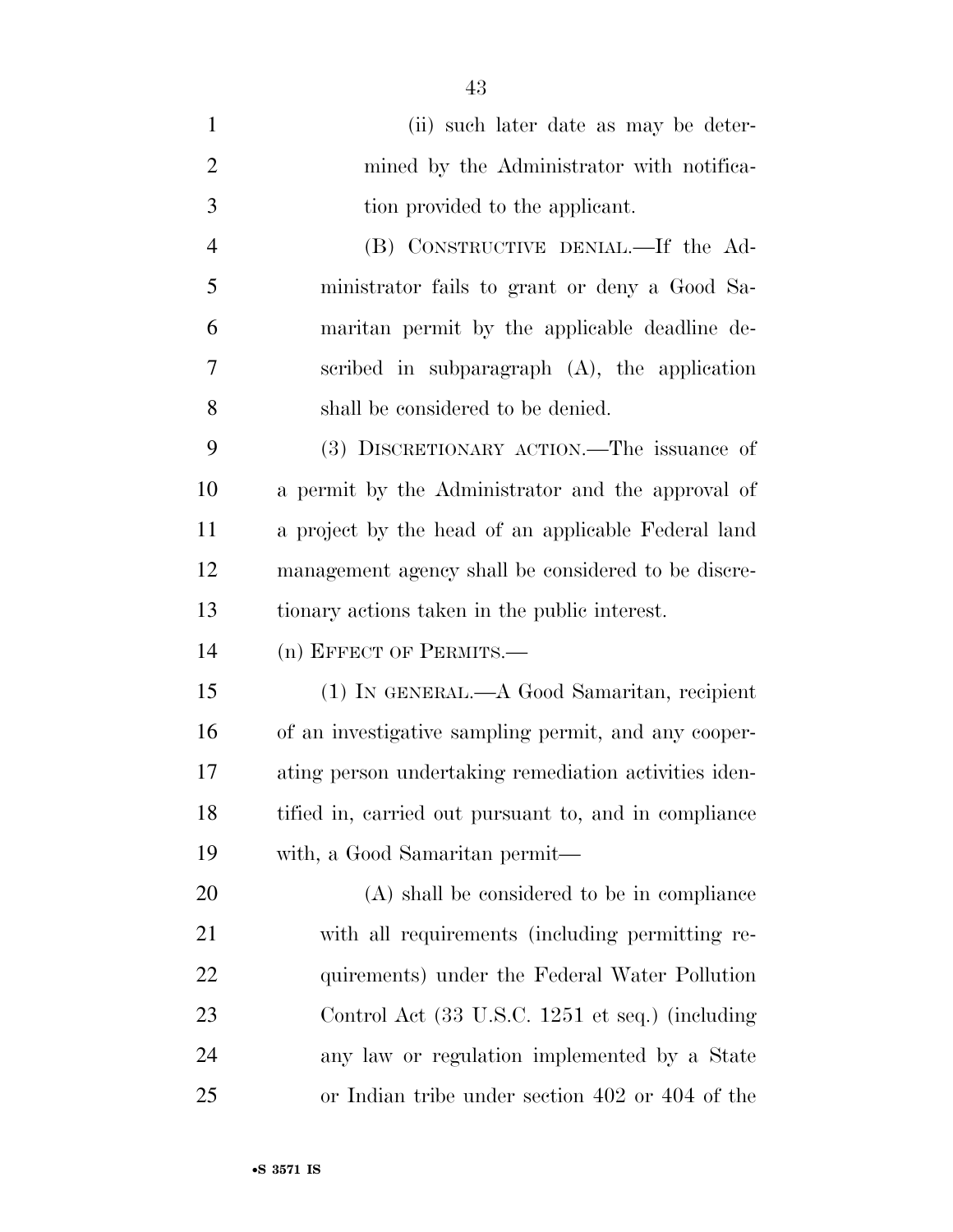Federal Water Pollution Control Act (33 U.S.C. 1342, 1344)) and the Comprehensive Environ- mental Response, Compensation, and Liability Act of 1980 (42 U.S.C. 9601 et seq.) during the term of the Good Samaritan permit and after the termination of the Good Samaritan permit; (B) shall not be required to obtain a per- mit under, or to comply with, section 301, 302, 306, 307, 402, or 404 of the Federal Water Pollution Control Act (33 U.S.C. 1311, 1312, 1316, 1317, 1342, 1344), or any State or Trib- al standards or regulations approved by the Ad-ministrator under those sections of that Act,

 during the term of the Good Samaritan permit and after the termination of the Good Samari-tan permit; and

 (C) shall not be required to obtain any au- thorizations, licenses, or permits that would otherwise not need to be obtained if the remedi- ation was conducted pursuant to section 121 of the Comprehensive Environmental Response, Compensation, and Liability Act of 1980 (42 U.S.C. 9621).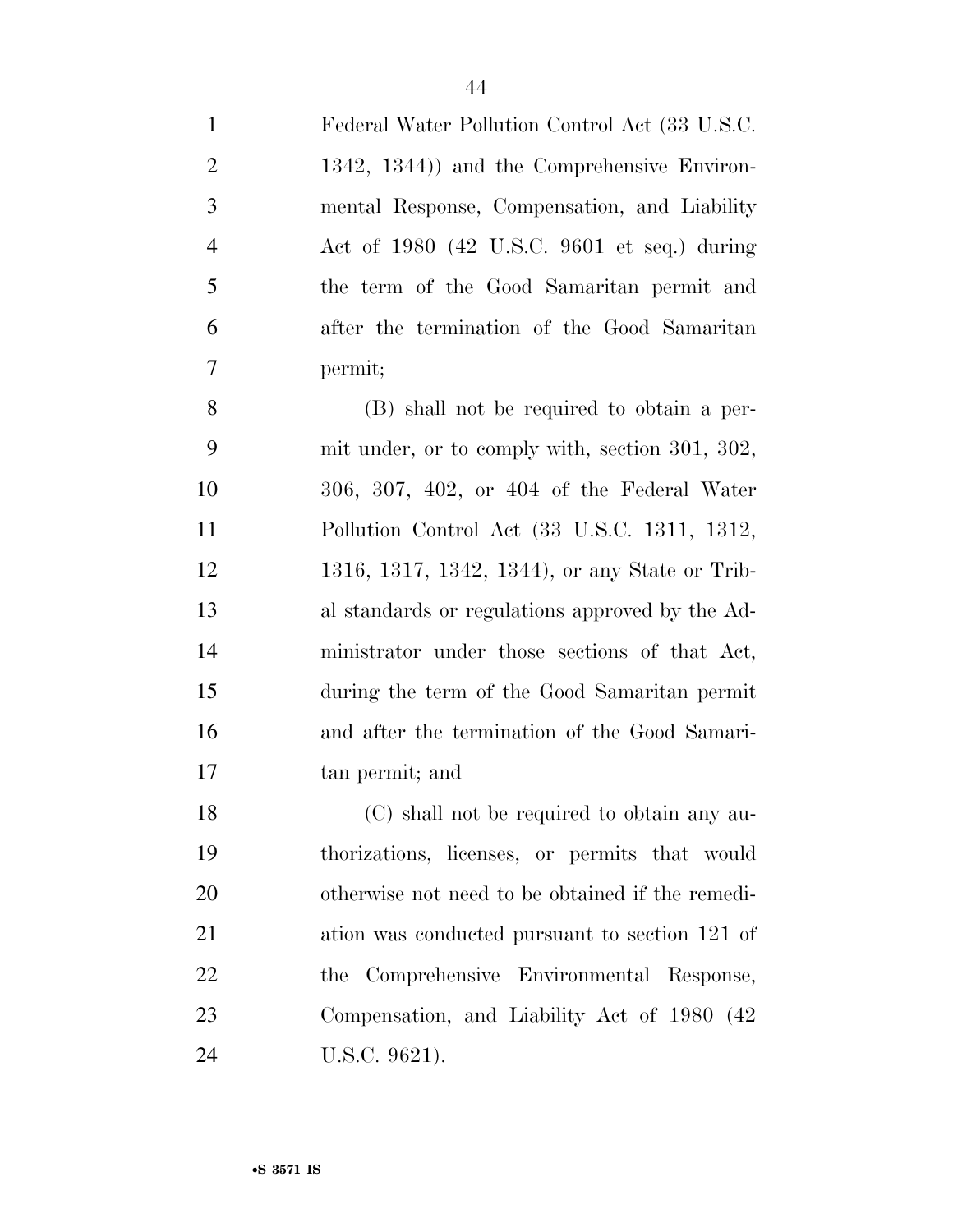(2) ACTIVITIES NOT RELATING TO REMEDI-ATION.—

| 3              | (A) IN GENERAL.—Any person (including                     |
|----------------|-----------------------------------------------------------|
| $\overline{4}$ | a Good Samaritan or any cooperating person)               |
| 5              | that carries out any activity relating to mineral         |
| 6              | exploration, processing, beneficiation, or min-           |
| 7              | ing, including development, that is not author-           |
| 8              | ized by the applicable Good Samaritan permit              |
| 9              | shall be subject to all applicable law.                   |
| 10             | (B) LIABILITY.—Any activity not author-                   |
| 11             | ized by a Good Samaritan permit, as deter-                |
| 12             | mined by the Administrator, may be subject to             |
| 13             | liability and enforcement under all applicable            |
| 14             | law, including—                                           |
| 15             | (i) the Federal Water Pollution Con-                      |
| 16             | trol Act $(33 \text{ U.S.C. } 1251 \text{ et seq.});$ and |
| 17             | (ii) the Comprehensive Environmental                      |
| 18             | Response, Compensation, and Liability Act                 |
| 19             | of 1980 (42 U.S.C. 9601 et seq.).                         |
| 20             | (3) NO ENFORCEMENT LIABILITY FOR GOOD                     |
| 21             | SAMARITANS.                                               |
| 22             | (A) DISCHARGES.—Subject to subpara-                       |
| 23             | graphs $(B)$ and $(C)$ , a Good Samaritan, recipi-        |
| 24             | ent of an investigative sampling permit, or co-           |
| 25             | operating person that is conducting a remedi-             |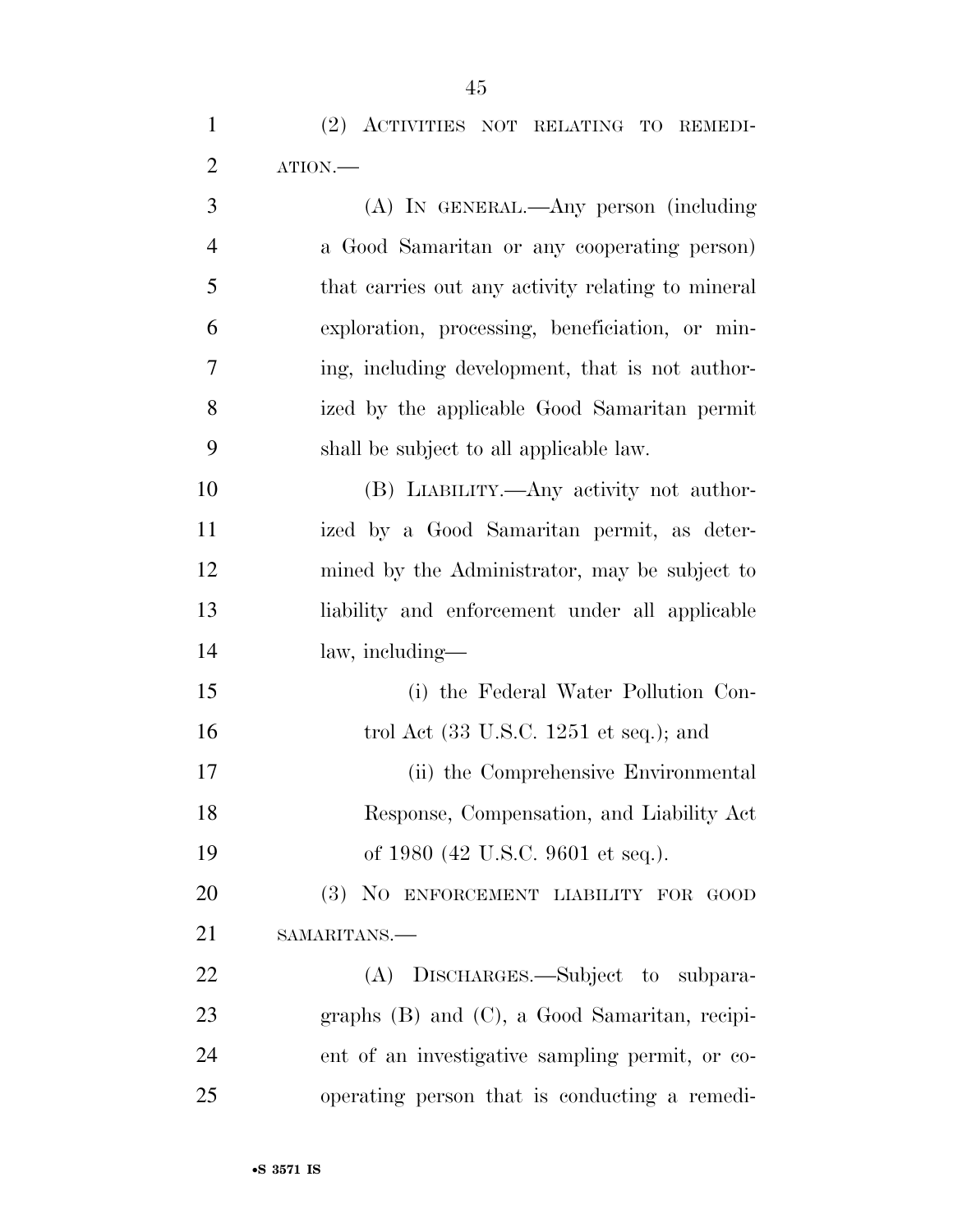| $\mathbf{1}$   | ation activity identified in, pursuant to, and in     |
|----------------|-------------------------------------------------------|
| $\overline{2}$ | compliance with, a Good Samaritan permit shall        |
| 3              | not be subject to enforcement, civil or criminal      |
| 4              | penalties, citizen suits, or any other liability (in- |
| 5              | cluding any liability for response costs, natural     |
| 6              | resource damage, or contribution) under the           |
| 7              | Federal Water Pollution Control Act (33 U.S.C.        |
| 8              | 1251 et seq.) (including under any law or regu-       |
| 9              | lation administered by a State or Indian tribe        |
| 10             | under that Act) or the Comprehensive Environ-         |
| 11             | mental Response, Compensation, and Liability          |
| 12             | Act of $1980$ (42 U.S.C. 9601 et seq.) for any        |
| 13             | actions undertaken or for any past, present, or       |
| 14             | future releases, threats of releases, or dis-         |
| 15             | charges of hazardous substances, pollutants, or       |
| 16             | contaminants at or from the abandoned mine            |
| 17             | site that is the subject of the Good Samaritan        |
| 18             | permit (including any releases, threats of re-        |
| 19             | leases, or discharges that occurred prior to the      |
| 20             | grant of the Good Samaritan permit) during            |
| 21             | the term of the Good Samaritan permit and             |
| 22             | after termination of the Good Samaritan per-          |
| 23             | mit.                                                  |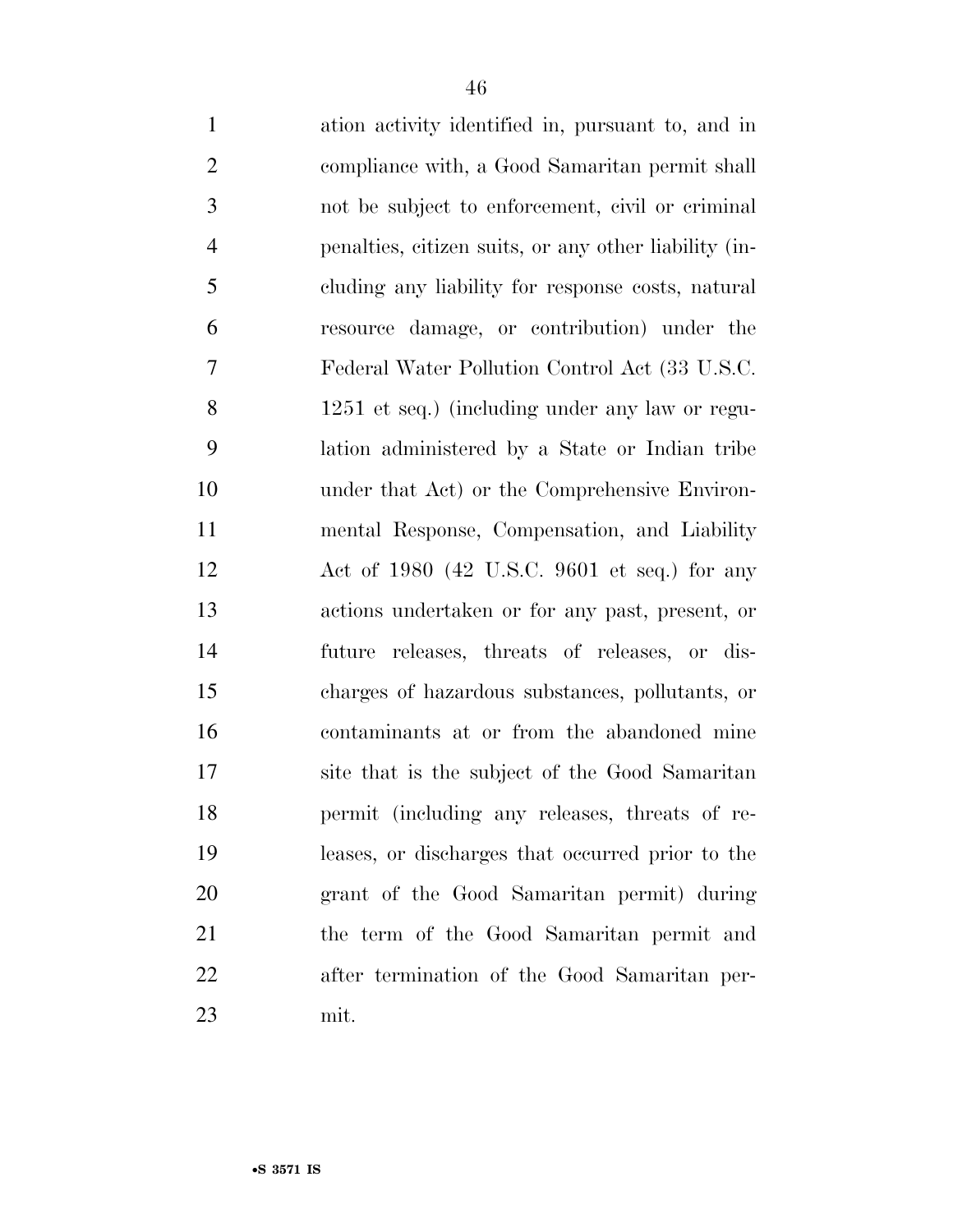| $\mathbf{1}$   | (B) OTHER PARTIES.—Nothing in sub-                  |
|----------------|-----------------------------------------------------|
| $\overline{2}$ | paragraph (A) limits the liability of any person    |
| 3              | that is not described in that subparagraph.         |
| $\overline{4}$ | (C) VIOLATION OF A PERMIT PRIOR TO                  |
| 5              | TERMINATION.—Notwithstanding subparagraph           |
| 6              | (A), if a Good Samaritan or cooperating person      |
| 7              | violates the terms of a Good Samaritan permit       |
| 8              | and that violation results in surface water qual-   |
| 9              | ity or other environmental conditions that are      |
| 10             | measurably worse than baseline conditions at        |
| 11             | the abandoned mine site, the Administrator          |
| 12             | shall—                                              |
| 13             | (i) notify the Good Samaritan and the               |
| 14             | cooperating person of the violation; and            |
| 15             | (ii) require the Good Samaritan or the              |
| 16             | cooperating person, as applicable, to un-           |
| 17             | dertake reasonable measures, as deter-              |
| 18             | mined by the Administrator, to return sur-          |
| 19             | face water quality or other environmental           |
| 20             | conditions to the condition that existed            |
| 21             | prior to the violation.                             |
| 22             | (4)<br>MINOR OR CORRECTED PERMIT<br>VIOLA-          |
| 23             | TIONS.—For purposes of this subsection, failure to  |
| 24             | comply with any term, condition, or limitation of a |
| 25             | Good Samaritan permit or investigative sampling     |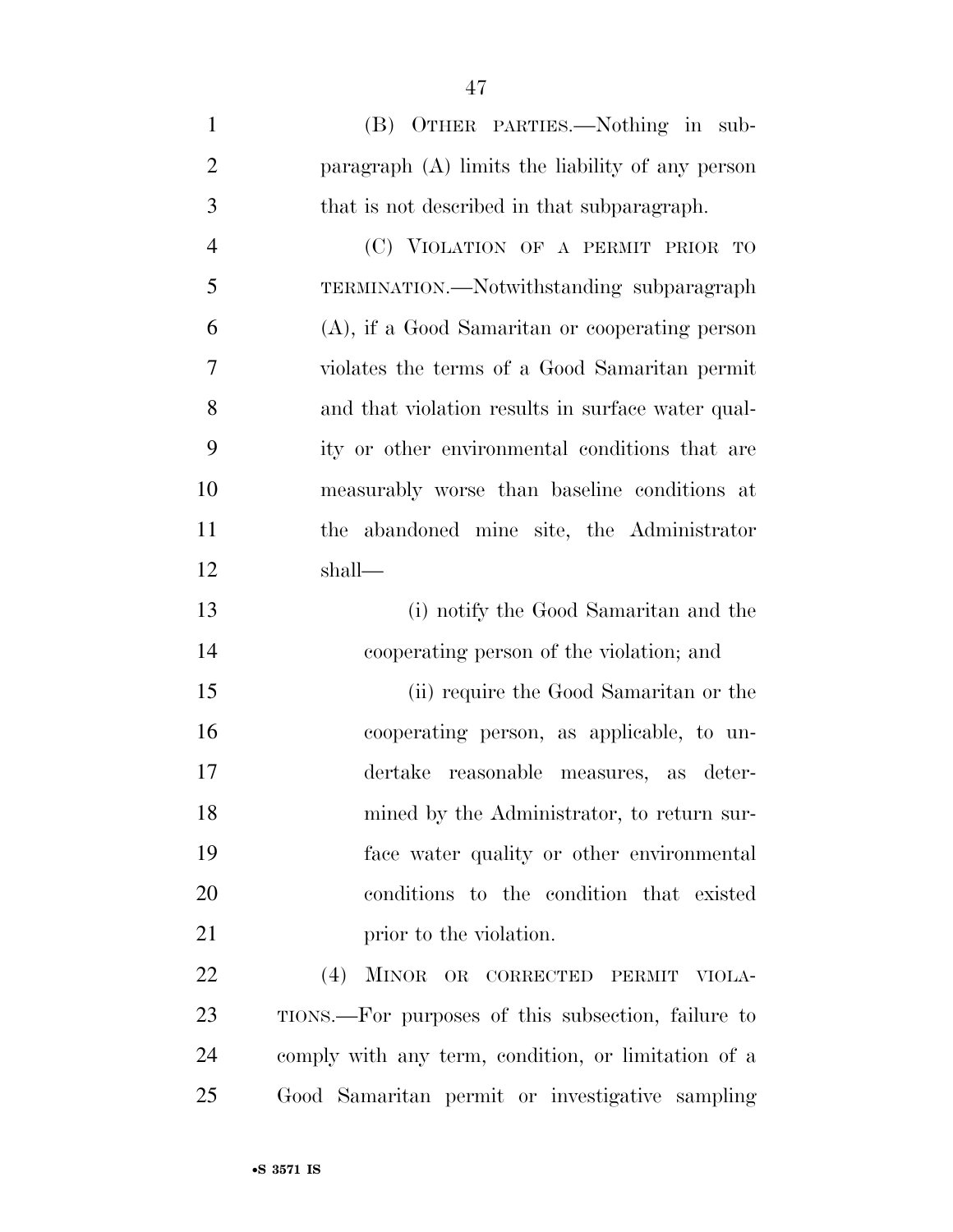| $\mathbf{1}$   | permit shall not be considered a permit violation or       |
|----------------|------------------------------------------------------------|
| $\overline{2}$ | noncompliance if—                                          |
| 3              | (A) that failure to comply is corrected by                 |
| $\overline{4}$ | the permittee within a reasonable period of                |
| 5              | time, as established by the Administrator; and             |
| 6              | $(B)(i)$ that failure or noncompliance does                |
| 7              | not result in a measurable adverse impact on               |
| 8              | water quality or other environmental conditions;           |
| 9              | <b>or</b>                                                  |
| 10             | (ii) the water quality and other affected                  |
| 11             | environmental conditions as a result of that               |
| 12             | failure or noncompliance have been returned to             |
| 13             | the condition that existed prior to the violation,         |
| 14             | as described in paragraph $(3)(C)(ii)$ .                   |
| 15             | (o) PUBLIC NOTIFICATION OF ADVERSE EVENT.—A                |
| 16             | Good Samaritan shall notify all appropriate Federal,       |
| 17             | State, Tribal, and local entities of any unplanned or pre- |
| 18             | viously unknown release of historic mine residue caused    |
| 19             | by the actions of the Good Samaritan or any cooperating    |
| 20             | person in accordance with—                                 |
| 21             | $(1)$ section 103 of the Comprehensive Environ-            |
| 22             | mental Response, Compensation, and Liability Act           |

of 1980 (42 U.S.C. 9603);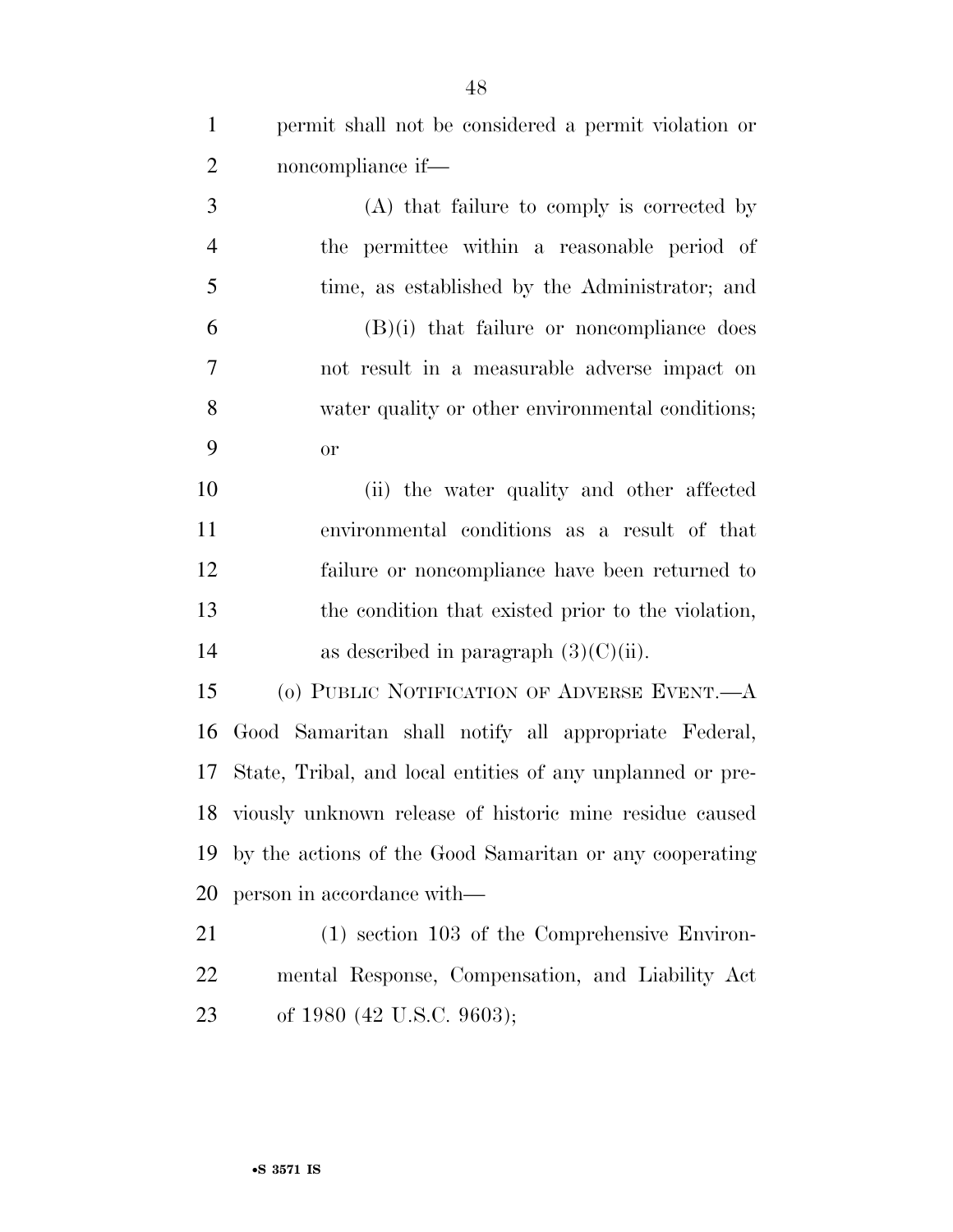| $\mathbf{1}$   | (2) section 304 of the Emergency Planning and          |  |
|----------------|--------------------------------------------------------|--|
| $\overline{2}$ | Community Right-To-Know Act of 1986 (42 U.S.C.         |  |
| 3              | 11004);                                                |  |
| $\overline{4}$ | (3) the Federal Water Pollution Control Act            |  |
| 5              | $(33 \text{ U.S.C. } 1251 \text{ et seq.});$           |  |
| 6              | (4) any other applicable provision of Federal          |  |
| 7              | law; and                                               |  |
| 8              | (5) any other applicable provision of State,           |  |
| 9              | Tribal, or local law.                                  |  |
| 10             | (p) GRANT ELIGIBILITY.—A remediation project con-      |  |
| 11             | ducted under a Good Samaritan permit shall be eligible |  |
| 12             | for funding pursuant to-                               |  |
| 13             | (1) section 319 of the Federal Water Pollution         |  |
| 14             | Control Act (33 U.S.C. 1329); and                      |  |
| 15             | $(2)$ section 104 $(k)$ of the Comprehensive Envi-     |  |
| 16             | ronmental Response, Compensation, and Liability        |  |
| 17             | Act of 1980 (42 U.S.C. 9604(k)).                       |  |
| 18             | (q) EMERGENCY AUTHORITY AND LIABILITY.                 |  |
| 19             | (1) EMERGENCY AUTHORITY.—Nothing in this               |  |
| 20             | section affects the authority of—                      |  |
| 21             | (A) the Administrator to take any respon-              |  |
| 22             | sive action authorized by law; or                      |  |
| 23             | (B) a Federal, State, Tribal, or local agen-           |  |
| 24             | cy to carry out any emergency authority, in-           |  |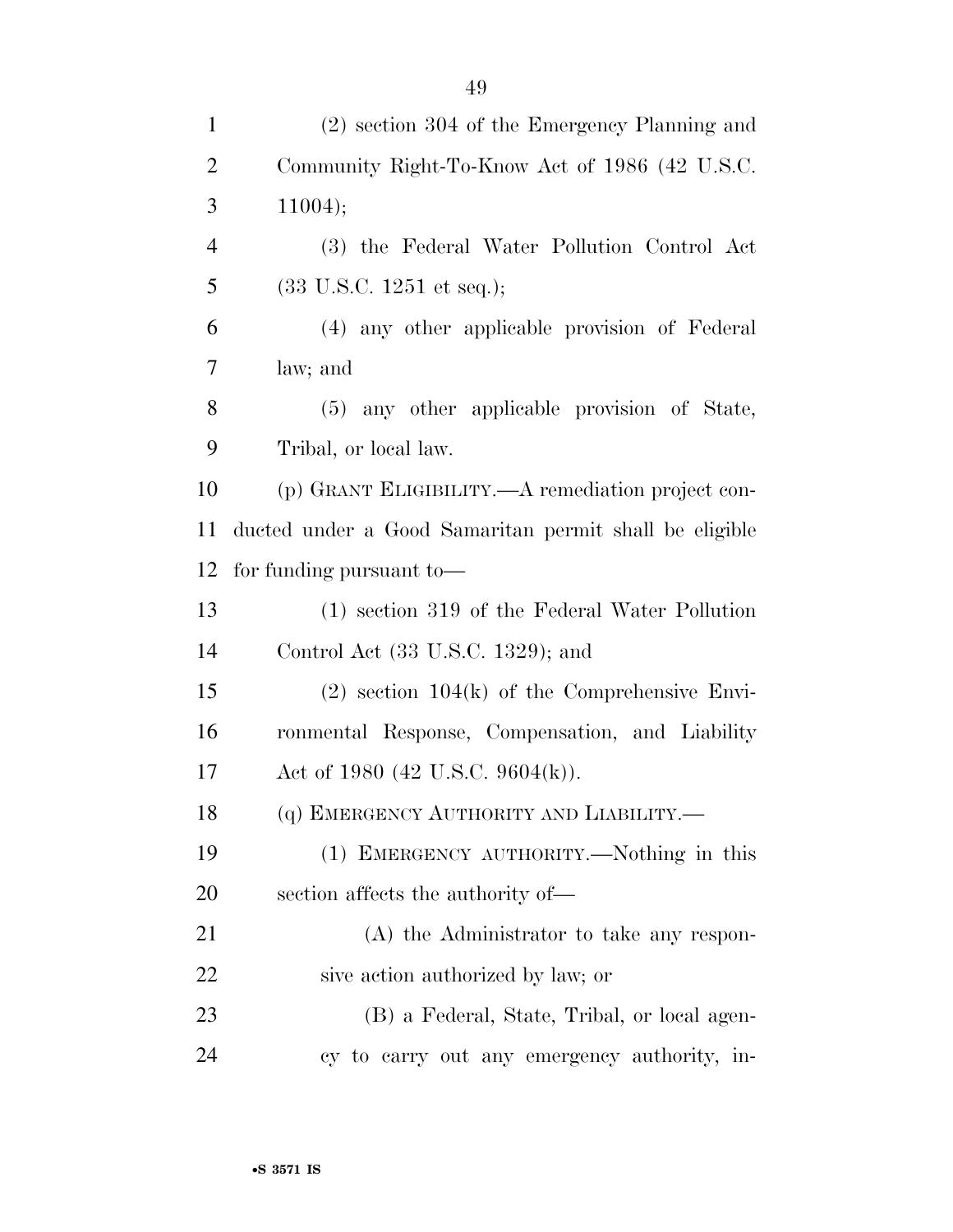| $\mathbf{1}$   | cluding an emergency authority provided under         |
|----------------|-------------------------------------------------------|
| $\overline{2}$ | Federal, State, Tribal, or local law.                 |
| 3              | (2) LIABILITY.—Except as specifically provided        |
| $\overline{4}$ | in this Act, nothing in this Act, a Good Samaritan    |
| 5              | permit, or an investigative sampling permit limits    |
| 6              | the liability of any person (including a Good Samari- |
| 7              | tan or any cooperating person) under any provision    |
| 8              | of law.                                               |
| 9              | (r) TERMINATION OF AUTHORITY.-                        |
| 10             | $(1)$ TERMINATION.—                                   |
| 11             | (A) IN GENERAL.—Except as provided in                 |
| 12             | subparagraph (B), the authority to grant Good         |
| 13             | Samaritan permits pursuant to this Act shall          |
| 14             | terminate on the date that is 7 years after the       |
| 15             | date of enactment of this Act.                        |
| 16             | (B) EXCEPTION.—Notwithstanding sub-                   |
| 17             | paragraph (A), the Administrator may grant a          |
| 18             | Good Samaritan permit pursuant to this Act            |
| 19             | after the date identified in subparagraph (A) if      |
| 20             | the application for the Good Samaritan per-           |
| 21             | $mit$ —                                               |
| 22             | (i) was submitted not later than 180                  |
| 23             | days before that date; and                            |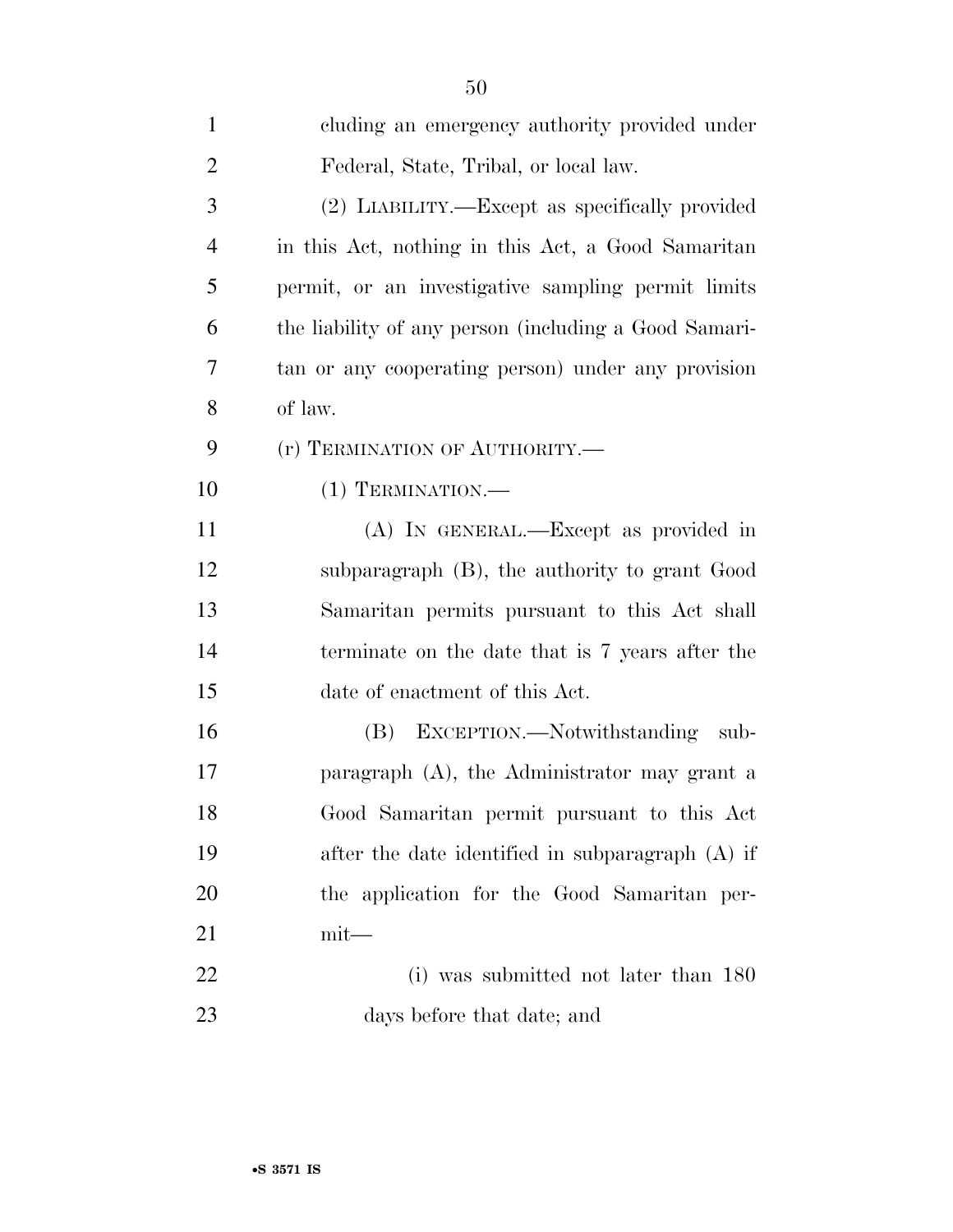| $\mathbf{1}$ | (ii) was completed in accordance with                      |
|--------------|------------------------------------------------------------|
| 2            | subsection $(e)(1)$ by not later than 7 years              |
| 3            | after the date of enactment of this Act.                   |
| 4            | (2) EFFECT ON CERTAIN PERMITS.—Any Good                    |
| 5            | Samaritan permit granted by the deadline prescribed        |
| 6            | in subparagraph $(A)$ or $(B)$ of paragraph $(1)$ , as ap- |
| 7            | plicable, that is in effect on the date that is 7 years    |
| 8            | after the date of enactment of this Act shall remain       |
| 9            | in effect after that date in accordance with—              |
| 10           | (A) the terms and conditions of the Good                   |
| 11           | Samaritan permit; and                                      |
| 12           | $(B)$ this Act.                                            |
| 13           | (3) TERMINATION OF PERMIT.-                                |
| 14           | (A) IN GENERAL.—A Good Samaritan per-                      |
| 15           | mit shall terminate, as applicable—                        |
| 16           | (i) on inspection and notice from the                      |
| 17           | Administrator to the recipient of the Good                 |
| 18           | Samaritan permit that the permitted work                   |
| 19           | has been completed in accordance with the                  |
| 20           | terms of the Good Samaritan permit, as                     |
| 21           | determined by the Administrator;                           |
| 22           | (ii) if the Administrator terminates a                     |
| 23           | permit under paragraph $(4)(B)(i)$ ; or                    |
| 24           | (iii) except as provided in subpara-                       |
| 25           | $graph(B)$ —                                               |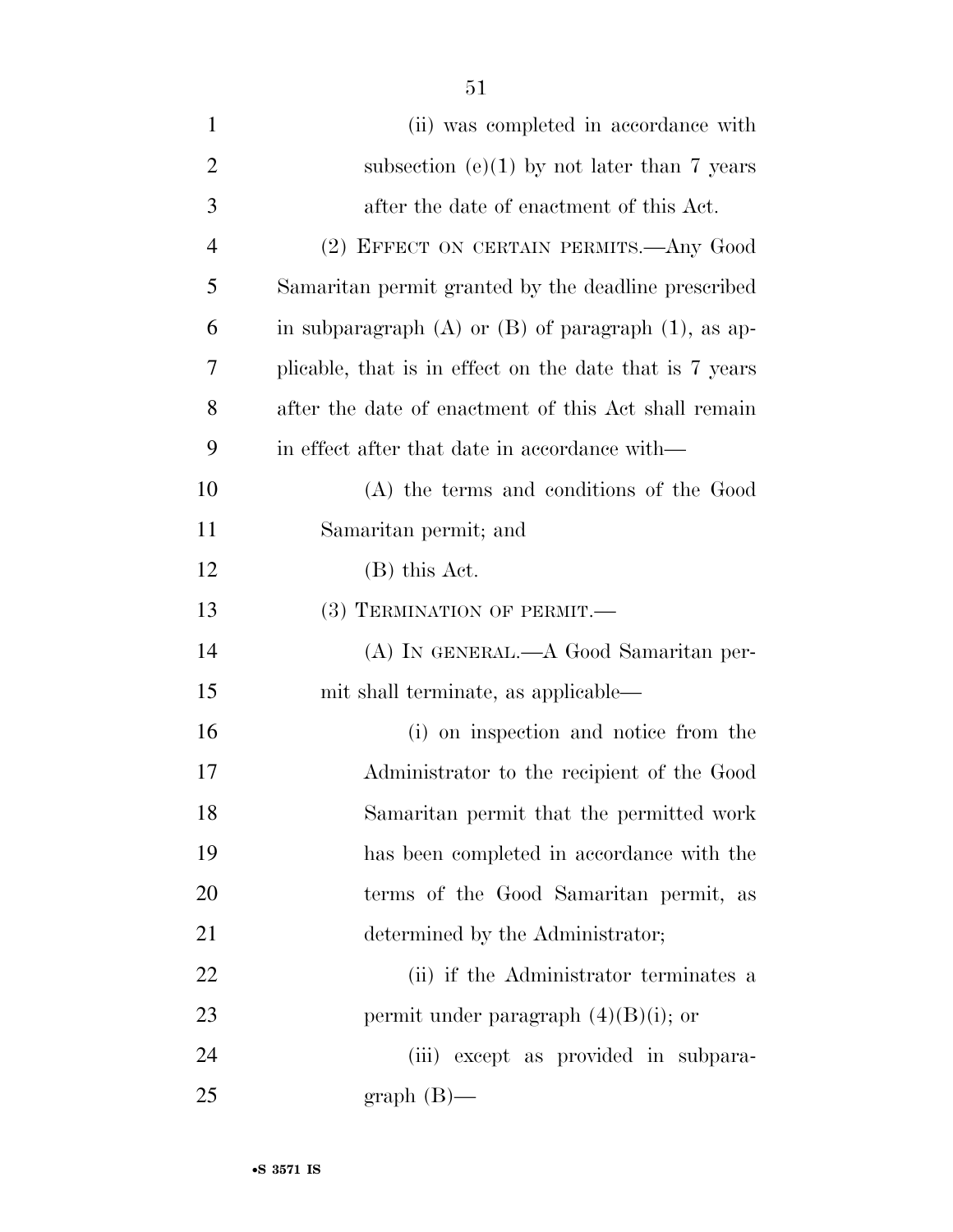| $\mathbf{1}$   | $(I)$ on the date that is 18 months         |
|----------------|---------------------------------------------|
| $\overline{2}$ | after the date on which the Adminis-        |
| 3              | trator granted the Good Samaritan           |
| $\overline{4}$ | permit, if the permitted work has not       |
| 5              | commenced by that date; or                  |
| 6              | (II) if the grant of the Good Sa-           |
| 7              | maritan permit was the subject of a         |
| 8              | petition for judicial review, on the        |
| 9              | date that is 18 months after the date       |
| 10             | on which the judicial review, including     |
| 11             | any appeals, has concluded, if the per-     |
| 12             | mitted work has not commenced by            |
| 13             | that date.                                  |
| 14             | (B) EXTENSION.—                             |
| 15             | IN GENERAL.—If the Adminis-<br>(i)          |
| 16             | trator is otherwise required to terminate a |
| 17             | Good Samaritan permit under subpara-        |
| 18             | graph $(A)(iii)$ , the Administrator may    |
| 19             | grant an extension of the Good Samaritan    |
| 20             | permit.                                     |
| 21             | (ii) LIMITATION.—Any extension              |
| 22             | granted under clause (i) shall be not more  |
| 23             | than 180 days for each extension.           |
| 24             | (4) UNFORESEEN CIRCUMSTANCES.-              |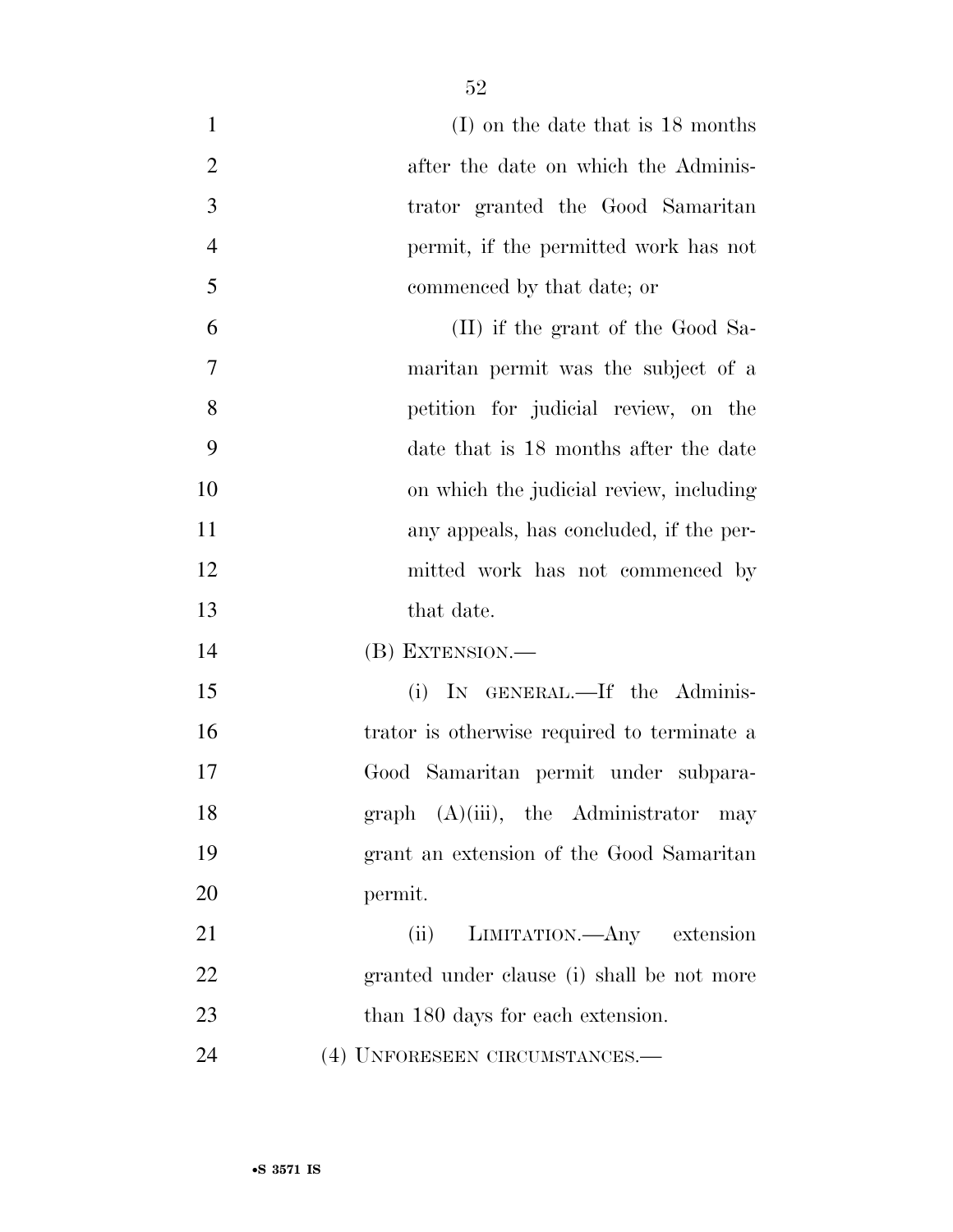| $\mathbf{1}$   | (A) IN GENERAL.—The recipient of a Good         |
|----------------|-------------------------------------------------|
| $\overline{2}$ | Samaritan permit or investigative sampling per- |
| 3              | mit may seek to modify or terminate the Good    |
| 4              | Samaritan permit or investigative sampling per- |
| 5              | mit to take into account any event or condition |
| 6              | that—                                           |
| 7              | (i) significantly reduces the feasibility       |
| 8              | or significantly increases the cost of com-     |
| 9              | pleting the remediation project that is the     |
| 10             | subject of the Good Samaritan permit or         |
| 11             | investigative sampling permit;                  |
| 12             | $(ii)$ was not—                                 |
| 13             | reasonably contemplated by<br>(I)               |
| 14             | the recipient of the permit; or                 |
| 15             | (II) taken into account in the re-              |
| 16             | mediation plan of the recipient of the          |
| 17             | permit; and                                     |
| 18             | (iii) is beyond the control of the re-          |
| 19             | cipient of the permit, as determined by the     |
| 20             | Administrator.                                  |
| 21             | (B) TERMINATION.—                               |
| 22             | (i) IN GENERAL.—The Administrator               |
| 23             | shall terminate a Good Samaritan permit         |
| 24             | or investigative sampling permit if—            |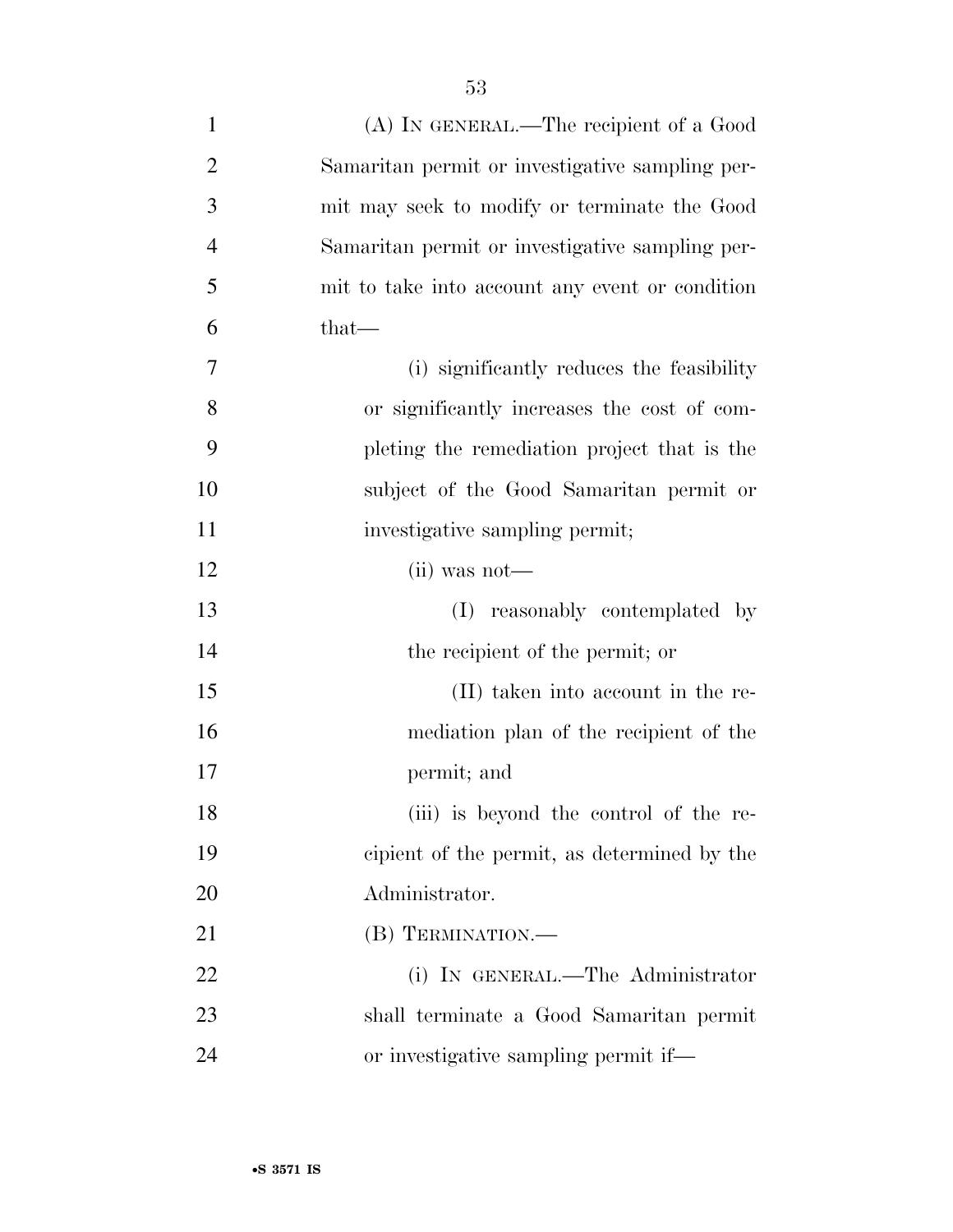| $\mathbf{1}$   | (I) the recipient of the permit                 |
|----------------|-------------------------------------------------|
| $\overline{2}$ | seeks termination of the permit under           |
| 3              | subparagraph $(A)$ ;                            |
| $\overline{4}$ | (II) the factors described in sub-              |
| 5              | paragraph $(A)$ are satisfied; and              |
| 6              | (III) the Administrator deter-                  |
| 7              | mines that remediation activities con-          |
| 8              | ducted by the Good Samaritan or per-            |
| 9              | son pursuant to the Good Samaritan              |
| 10             | permit or investigative sampling per-           |
| 11             | mit, respectively, may result in sur-           |
| 12             | face water quality conditions, or any           |
| 13             | other environmental conditions, that            |
| 14             | will be worse than the baseline condi-          |
| 15             | tions, as described in subsection               |
| 16             | $(e)(6)$ , as applicable.                       |
| 17             | (ii) EFFECT OF TERMINATION.-Not-                |
| 18             | withstanding the termination of a Good          |
| 19             | Samaritan permit or an investigative sam-       |
| 20             | pling permit under clause (i), the provi-       |
| 21             | sions of paragraphs $(1)$ through $(4)$ of sub- |
| 22             | section (n) shall continue to apply to the      |
| 23             | Good Samaritan, the recipient of an inves-      |
| 24             | tigative sampling permit, and any cooper-       |
| 25             | ating persons after the termination, includ-    |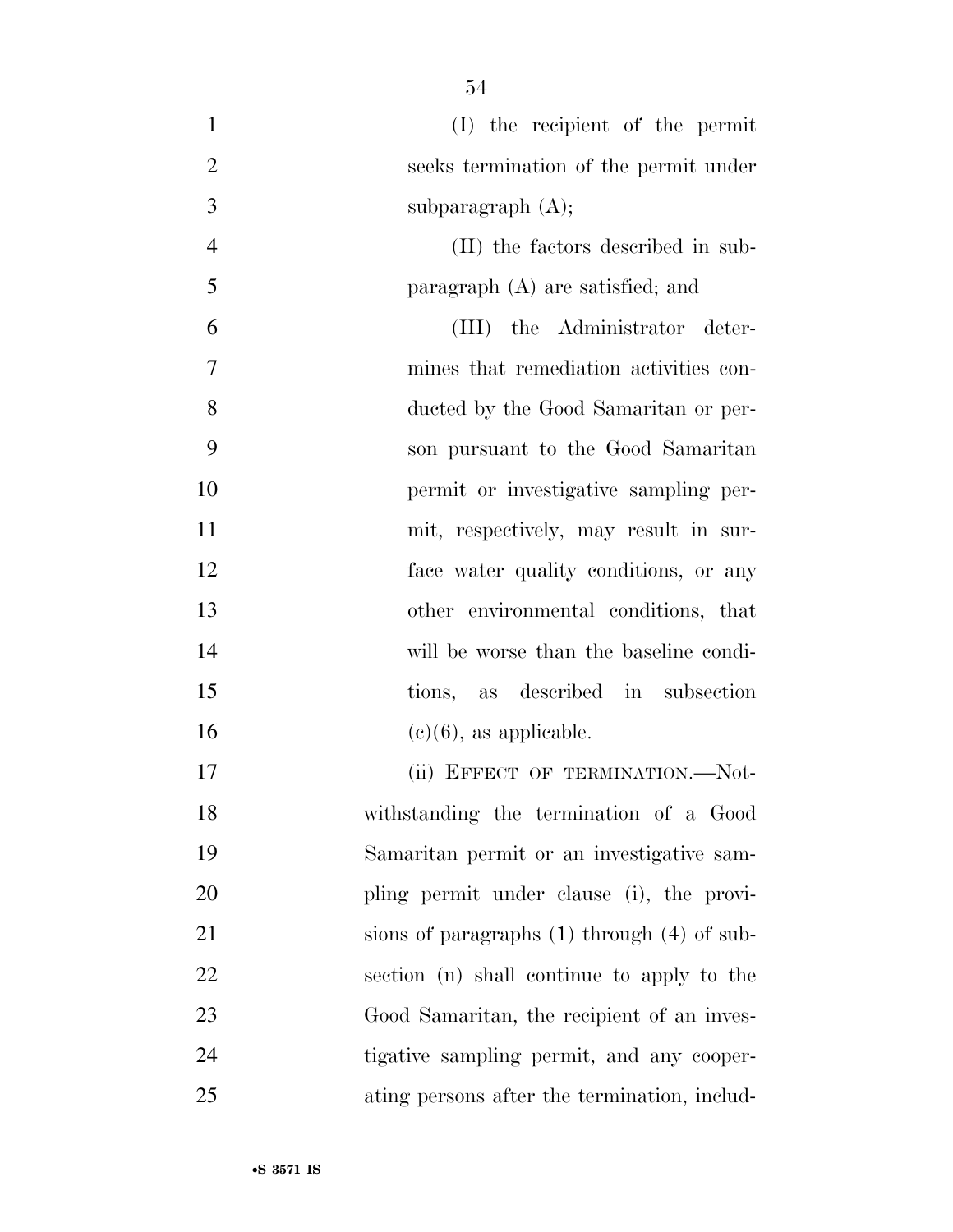| ing to any long-term operations and main- |
|-------------------------------------------|
| tenance pursuant to the agreement under   |
| paragraph $(5)$ .                         |

 (5) LONG-TERM OPERATIONS AND MAINTE- NANCE.—In the case of a project that involves long- term operations and maintenance at an abandoned mine site located on land owned by the United States, the project may be considered complete and the Administrator may terminate the Good Samari- tan permit under this subsection if the applicable Good Samaritan has entered into an agreement with the applicable Federal land management agency or a cooperating person for the long-term operations and maintenance that includes sufficient funding for the long-term operations and maintenance.

(s) REGULATIONS.—

 (1) IN GENERAL.—Subject to paragraph (2), not later than 18 months after the date of enact- ment of this Act, the Administrator, in consultation with the Secretary of the Interior and the Secretary of Agriculture, and appropriate State, Tribal, and local officials, shall promulgate regulations to estab-lish—

 (A) requirements for remediation plans de-scribed in subsection (c); and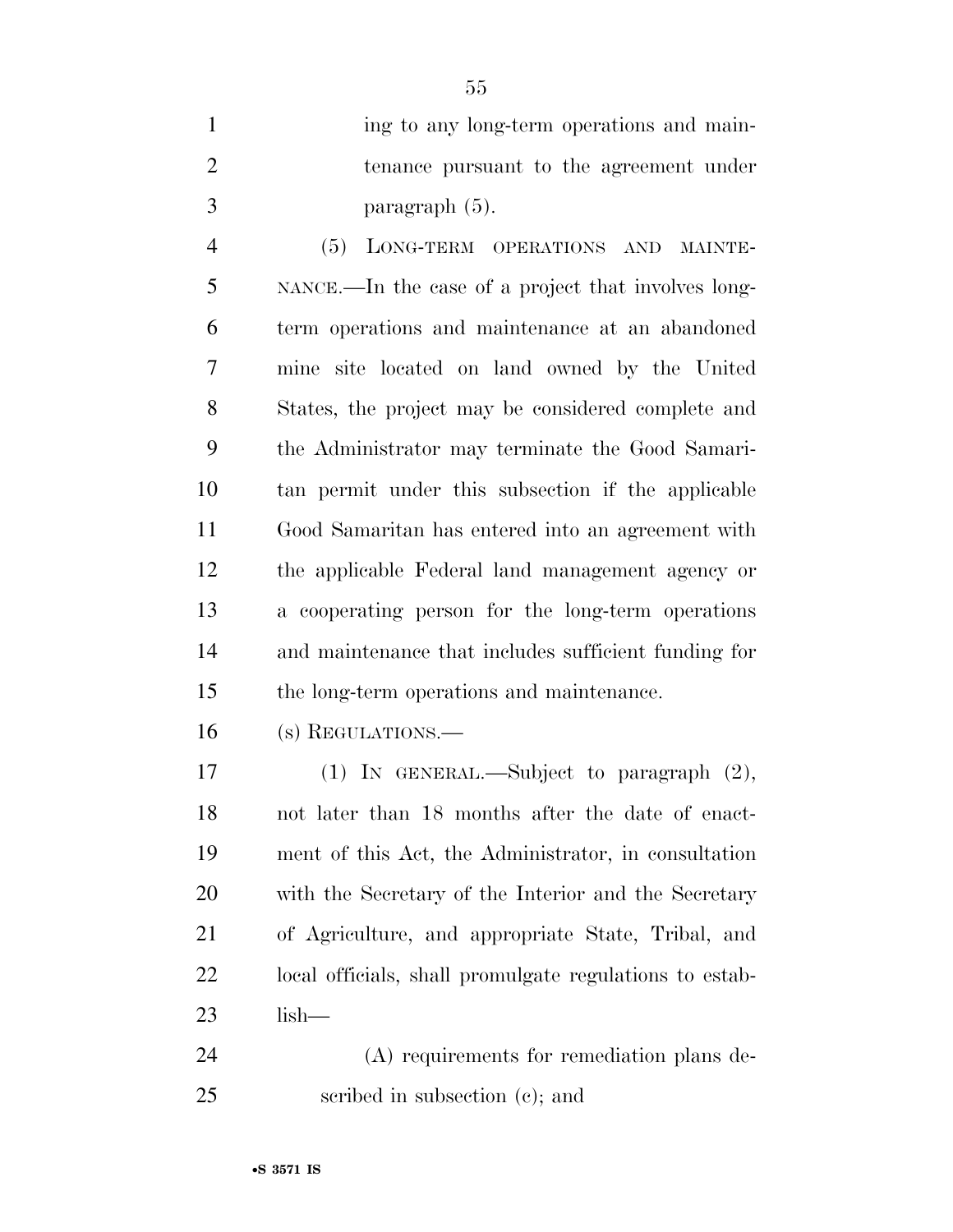(B) any other requirement that the Admin- istrator determines to be necessary to carry out this Act.

 (2) SPECIFIC REQUIREMENTS BEFORE PROMUL- GATION OF REGULATIONS.—Before the date on which the Administrator promulgates regulations under paragraph (1), the Administrator may estab- lish, on a case-by-case basis, specific requirements that the Administrator determines would facilitate the implementation of this subsection with respect to a Good Samaritan permitting program.

#### **SEC. 5. SPECIAL ACCOUNTS.**

 (a) ESTABLISHMENT.—There is established in the Treasury of the United States a Good Samaritan Mine Remediation Fund (referred to in this section as a ''Fund'') for—

 (1) each Federal land management agency that authorizes a Good Samaritan to conduct a project on Federal land under the jurisdiction of that Fed- eral land management agency under a Good Samari-tan permit; and

(2) the Environmental Protection Agency.

(b) DEPOSITS.—Each Fund shall consist of—

(1) amounts provided in appropriation Acts;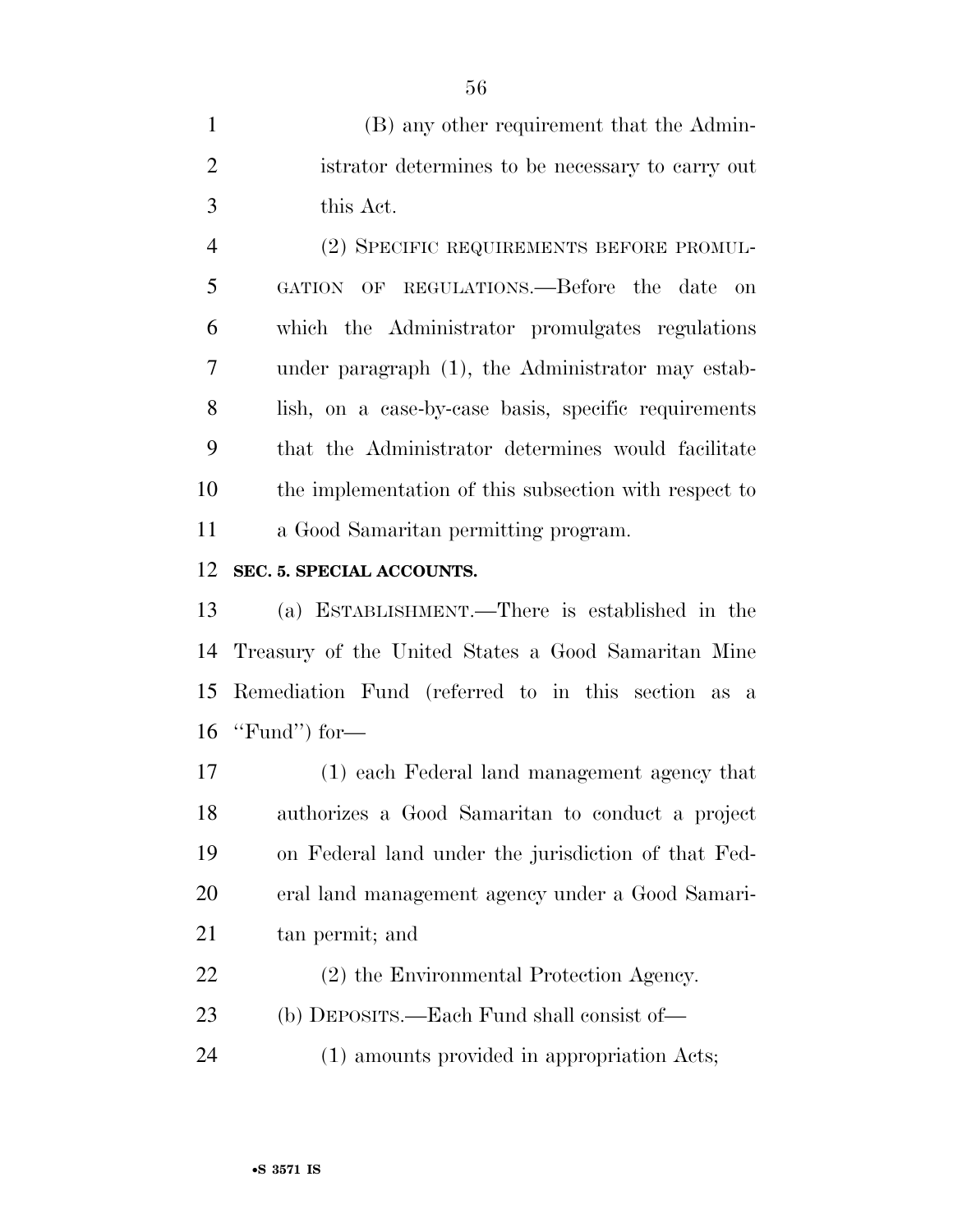| $\mathbf{1}$   | (2) any proceeds from reprocessing deposited                |
|----------------|-------------------------------------------------------------|
| $\overline{2}$ | under section $4(f)(5)(B)(iv);$                             |
| 3              | (3) any financial assurance funds collected from            |
| $\overline{4}$ | agreement described<br>section<br>$\operatorname{in}$<br>an |
| 5              | 4(m)(1)(A)(vi)(V)(bb);                                      |
| 6              | (4) any funds collected for long-term operations            |
| 7              | and maintenance under an agreement under section            |
| 8              | 4(r)(5);                                                    |
| 9              | (5) any interest earned under an investment                 |
| 10             | under subsection $(e)$ ;                                    |
| 11             | $(6)$ any proceeds from the sale or redemption of           |
| 12             | investments held in the Fund; and                           |
| 13             | (7) any amounts donated to the Fund by any                  |
| 14             | person.                                                     |
| 15             | (c) UNUSED FUNDS.—Amounts in each Fund not                  |
| 16             | currently needed to carry out this Act shall be—            |
| 17             | (1) maintained as readily available or on de-               |
| 18             | posit;                                                      |
| 19             | (2) invested in obligations of the United States            |
| 20             | or guaranteed by the United States; or                      |
| 21             | (3) invested in obligations, participations, or             |
| 22             | other instruments that are lawful investments for a         |
| 23             | fiduciary, a trust, or public funds.                        |
| 24             | (d) RETAIN AND USE AUTHORITY.—The Adminis-                  |
| 25             | trator and each head of a Federal land management agen-     |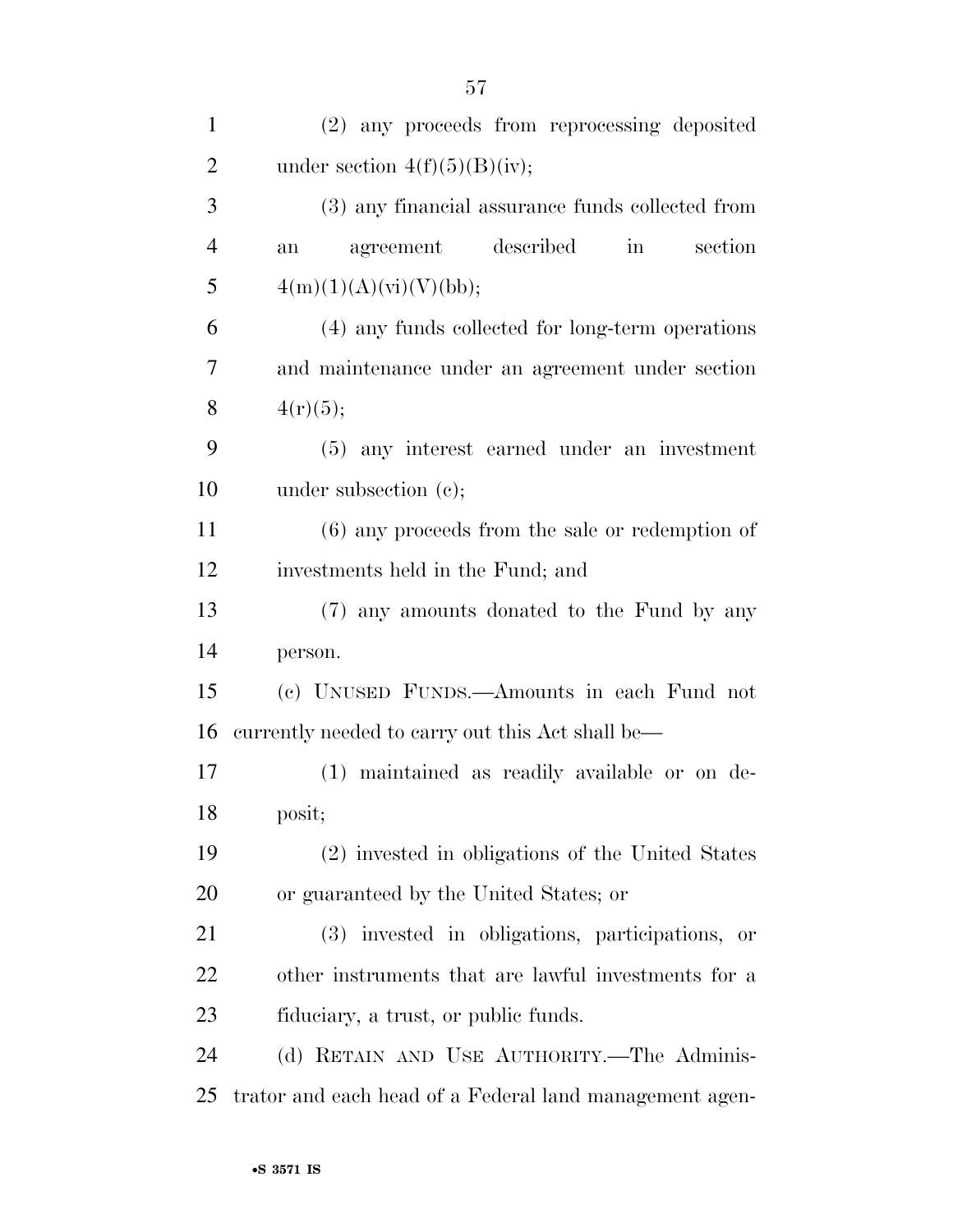cy, as appropriate, may, notwithstanding any other provi- sion of law, retain and use money deposited in the applica- ble Fund without fiscal year limitation for the purpose of carrying out this Act.

#### **SEC. 6. REPORT TO CONGRESS.**

 (a) IN GENERAL.—Not later than 8 years after the date of enactment of this Act, the Administrator, in con- sultation with the heads of Federal land management agencies, shall submit to the Committee on Environment and Public Works of the Senate and the Committees on Transportation and Infrastructure, Energy and Com- merce, and Natural Resources of the House of Represent- atives a report evaluating the Good Samaritan pilot pro-gram under this Act.

 (b) INCLUSIONS.—The report under subsection (a) shall include—

(1) a description of—

 (A) the number, types, and objectives of Good Samaritan permits granted pursuant to this Act; and

 (B) each remediation project authorized by 22 those Good Samaritan permits;

 (2) qualitative and quantitative data on the re- sults achieved under the Good Samaritan permits before the date of issuance of the report;